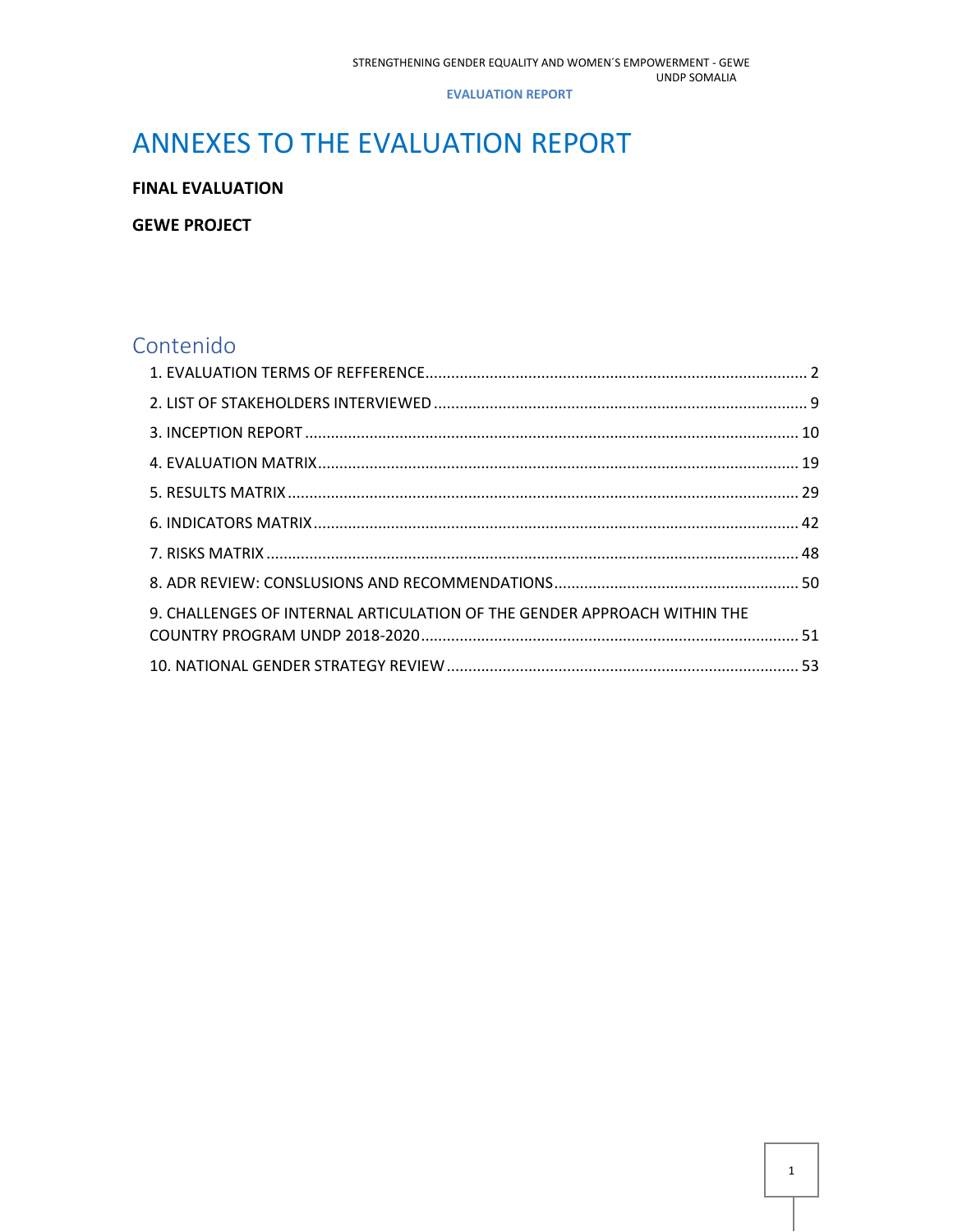## <span id="page-1-0"></span>1. EVALUATION TERMS OF REFFERENCE

**TERMS OF REFERENCE** 

## **FINAL EVALUATION OF UNDP GEWE PROJECT AND THE JOINT PBF PROJECT (STRENGTHENING WOMEN'S ROLE AND PARTICIPATION IN PEACEBUILDING - TOWARDS JUST, FAIR AND INCLUSIVE SOMALIA)**

## **Assignment Information**

| <b>Assignment Title:</b> | Final Evaluation of the UNDP GEWE Project (strengthening Gender<br>Equality and Women Empowerment Project (2015-2017) and the joint<br>PBF project (strengthening women's role and participation in<br>peacebuilding - towards just, fair and inclusive Somalia) |
|--------------------------|------------------------------------------------------------------------------------------------------------------------------------------------------------------------------------------------------------------------------------------------------------------|
| <b>UNDP Somalia</b>      | Gender unit                                                                                                                                                                                                                                                      |
| Duty station             | Mogadishu (with travelling to the regions)                                                                                                                                                                                                                       |
| <b>Duration</b>          | Two months (60 days)                                                                                                                                                                                                                                             |
| Project/Programme        | Gender Equality and Women's Empowerment/UN MPTF programme                                                                                                                                                                                                        |

## **1. Introduction**

UNDP Somalia GEWE Project, "Strengthening Gender Equality and Women's Empowerment" ended in December 2017. The GEWE project aimed at strengthening women's representation and participation in public decision-making processes rendering them more inclusive; engaging community structures to transform negative traditions which limit women's and girls' rights; addressing challenges of limited capacity and insecurity all of which adversely affect women's ability to voice their concerns, put forward their agenda, negotiate their interests, claim their rightful space in society and enhance their access to resources and opportunities; and promoting legal and policy reforms that eliminate structural barriers to gender equality and empower women and girls.

On the other hand, the UN Joint PBF project (Strengthening women's role and participation in peacebuilding - Towards just, fair and inclusive Somalia), was approved by PBSO with Peacebuilding Fund (PBF) funding under the Gender Promotion Initiative 2 (GPI2) implemented by UNDP (lead), UN Women and UNSOM over the period July 2015 to December 2016. The PBF project aimed at improving and enhancing women's role and participation in the peacebuilding and public policy making processes while advancing their political empowerment; strengthening national gender machineries, including the federal Ministry of Women and Human Rights Development and Somali women civil society leaders to ensure integration of gender and improved representation of women in the emerging peace and political processes.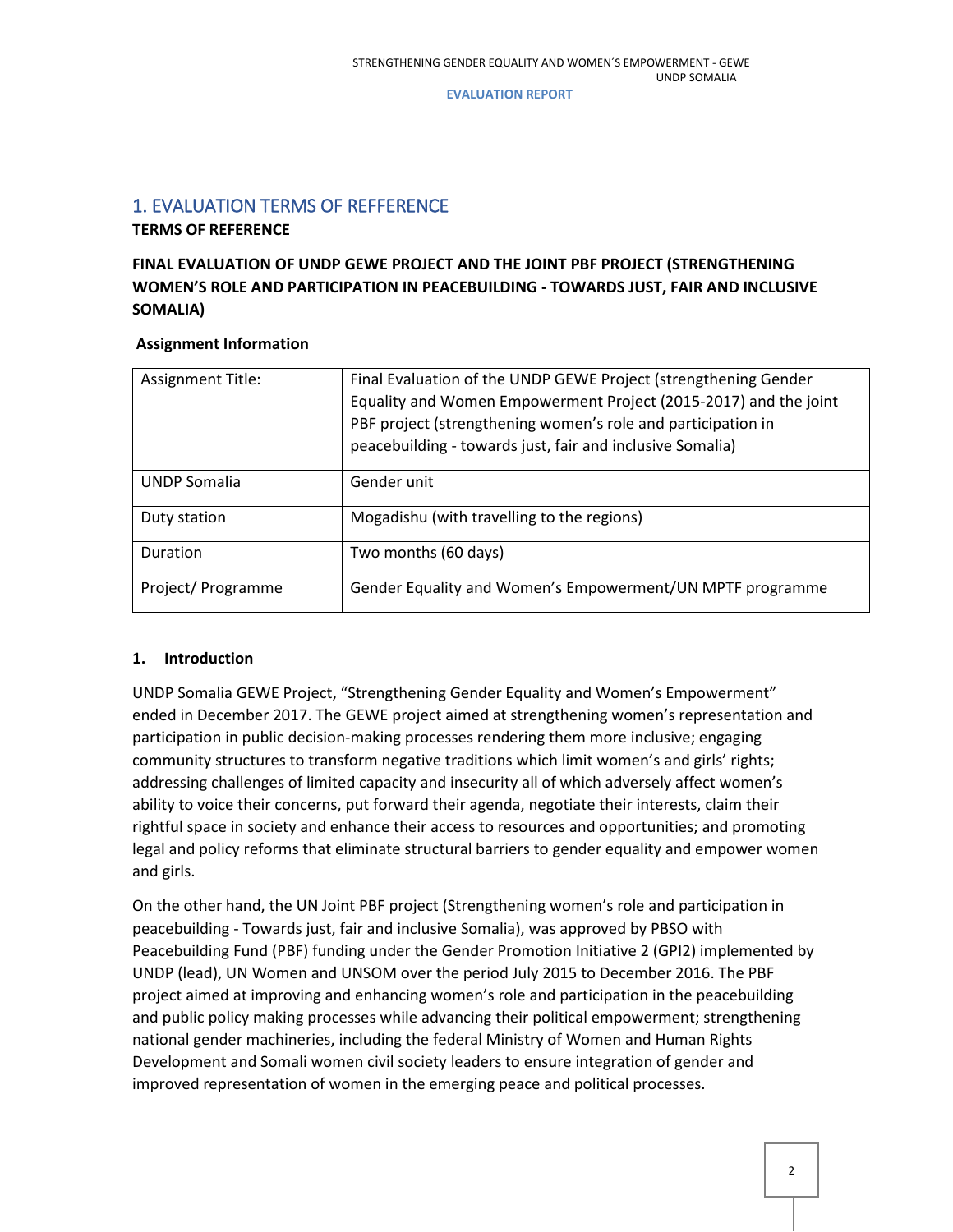The final evaluation of both projects is required to measure and assess whether the intended project outcomes and results were met. The frames of reference for the evaluation will be the UNDP Somalia GEWE Project Document (2015 to 2017) and the PBF project (July 2015 to December 2016).

## **2. National Context**

Somalia is still stricken by extreme poverty with the fourth lowest GDP per capita as of 2012  $(S226)$  in the world.<sup>[1](#page-2-0)</sup> While there is serious lack of statistical data in Somalia, available evidence shows that Somali women are still far from enjoying equal rights and treatment. Women are significantly under-represented especially in political processes, including electoral processes – be it as voters, candidates, elected representatives or electoral. The Social Institutions & Gender Index for 2014 places Somalia on the 6th lowest position in the world, with 'very high' discriminatory family codes, 'very high' levels of restricted physical integrity, and a 'very high' level of restricted resources and assets. Supporting women's representation and active participation in political leadership and other decision-making organs and institutions is important for Somalia's ability to achieve its peace and state-building goals.

In a historic achievement during the 2016 electoral process, Somali women secured approximately 25% representation in the 10th Federal Parliament (24% in the Lower House and 25%in the Upper House). The achievement was the result of sustained efforts by women's rights advocates for the quota. However, Somali is yet to put in place legal and policy frameworks in support of the quota for women. Sexual and gender-based violence (SGBV) continues to be perpetrated against women and girls across Somalia. Limited access to formal justice mechanisms, extreme marginalization and repression under the traditional justice system or harsh implementation of Shari'a law have further exacerbated their plight. Although women have become an important part of the Somali economic structures in recent years, women still have a weak position in the labor market and represent a large proportion of the vulnerable employment population.

## **3. Purpose, Objectives and Scope of Evaluation**

This evaluation will assess the achievements of the GEWE and PBF project outputs and their contribution to the outcomes. Therefore, the purpose of this evaluation is to:

- Assess whether each of the UNDP GEWE project and UN joint PBF project achieved their stated outputs.
- Determine whether each of the projects contributed to achieving their stated programme outcomes,
- Highlight any processes and partnerships that contributed to the achievement of both project outputs; and
- Document lessons learned, success stories and good practices to capitalize on the experiences gained on both projects.

<span id="page-2-0"></span> <sup>1</sup> "Central Bank of Somalia – Annual Report 2012". Central Bank of Somalia. Retrieved 2 August 2014.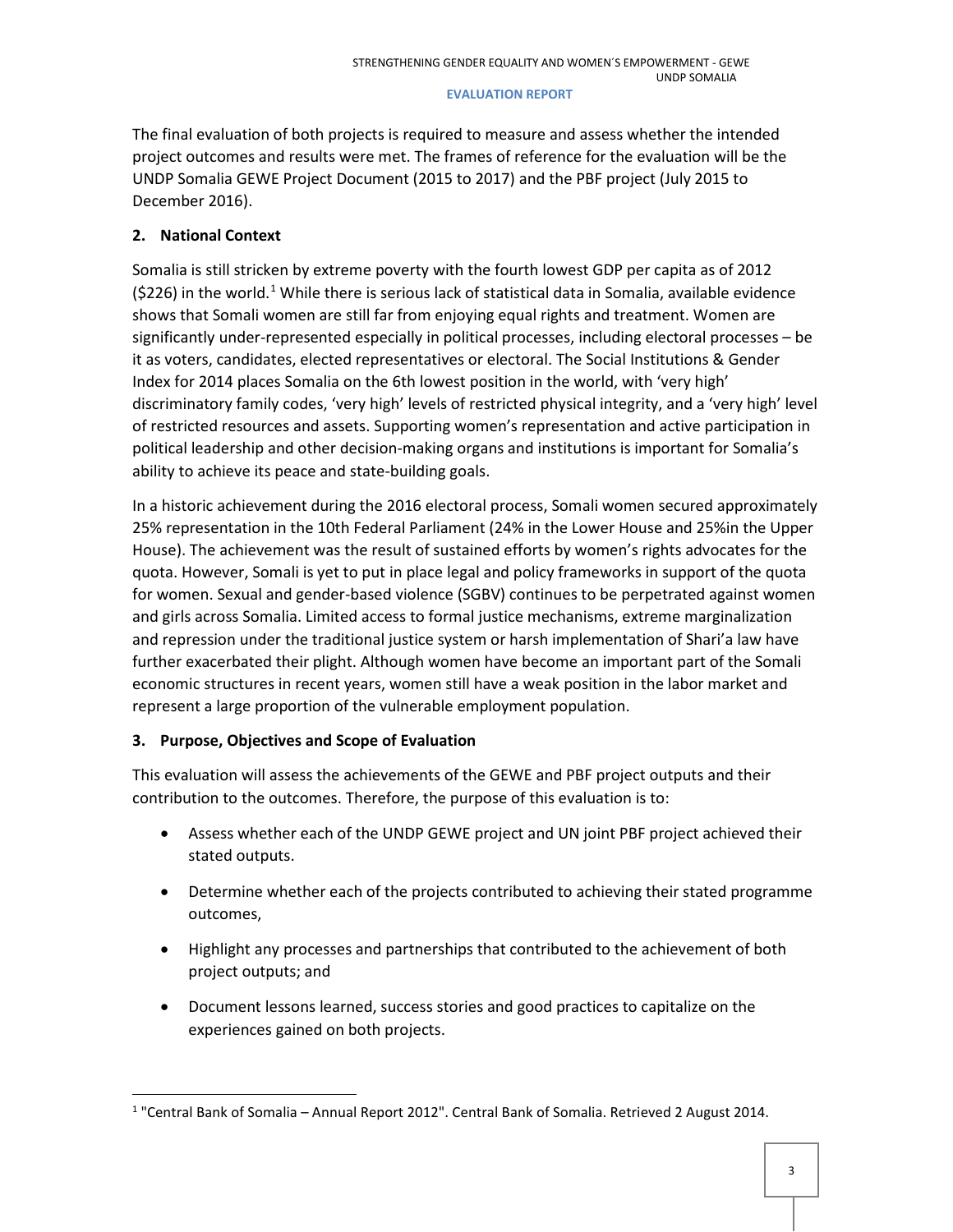- Provide forward-looking recommendations on how to build on the achievements of both projects and to ensure that they are sustained by the relevant stakeholders;
- The evaluation should take into consideration projects' duration, existing resources and political and contextual constraints.

## **Objectives:**

Overall the evaluation will assess the relevance, effectiveness, efficiency and sustainability of the two projects focusing on: -

- **Relevance**, including planning, design, implementation and coherence of the projects visà-vis the specific country context.
- **Effectiveness**, i.e. examining factors contributing to the achievement of the results.
- Efficiency in the strategic use and allocation of resources and in the managing, monitoring and documentation of the project
- **Sustainability** in the continuation of the results of the project post-implementation.
- **Level of ownership** among the stakeholders in the project, and identify lessons learned.
- Come up with suggestions for future interventions under new programmes

Specifically, the following five areas will be of interest in this evaluation: -

- **Project outputs and activities:** assess effective implementation as we all as results delivered vis-à-vis the expected outputs and outcomes.
- **Women's participation:** determine key contributions of the project in advancing political empowerment of women.
- **Capacity of women machineries and civil society:** project role and contribution in strengthening capability of women ministries (involved), policy and legal environment widening scope and opportunities for and enabling women leaders, ministries to advance women's empowerment, in particular women, peace and security issues.
- **Peacebuilding impact:** specific contributions and catalytic effects of the project in advancing women's political role for peacebuilding and sustainability of effect/impact, including (change occurred in) the perception of women in politics in Somalia.
- **Lessons learned:** analyze lessons learned with regard to peacebuilding in Somalia; risks, challenges and mitigating measures adopted; meeting unforeseeable challenges and risks; and provide recommendations on how to further enhance efforts in support of women in peacebuilding endeavors and possibility of replication of the project interventions

The primary users/beneficiaries of the evaluation will be the Government of Somalia - particularly the ministries of women-, UN entities, UNDP Country Office and donors. Secondary users will be other relevant development partners, women's organizations and feminist movements, as well as research institutions/academia.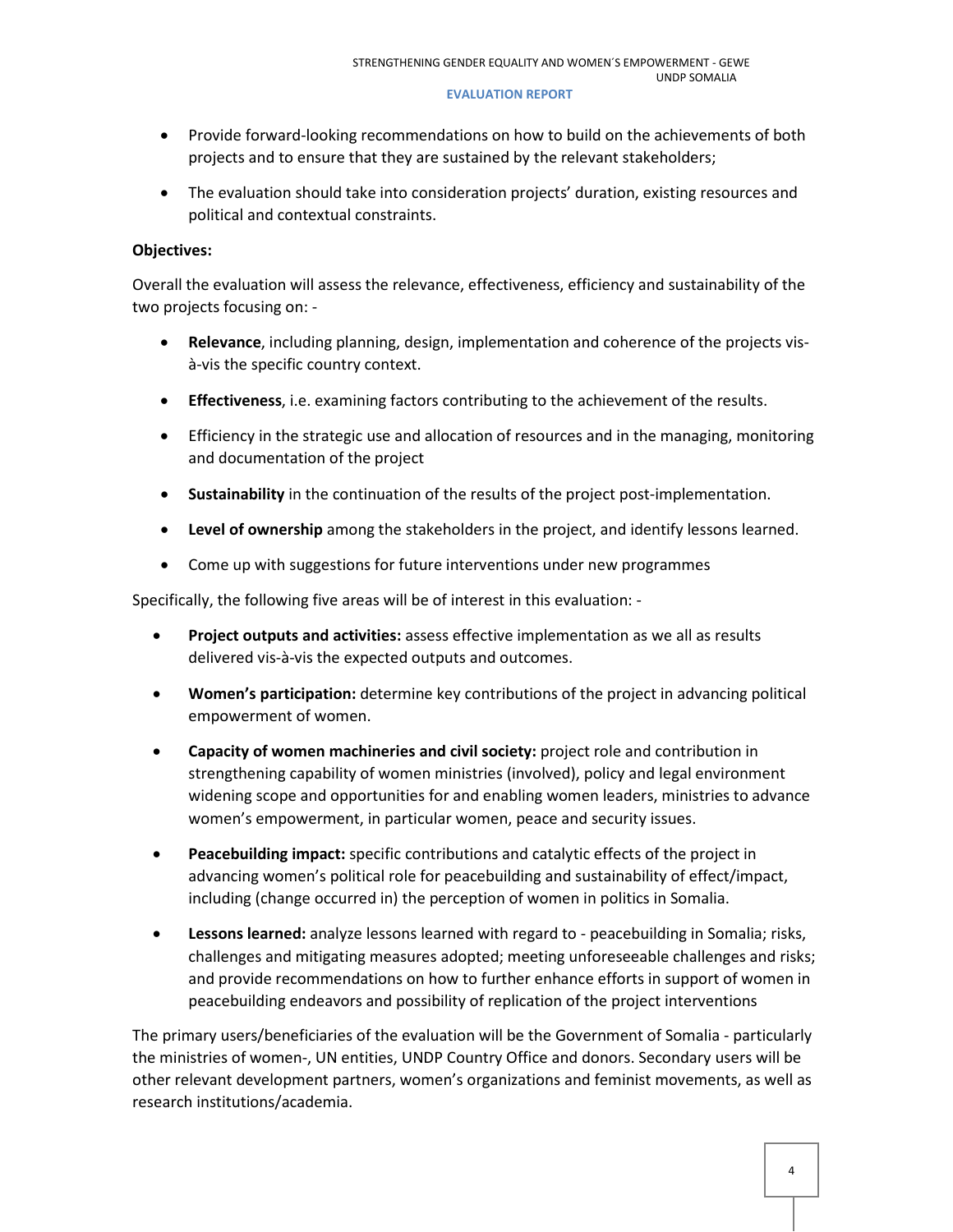## **4. Methodology, Evaluation process and Time Frame**

Whilst the whole process will be led and managed by the Lead entity—UNDP, the evaluation will be guided by UNDP Gender Specialist (GEWE project), the UN Senior Gender Advisor (SGA), PBF Coordination Officer/Specialist (PBF project). The evaluation will generate/provide findings, analysis and recommendations using the following methods.

I**nterviews** of stakeholders—one-to-one, in-depth and discussions/meetings, including structured discussions and focus group discussion. Government representatives (from both federal, Somaliland and Puntland) as it may apply. In particular MoWHRD, MOWDAFA, MOLSA, PSGs members, donors, women's groups and other stakeholders, including civil society civil-society representatives, women peace activists, UN entities, including RUNOs and the UN Gender Theme Group will be among the key stakeholders who will be consulted and sought information from during the evaluation. In additional, discussions will be held with other joint programme managers, those managing peace-building initiatives.

**Review of relevant documents** he evaluation will also involve analysis of Secondary datadocumentations. In particular project document and other background documents relevant to the projects and national context, including the New Deal Compact and the UN Integrated Strategic Framework, Somalia conflict analysis, project implementation plans, progress reports, monitoring assessment, analysis conducted by the UN and implementing partners. The UNDP gender project will also require analysis of background documents on the national context, documents prepared by international partners and documents prepared by UN system agencies, programme plans and frameworks, progress reports, monitoring self-assessment such as the UNDP Result Oriented Annual Report; third party monitoring, and evaluations conducted by the country office and partners. A list of background and project related documents will be shared well in advance.

**The criteria** for selecting places for field visit include; accessibility/security; critical mass of project interventions, potential for significant learning (both successful as well as challenging cases); and coverage of all project areas.

**Validation;** The information collected from various sources/methods will be triangulated to ensure the data is valid.

**Stakeholder involvement;** At the start of the evaluation, a stakeholder analysis will be conducted to identify all relevant projects' partners as well as those who may not work with the two projects but play key role in the outcome to which the projects contribute. Where possible, the evaluation will use a participatory approach to the design, implementation and reporting on the evaluation.

## **Evaluation Process and Timeframe**

The evaluation is expected to commence on 19<sup>th</sup> February 2018 for an estimated duration of days 60 working days (both projects). This will include literature review, interview/discussions/meetings and report writing.

## **Expected deliverables**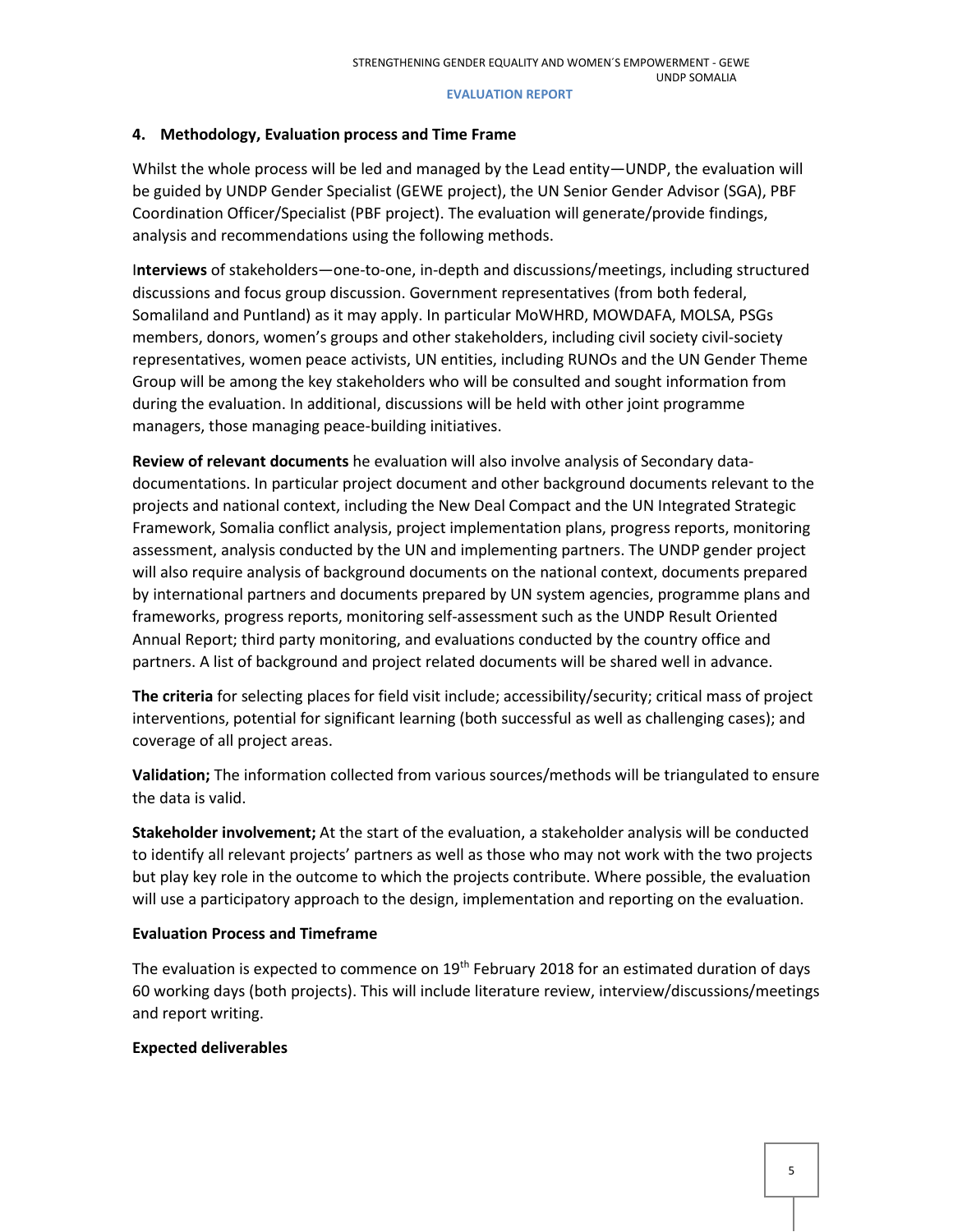The main deliverables of this consultancy are: an inception report (including a work plan) highlighting the distinct approaches for each project and how their findings will be distinguished, debriefing notes and final evaluation reports for both projects.

- **An inception report** will be submitted to UNDP, highlighting the distinct approaches for each project and how their findings will be distinguished, with a detailed work plan outlining the steps, key stakeholders to be interviewed, key questions to be asked and an outline of the final report. For the PBF Project, this shall be compliant with the PBSO evaluation report templates. The inception report will also provide details of data gathering process, list of key stakeholders to be consulted/interviewed as per agreed methodology.
- **Debriefing notes and presentation of draft reports:** initial assessment and analysis will be shared with key stakeholders, mainly women ministries, CSO representatives and participating UN entities. UNDP will facilitate feedback and review to inform the draft report.
- **Draft Reports:** the draft reports for each project will be submitted for comments to UNDP, UN Women, UNSOM, PBSO and the Government counterpart, with UNDP responsible for co-coordinating the feedback process with the recipient agencies. The draft reports shall be made available as per the date stipulated in the agreed work plan.
- **Final reports:** the final reports will be approved by the above noted entities after the evaluation team-leader has incorporated, to the largest extent possible, all relevant comments provided while preserving the independent views of the evaluator. The reports should not exceed 20 pages, with analysis, findings, observations, recommendations. Additional annexes may be attached to the main report.

## **Management Arrangements**

The evaluation process for the two projects will be managed by UNDP as the lead entity, with specificities:

- The Coordination and advisory support for the PBF project will be extended by the SGA to the SRSG; the PBF Coordination Specialist in Somalia and the PBF monitoring and evaluation team in New York.
- **Actors and Accountabilities Roles and Responsibilities** UNDP Senior management  $\vert - \vert$  Safeguards of the independence of the evaluation exercise and ensure quality of evaluations – Prepares a management response to the evaluation and ensure the implementation of committed actions in the management response
- The actors and accountabilities for the UNDP GEWE project will be as follows: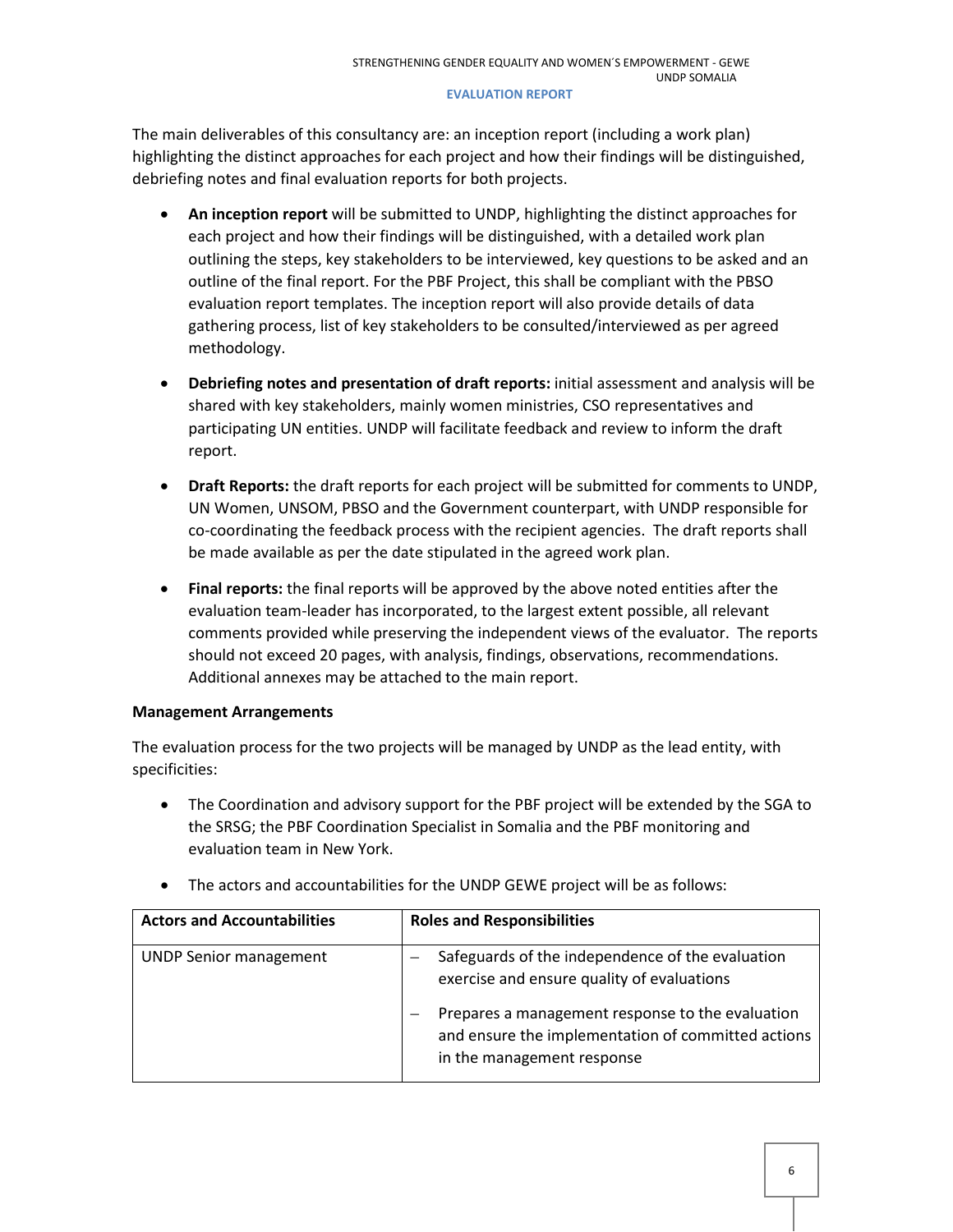### UNDP SOMALIA

| Gender Programme Manager and                                                                    |                   | Provides inputs from the programme perspective                                                                                                                      |
|-------------------------------------------------------------------------------------------------|-------------------|---------------------------------------------------------------------------------------------------------------------------------------------------------------------|
| Gender team                                                                                     | $\qquad \qquad -$ | Participates in the review of the evaluation<br>methodology and provide comments to the<br>evaluation team                                                          |
|                                                                                                 |                   | Observes the process of the evaluation                                                                                                                              |
|                                                                                                 |                   | Facilitates evaluation by providing relevant<br>documents and contacts                                                                                              |
|                                                                                                 |                   | Facilitates and ensure the preparation and<br>implementation of relevant management responses                                                                       |
|                                                                                                 |                   | Facilitates and ensure knowledge sharing and use of<br>the evaluation information                                                                                   |
|                                                                                                 |                   | Coordinates with the project team to arrange travels<br>for field visits of the consultant.                                                                         |
| Partnerships and Planning Unit<br>(PPU)                                                         | $\qquad \qquad -$ | Supports the Evaluator at all stages of the evaluation<br>management in terms of technical issues of the<br>evaluation                                              |
| Reference Group (government line<br>ministries, UN partner agencies,<br>CSOs and beneficiaries) | $\equiv$          | Participates in various steps of the evaluation<br>management process such as inception meeting and<br>commenting on draft reports to ensure evaluation<br>quality. |
| Consultant                                                                                      | $\equiv$          | Leads the whole evaluation process                                                                                                                                  |
|                                                                                                 |                   | Manages the evaluation process in timely manner                                                                                                                     |
|                                                                                                 |                   | Communicates with UNDP CO whenever it is needed                                                                                                                     |
|                                                                                                 |                   | Conducts field visits to the selected regions and<br>collect data                                                                                                   |
|                                                                                                 |                   | Reports to UNDP when required                                                                                                                                       |
|                                                                                                 | $\equiv$          | Produces the inception report                                                                                                                                       |
|                                                                                                 |                   | Holds validating workshop with Stakeholders and<br>beneficiaries                                                                                                    |
|                                                                                                 |                   | Produces the final report by addressing and<br>incorporating comments and feedbacks Provided                                                                        |
|                                                                                                 |                   | Participates in dissemination workshops organized by<br>UNDP and present findings of the report.                                                                    |

### **EVALUATION REPORT**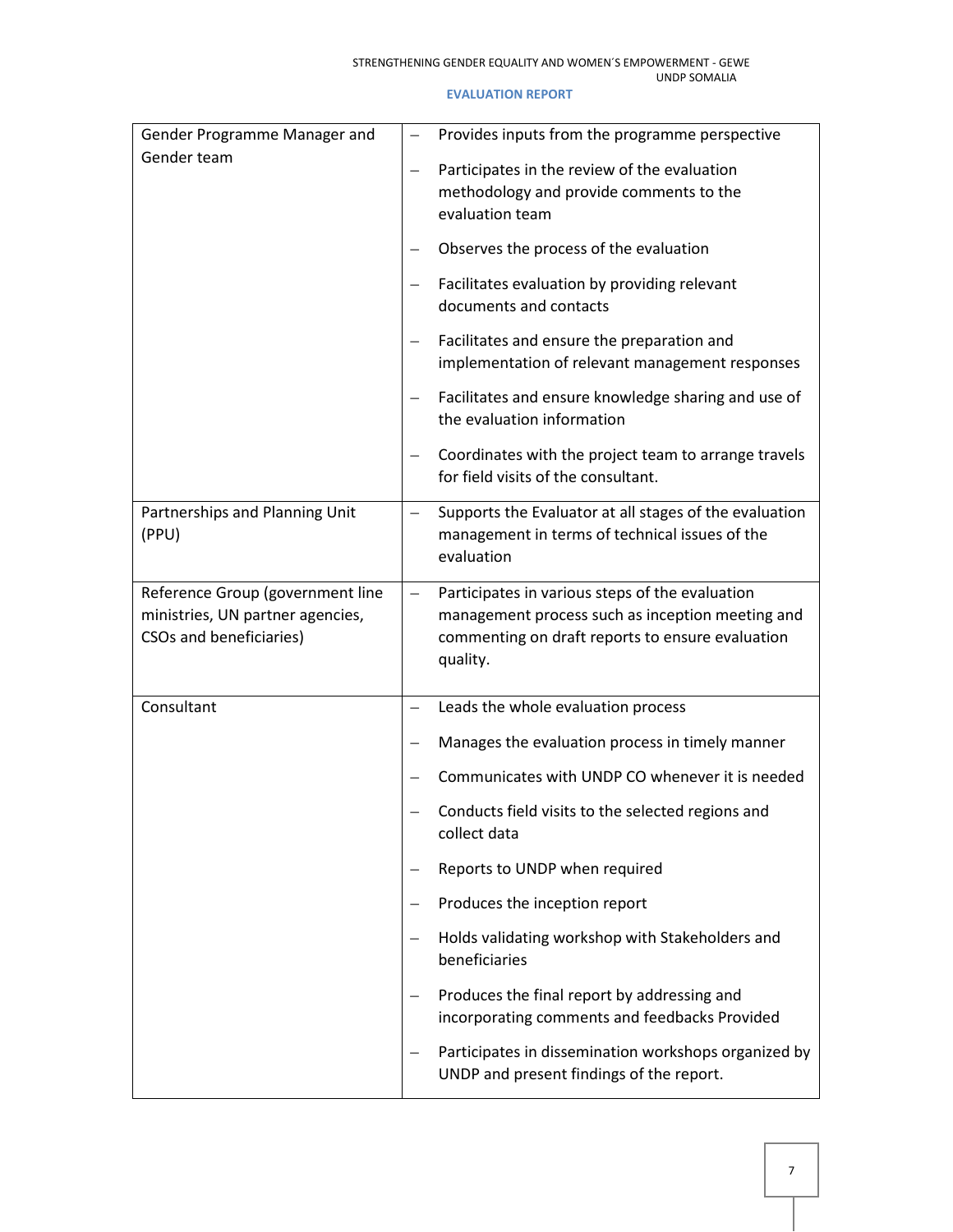## **Required skills and competencies of consultant**

The following are the required skills and competencies expected from the selected applicant conducting this final programme evaluation.

- **Education:** Advanced university degree in relevant fields such as gender, development and social studies, International Peace and Development, sociology, political science and evaluation. Advanced degree in evaluation is an asset.
- **Experience:** Minimum seven years of experience in project Evaluation (experience with evaluating gender equality and PBF supported projects an asset); **evidence of similar work will be required**.
- Knowledge of PBF principles and Somalia
- Fluent in English: excellent written and verbal communication skills;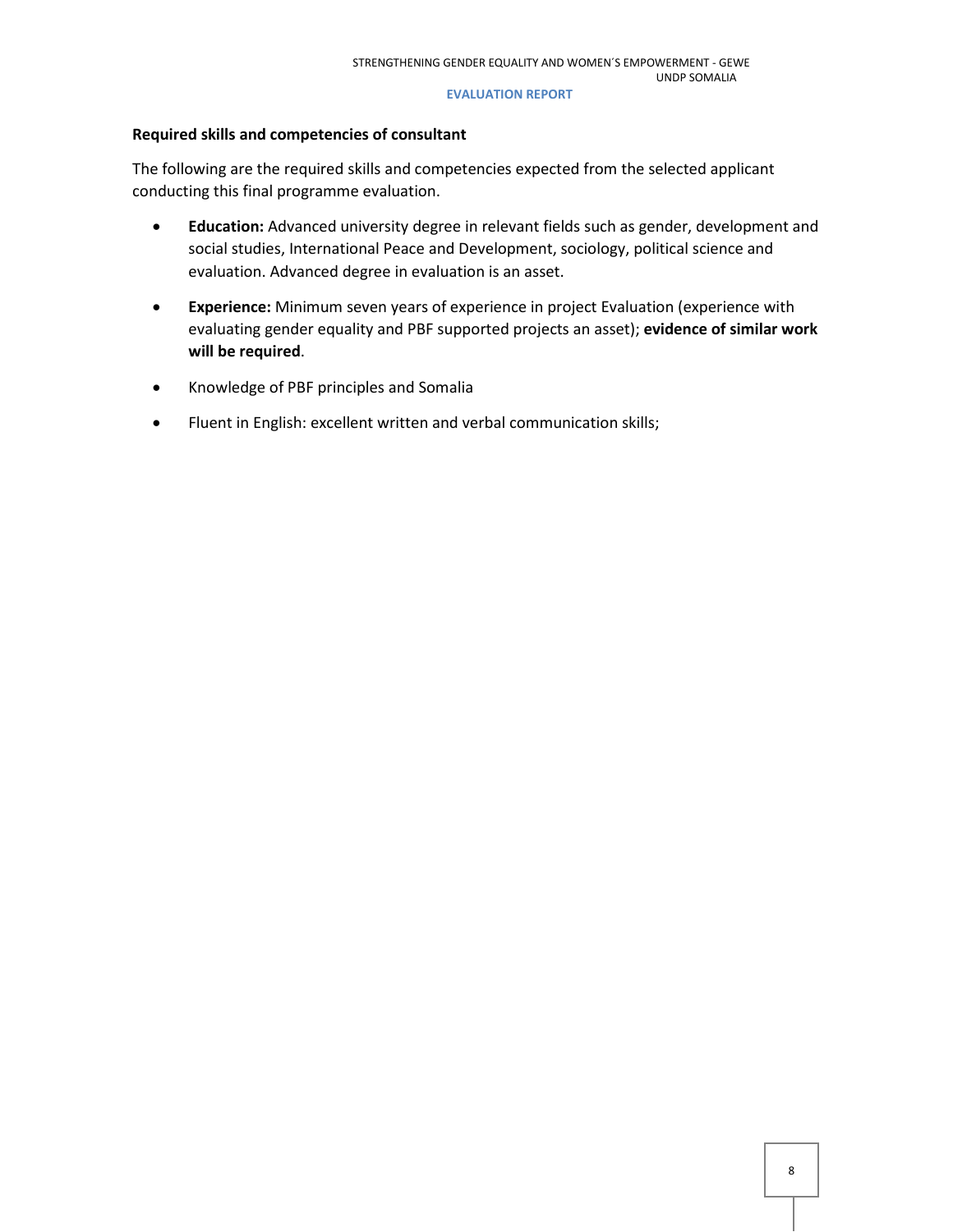## <span id="page-8-0"></span>2. LIST OF STAKEHOLDERS INTERVIEWED

| Fadumo Dayib<br>1.            | UN Women Country Program Manager                        |
|-------------------------------|---------------------------------------------------------|
| Leila Daud<br>2.              | FL Project Officer                                      |
| 3.<br>Victoria Nwogu          | <b>UNDP Gender Specialist</b>                           |
| Judith Otieno<br>4.           | Program Gender Analyst                                  |
| <b>Mubarik Mohamoud</b><br>5. | Project Manager                                         |
| Bushra Hassan<br>6.           | <b>UNDP M&amp;E Specialist</b>                          |
| Amina Arale<br>7.             | Somali Women Development Centre SWDC Director           |
| 8. Asha Siyad                 | Somali Women Leadership Initiative SWLI Director        |
| 9. Abdaziz Omar               | Human Development Concern HDC Director                  |
| 10. Amina Haaji               | Save Somali women and children SSWC Director            |
| 11. Shipra Bose               | <b>Gender Adviser UNSOM</b>                             |
| 12. Mohamed Abdi              | Talo Rehabilitation and Development Organization TARDO  |
| 13. Faduma Mohamed            | Talo Rehabilitation and Development Organization TARDO  |
| 14. Abdirisak Nuh Mohamed     | <b>D.G MOWDAFA Puntland</b>                             |
| 15. Luul Jama Nor             | MOWDAFA Gender and Human Rights Director                |
| 16. Samsam Said               | MOWDAFA Gender Advisor                                  |
| 17. Kareema Hassan            | <b>GEWE PL Project Officer</b>                          |
| 18. Zahra Said Nur            | Forum for African Women Educationalists FAWESOM         |
| 19. Yurub Hersi Egat          | <b>FAWESOM Finance Officer</b>                          |
| 20. Asha Gelle                | <b>Asha Gelle Foundation Director</b>                   |
| 21. Ahmad Suliman             | <b>UNSOM Human Rights Officer</b>                       |
| 22. Leobang Diteko            | <b>UNSOM Political Affairs Officer</b>                  |
| 23. Abdirahman Osman          | Nafis Network Executive Director                        |
| 24. Mustafe Ahmed             | Nagaad Network Project Manager                          |
| 25. Nafisa Yusuf              | Nagaad Network Executive Director                       |
| 26. Abdulaziz Said            | <b>YOVENCO Executive Director</b>                       |
| 27. Ilaria Carpen             | <b>UNDP Head of Office Hargeisa</b>                     |
| 28. Hinda Jama Hirsi          | Minister MOLSA Somaliland                               |
| 29. Mohamed Elmi Aden         | Director General MOLSA                                  |
| 30. Kader Iman Eser           | <b>MOLSA Gender Consultant</b>                          |
| 31. Peter de Clercq           | Deputy Special Representative of the UN SG UNSOM        |
| 32. Albert Soer               | <b>UNDP Program Manager. Capacity Development</b>       |
| 33. George Conway             | Somalia UNDP Country Director                           |
| 34. Irfan Mahmood             | <b>Operations Manager. Inclusive Politics Portfolio</b> |
| 35. Zubair Ezzat              | Portfolio Manager. Economic Recovery & Development      |
| 36. Absisabur Abubakar        | UN Women Program Specialist. Women Pol. Participation   |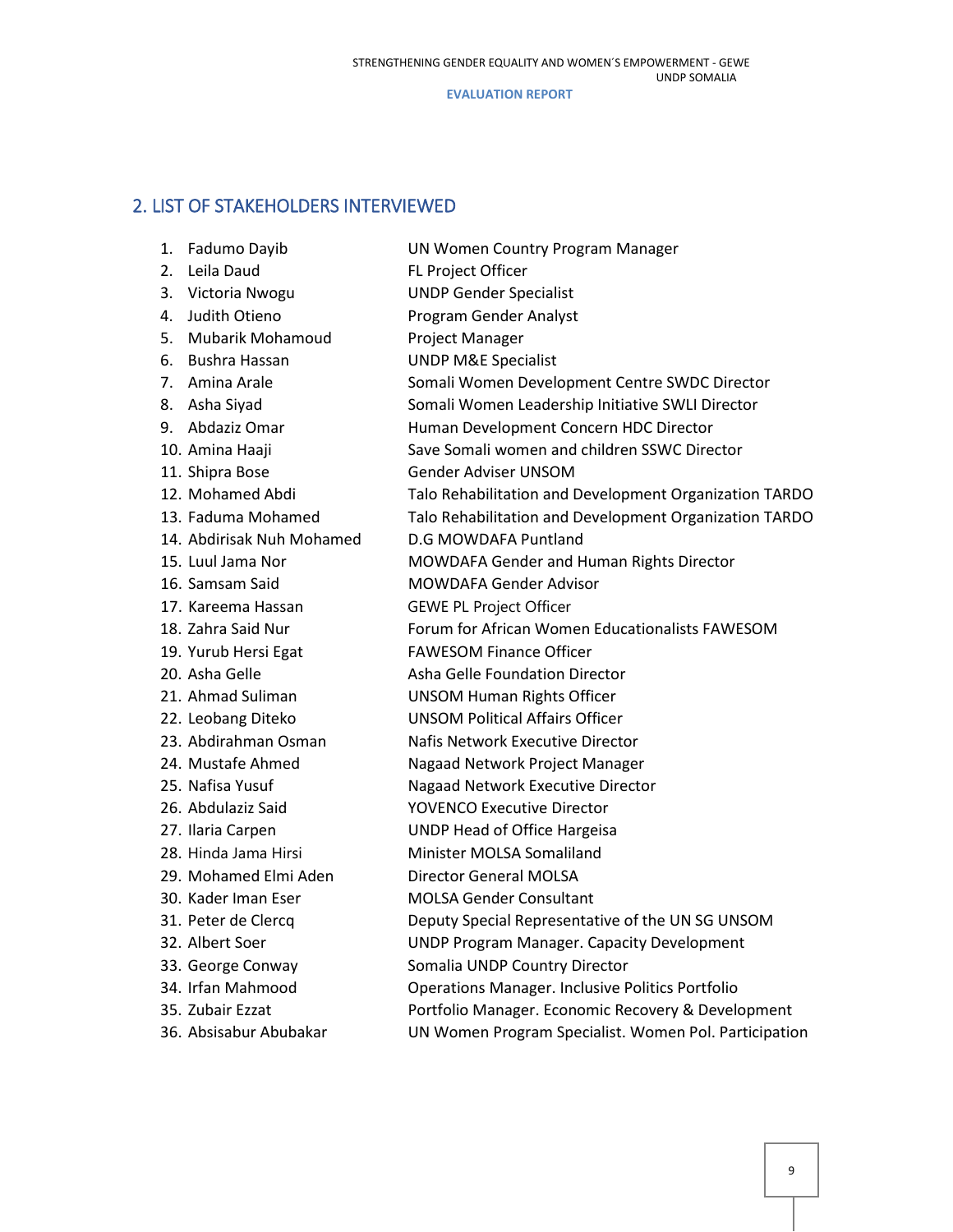## <span id="page-9-0"></span>3. INCEPTION REPORT

### **Introduction**

The consultant understands evaluation as a constructive, participatory and reflective process, aimed at assessing the processes put in place and its ability to achieve the objectives and results of the Projects from the point of view of the relevance, efficiency, effectiveness and an approach towards sustainability. Its final goal is to provide UNDP Somalia and affiliate partners with useful recommendations for the development of future similar interventions.

The evaluator will develop this task under a retrospective evaluative approach and a "results-based management" orientation, according to the latest trends of cooperation expressed in the Paris Declaration on Aid Effectiveness to Development ([2](#page-9-1)005) and its Action Plan Accra (2008)<sup>2</sup>, in terms of ownership, alignment, harmonization, managing for results and mutual accountability. The *logical framework* is the methodological reference structure. *Theory of change* methodology will be also used for the efficiency -results- analysis and relevance -design- of the projects.

All the evaluation approaches will be framed in the Projects' strategic intervention framework, mainly Somali New Deal Compact and the five Peace and State-building Goals (PSGs) $3$  of the Compact.

To ensure the success of the evaluation process, the consultant will be accompanied by a Reference Evaluation Group and Program staff designated for that purpose and who will provide access to key informants and clarify aspects of the Projects. They will also provide additional information, guidance in selecting the places to visit, ensure engagement external with partners and donors, including key informants, allowing a more effective evaluative process.

## **Evaluation background: objectives and general approach**

### Context of the Projects *[4](#page-9-3)*

<u>.</u>

*The socio-economic situation of Somalia is very fragile. Approximately, 69% of Somalia's population lives below the poverty line. Poverty in Somalia is more pronounced in the IDP camps estimated to* 

<span id="page-9-1"></span><sup>2</sup> http://www.oecd.org/dac/effectiveness/34428351.pdf

<span id="page-9-2"></span><sup>&</sup>lt;sup>3</sup> The Somali Compact entails five Peacebuilding and Statebuilding Goals (PSGs) namely: Inclusive Politics (PSG1), Security (PSG2), Justice (PSG3), Economic foundations (PSG4) and Revenues and Services (PSG5).

<span id="page-9-3"></span><sup>4</sup> Somalia National Development Plan 2017-2019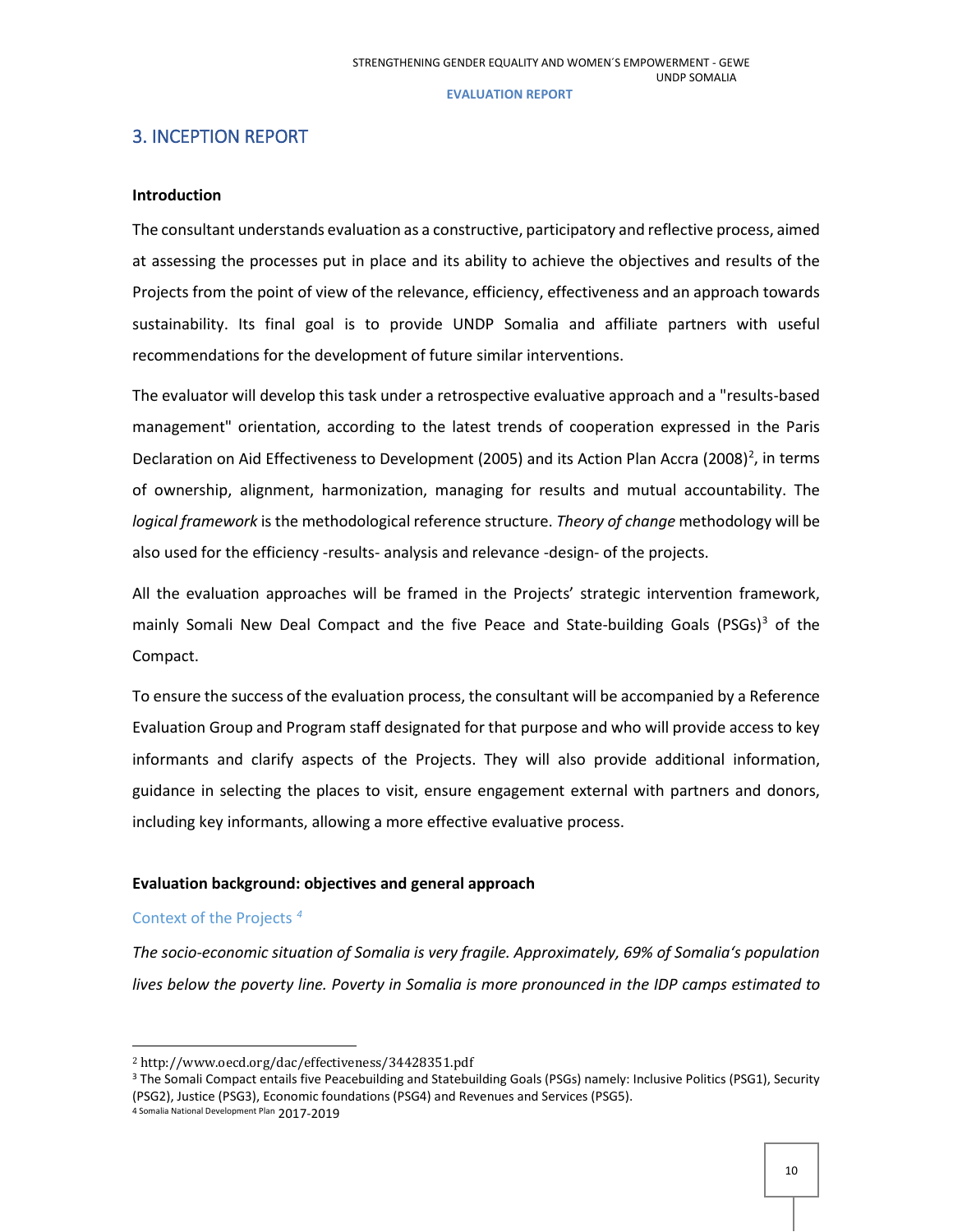*be 88% followed by rural areas with 75% and urban areas with areas 67%. At regional level, two specific regions of Somalia; Somaliland, located in the North-West and Puntland, located in the North East, experience more stability with regard to socio economic conditions.* 

*In Somalia, the main drivers of conflict and fragility is rooted in societal fragmentation and lack of trust and lack of social cohesion across societal groups, resource scarcity and fight over resources and land, warlordism, poverty and unemployment, corruption, state failure, exclusionary politics and foreign armed presence[5](#page-10-0) . The Somali clan structure adversely affects and reinforces the women´s role in political and public processes and on the other hand allows women to play the role of conduit for information and trust-building across clan lines. Elders and religious institutions, informal actors, limit women's access, participation and life choices affecting women's participation and undermining women's role in politics, public and policy decisions.*

*Five precipitating causes or conflict triggers are especially prominent: criminal acts are a major conflict trigger; misallocation of productive resources—jobs and positions of power; elections have raised tensions to worrisome levels in Somaliland and Puntland; volatile dispute over federalism; reduced ability of clan leaders and the political leadership to prevent conflict through effective intervention and negotiation[6](#page-10-1) .* 

*Somali women's participation in political processes, state formation and reconciliation processes is hindered by their subordinate position and role within clan structures and lack of adequate institutional support and engagement. Women and girls suffer most from Gender Based Violence and the justice system remains as yet ill-equipped to provide effective options for women victims of armed conflict and survivors of gender based violence.* 

*The changing gender roles manifest, for example, in the increasing number of single-headed households primarily due to the prolonged conflict; with 66% of these headed by women. In 2014, starting from age 15, the Labour force participation of men rose to over 80% around age 30, while the gender gap increases and the Labour force participation of women was only slightly more than 40% at the same age. The continued lack of access to services, such as education and health, or lack of access to agricultural production or other livelihoods and employment opportunities have kept most of the female population disempowered.*

**.** 

<span id="page-10-0"></span><sup>5</sup> Somalia Conflict Analysis; World Bank 2013 Somalia: Drivers of conflict and fragility.

<span id="page-10-1"></span><sup>6</sup> Peacebluiding context. PBF Project.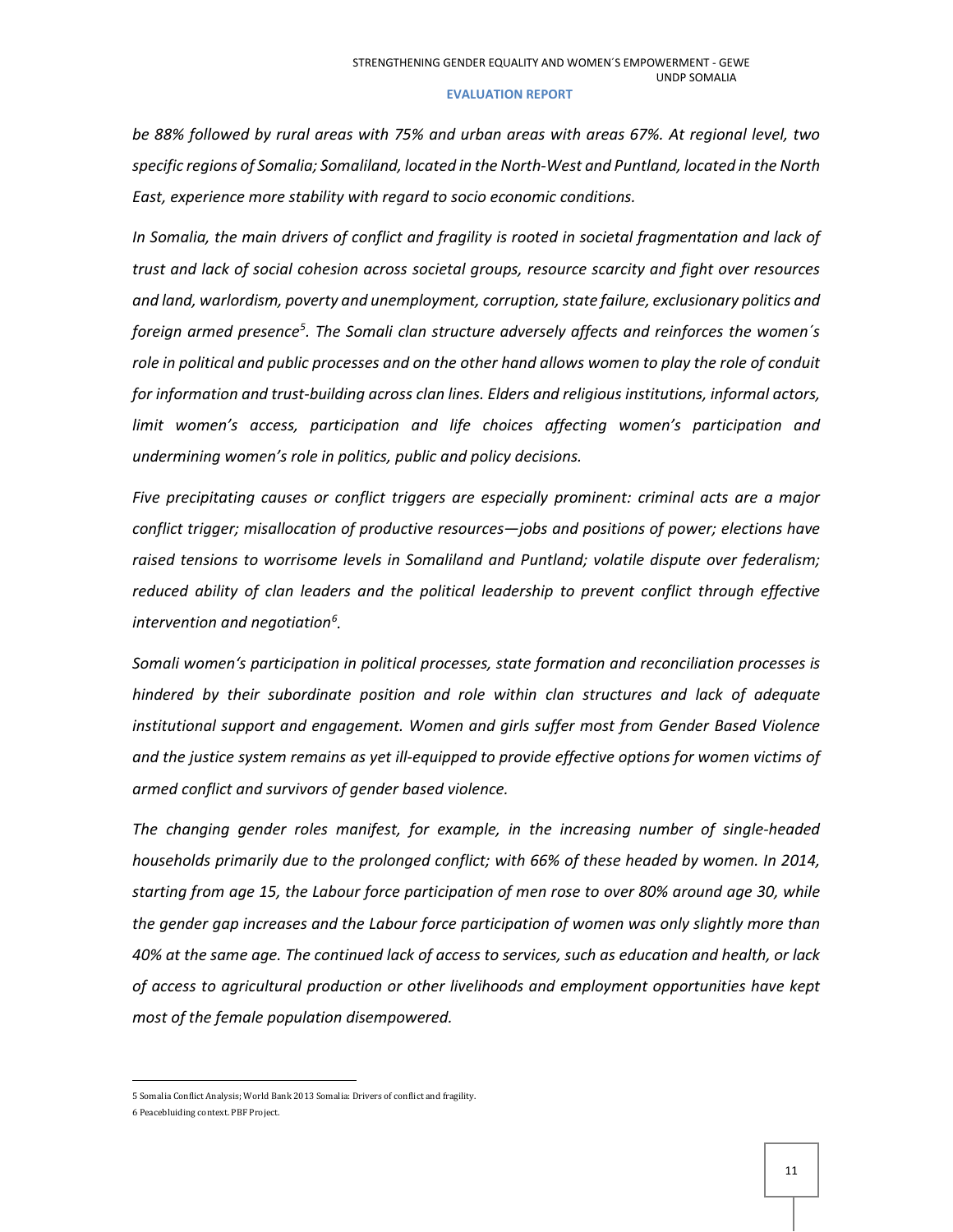*The increased responsibilities that women face at the household level as a result of the conflict are not matched with a comparative increase in their voice at decision-making levels. The participation and role of women in politics and decision-making spheres remains limited, perpetuating narrow gender based roles and inequalities.* 

*Across the country, traditional or customary laws often override the state judiciary law and lack of justice for sexual and gender-based violence has been a challenge that predominantly results in underreporting of incidents Early marriage for girls remain extremely high. The age of marriage for many girls is early, with 45% of women aged 20 to 24 married before the age of 18. Practices such as polygamy, early and forced marriages, FGM, and wife inheritance, continue to undermine development towards increased gender equality. FGM remains at an extremely high rate of 98%. Security discourse around women is usually focused on seeing women as victims, but quite rarely as active agents who can be instrumental in improving security situation not only for themselves, but also for others.* 

### The response from the UN System

The UNDP Somalia Country Office works with the Federal Government of Somalia as well as authorities in various states and regions. Its programme priorities are aligned with the Peacebuilding and Statebuilding Goals (PSG) and priorities stipulated in the Somali Compact as follows, inclusive politics, security, justice, economic foundation and revenue and services.

The Vision 2016 and the Somali New Deal Compact provide the overarching framework for the peace- and state building efforts in Somalia. Initiatives are organized around the five Peace and State-building Goals (PSGs)<sup>[7](#page-11-0)</sup> of the Compact. The interventions of the Federal Government of Somalia (FGS) and its partners including the UN are aligned with the PSGs. well as authorities in various states and regions.

*In its support to the implementation of the Somali Compact, the UN in Somalia has reaffirmed its commitment to mainstreaming Gender and the Women, Peace and Security (WPS) Agenda and ensuring women's participation in all five PSG processes, including their participation in ongoing and emerging state formation and political processes. To translate the commitments into action, the UN* 

<span id="page-11-0"></span> <sup>7</sup> The Somali Compact entails five Peacebuilding and Statebuilding Goals (PSGs) namely: Inclusive Politics (PSG1), Security (PSG2), Justice (PSG3), Economic foundations (PSG4) and Revenues and Services (PSG5).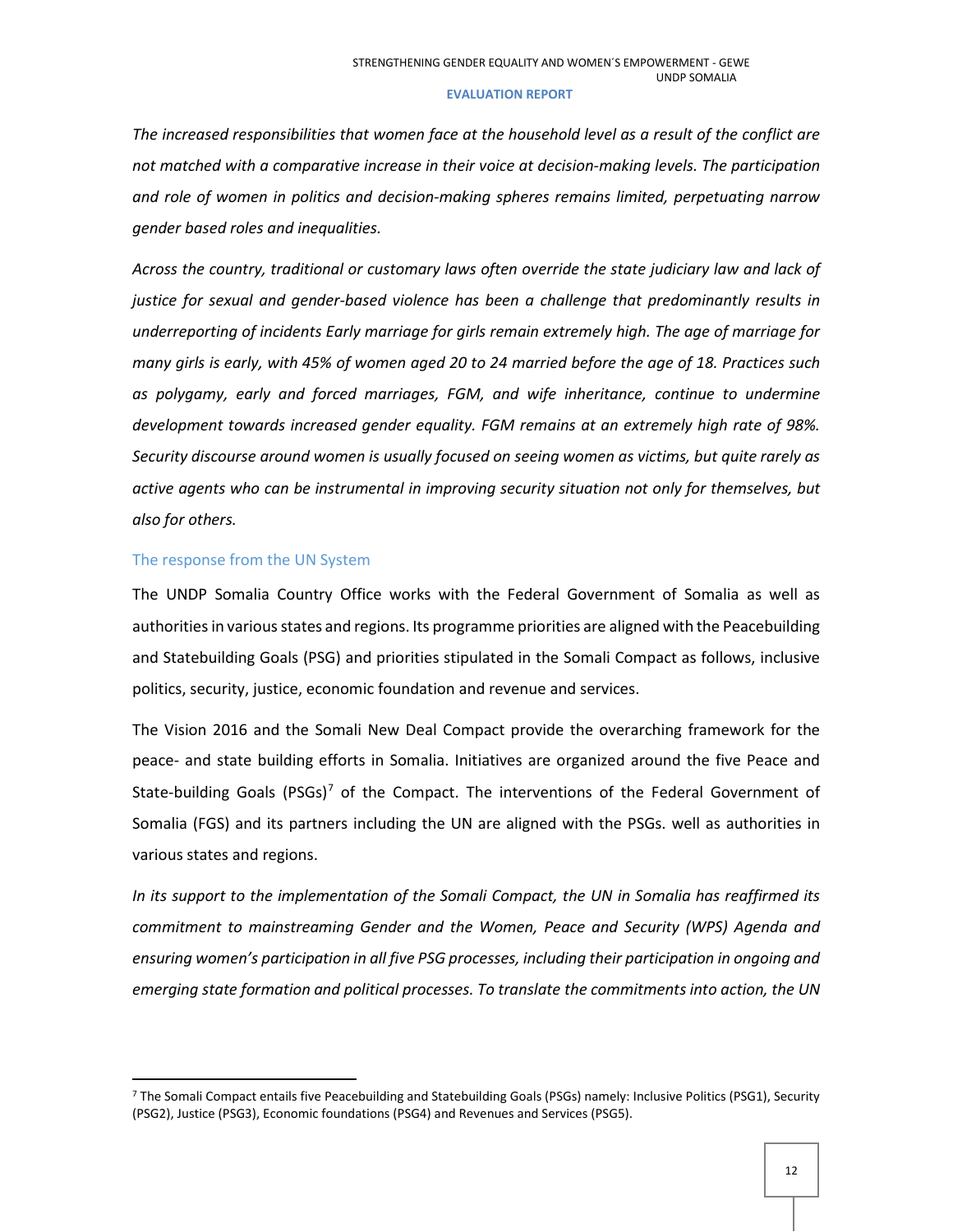*proactively seeks to support MoWHRD and women CSOs by facilitating and building their capacity for an improved access to various processes and decision-making fora.* 

The two Projects are also aligned and consistent with the goals and priorities and gender equality and women´s empowerment commitments that were set forth in the UN Integrated Strategic Framework (ISF)<sup>[8](#page-12-0)</sup> and the provision of the Provisional Federal Constitution and placed within the framework of the UN SCRs 1325 and 1889.

At the global level, UNDP launched a new Strategic Plan (2014-2017), a new Gender Equality Strategy (GES) (2014-2017), and a new Gender Parity Strategy (2013-2017). The GES and the Gender parity strategy together, provide detailed guidance for UNDP country offices and business units on how to mainstream gender perspectives as they operationalize all aspects of UNDP's Strategic Plan.

Inside the CPD UNDP Somalia 2011-2015, the GES is integrated into the Outcome  $4^9$  $4^9$ , making the reduction of gender inequality and promotion of women's empowerment its main focus.

The GEWE II Project is built on the basis of a previous experience -first GEWE Project (2012 – 2014)- . CO Assessment of Development Results (ADR) exercise in May/June 2014, with specific focus on Outcome 4 CPD Somalia 2011-2015 concluded that the GEWE I project contributed visibly and significantly to development results for gender equality and women's empowerment. The assessment recommended the four lines of action that were validated by the different national actors to be following phase of intervention.

The overall objective of the GEWE Strategy II is to *'Achieve more efficient and effective responses to development challenges in Somalia through faster progress in reducing gender inequality and promoting women's empowerment.'* 

| <b>GEWE Project</b>                                                   |  |  |  |  |
|-----------------------------------------------------------------------|--|--|--|--|
| <b>Project title</b>                                                  |  |  |  |  |
| Strengthening Gender Equality and Women's Empowerment in Somalia      |  |  |  |  |
| <b>Geographical coverage</b>                                          |  |  |  |  |
| Somalia (all three Somalia territories)                               |  |  |  |  |
| <b>Objective</b>                                                      |  |  |  |  |
| Somali Women and Men Attain Greater Gender Equality and are Empowered |  |  |  |  |
| <b>Expected Outputs</b>                                               |  |  |  |  |

<span id="page-12-0"></span><sup>8</sup> The [Integrated Strategic Framework](https://unsom.unmissions.org/sites/default/files/old_dnn/docs/Somalia%20ISF%202014-2016%20FINAL%20signed.pdf) (2014-2016), which was signed in Mogadishu on 29 October 2014, is the first comprehensive plan of the United Nations in Somalia in over 20 years and marks a milestone in the partnership between Somalia and the UN. Spelling out the UN's contribution to the implementation of the New Deal, the ISF is a clear expression of the UN's commitment to support the Government and the Somali people in building a peaceful, stable and prosperous future.

<span id="page-12-1"></span><sup>9</sup> Outcome 4: "Somali women and men attain greater gender equality and are empowered".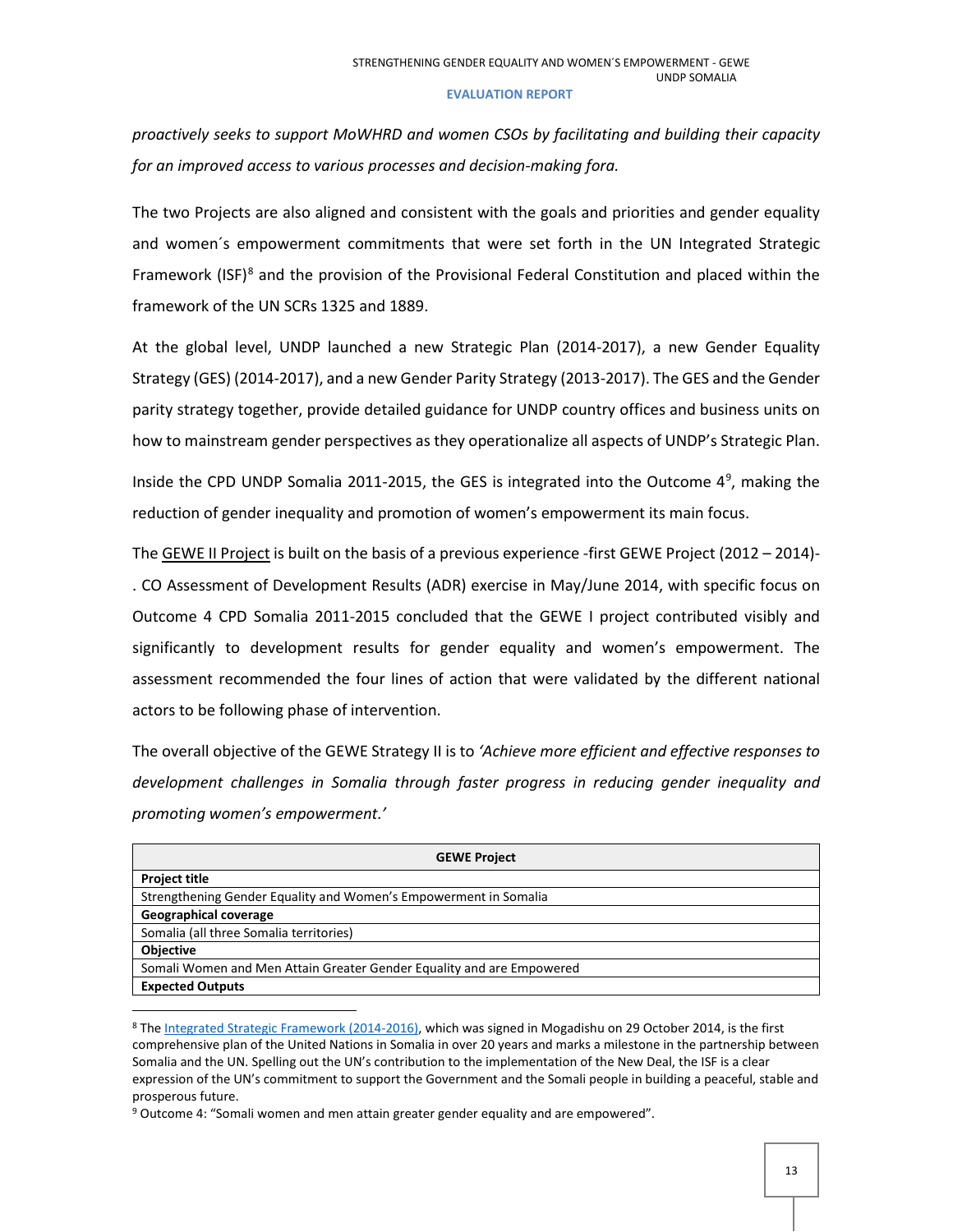- 1. Increased participation and representation of women in politics, peace building and decision making
- 2. Enabling environment for increased economic opportunities for women in the private sector
- 3. Measures implemented to prevent GBV and reduce the prevalence of harmful traditional practices against women

and girls; especially FGM

Women supported by appropriately designed, implemented and enforced legal and policy frameworks in line with CEDAW, the Maputo Protocol and Security Council Resolutions 1325 (2000), 1888 (2009), 1889 (2009) and 1820

**Program management unit**

UNDP

### **Implementing agencies**

The Federal Ministry for Women and Human Rights Development (MoWHRD), the Ministry of Labour and Social Affairs (Somaliland), the Ministry for Women Development and Family Affairs (Puntland) other relevant line ministries, departments and agencies; CSOs, CBOs, and research institutions across Somalia.

### **Resources**

Total resources required \$8,373,901 Total allocated resources \$3,625,000 Unfunded budget \$4,748,901

**Donors**

Regular (TRAC); Norway; Danida

**Project period**

January 2015 – December 2017

**Thematic approaches**

a) Participation and representation of women in politics, peace building and decision making;

b) The role and the status of women in the economic sphere;

c) Gender Based Violence (GBV) and harmful traditional practices; and

Legal and policy frameworks in line with CEDAW, the Maputo Protocol and Security Council Resolutions

*The Peacebuilding Fund is the Secretary General's Fund – launched in 2006 to support activities, actions, programmes and organisations that seek to build a lasting peace in countries emerging from conflict. The Secretary-General has delegated overall management responsibility for the Peacebuilding fund to the Peacebuilding Support Office. The PBSO approves projects and programs and monitors implementation. The United Nations Development Programme's Multi Partner Trust Fund Office administers the Fund. The United Nations Assistance Mission in Somalia (UNSOM) under Security Council resolution 2102 (2013) provides support to the Federal Government of Somalia (FGS) in its peacebuilding and statebuilding priorities under the New Deal Compact.*

*PBF Project aims at strengthening women's role and agency for the advancement of their political and economic empowerment, directly supports the commitments undertaken by the FGS by supporting Somali women civil society leaders in translating these into action in partnership with the FGS. The project places a specific focus on women's meaningful and equitable participation in ensuring their voices are heard, they are proportionately represented in decision-making fora and negotiation processes and their concerns and needs are adequately addressed, in particular to enhance their access to resources and opportunities. It also seeks to facilitate changes in policy environment and legal framework.*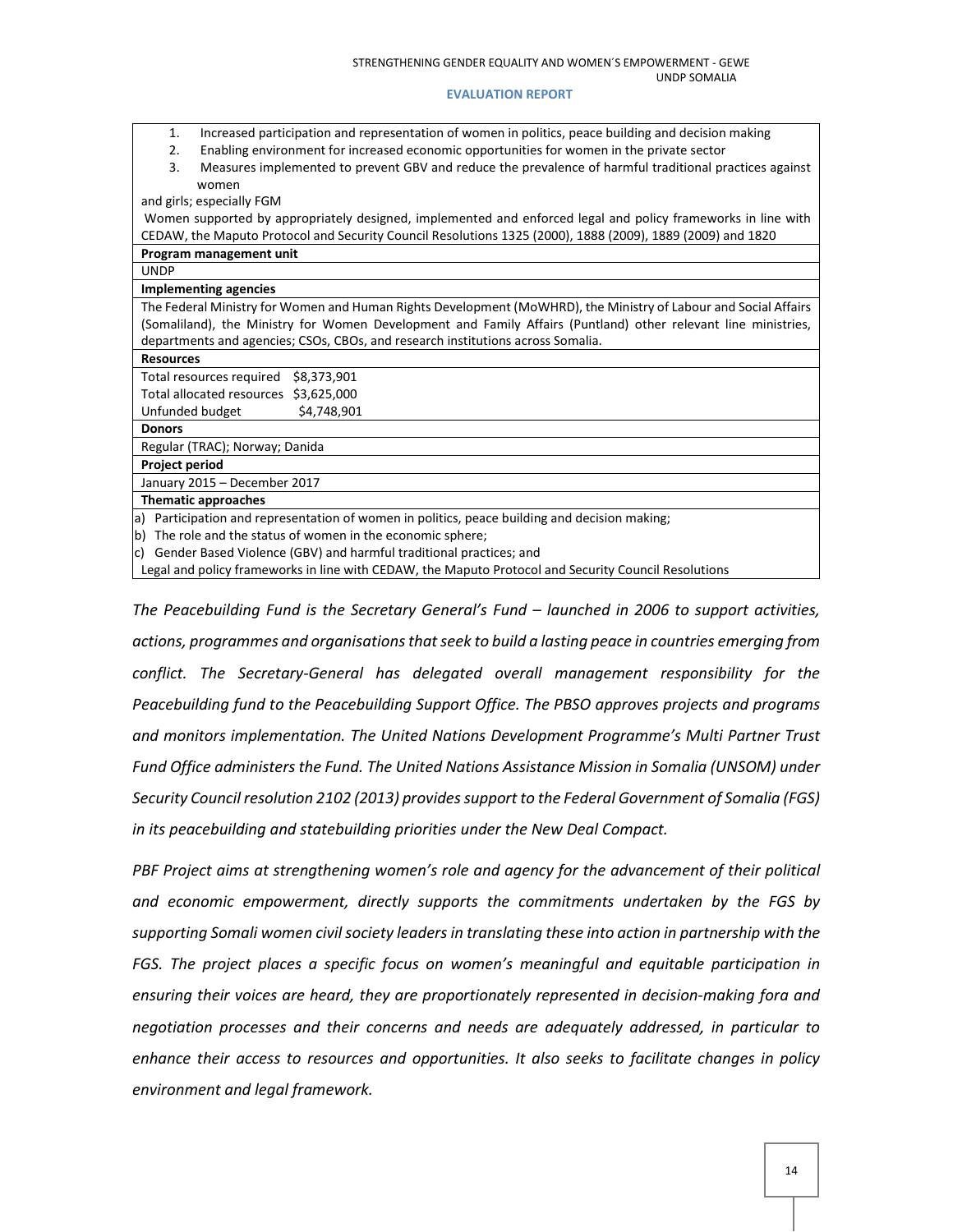UNDP SOMALIA

### **EVALUATION REPORT**

| <b>PBF Project</b>                                                                                                                                                                                  |
|-----------------------------------------------------------------------------------------------------------------------------------------------------------------------------------------------------|
| <b>Project title</b>                                                                                                                                                                                |
| Strengthening women's role and participation in peacebuilding - Towards just, fair and inclusive Somalia                                                                                            |
| <b>Geographical coverage</b>                                                                                                                                                                        |
| Mogadishu (Federal), Puntland, Baidoa, Kismayo, Geddo, newly emerging states and recovered areas.                                                                                                   |
| Objective                                                                                                                                                                                           |
| Women's improved participation and voice in the reconciliation processes and emerging democratic institutions                                                                                       |
| <b>Expected Outputs</b>                                                                                                                                                                             |
| Enhanced roles and participation by women in political and public policy making processes to sustain and<br>1.<br>consolidate peace                                                                 |
| Enhanced capacity of MoWHRD and women CSOs, in particular their leadership role, policy making<br>2.<br>competence, advocacy and negotiation skills so as to inform and influence the PSG processes |
| Compact commitments to advance gender equality and women's empowerment realized<br>3.                                                                                                               |
| Program management unit                                                                                                                                                                             |
| UNSOM, UNDP, UN Women                                                                                                                                                                               |
| <b>Implementing agencies</b>                                                                                                                                                                        |
| Government: Ministry of Women and Human Rights Development (MoWRHD - Federal), Ministry of Women                                                                                                    |
| Development and Family Affairs (MoWDAFA - Puntland)                                                                                                                                                 |
| CSOs: Somali Women Leadership Initiative (SWLI), others to be determined through competitive bidding.                                                                                               |
| Research institution: Heritage Institute for Policy Studies                                                                                                                                         |
| <b>Resources</b>                                                                                                                                                                                    |
| Total Project Cost \$1,000,000                                                                                                                                                                      |
| Peacebuilding Fund \$1,000,000                                                                                                                                                                      |
| <b>Donors</b>                                                                                                                                                                                       |
| Peacebuilding Fund                                                                                                                                                                                  |
| <b>Project period</b>                                                                                                                                                                               |
| July 2015 - December 2016                                                                                                                                                                           |
| <b>Thematic approaches</b>                                                                                                                                                                          |
| a) National dialogue and political processes, including various on-going and forthcoming state formation processes<br>and the electoral cycle;                                                      |
| b) National reconciliation; women's improved participation and voice in the reconciliation processes;                                                                                               |
| c) Equitable access to service delivery                                                                                                                                                             |
| <b>Purpose of the Evaluation</b>                                                                                                                                                                    |
|                                                                                                                                                                                                     |

The ToR of the consultancy established that the purposes of the evaluation of the two Projects are *to:*

- *Assess whether each of the UNDP GEWE project and UN joint PBF project achieved their stated outputs*
- *Determine whether each of the projects contributed to achieving their stated programme outcomes*
- *Highlight any processes and partnerships that contributed to achievement of both project outputs*
- *Document lessons learned, success stories and good practices to capitalize on the experiences gained on both projects*
- *Provide forward-looking recommendations on how to build on the achievements of both projects and to ensure that they are sustained by the relevant stakeholders*
- *The evaluation should take into consideration projects´ duration, existing resources and political and contextual constraints.*

ToR also set out some *areas of interest* for the two project´s evaluation:

• *Project outputs and activities: assess effective implementation as we all as results delivered vis-à-vis the expected outputs and outcomes*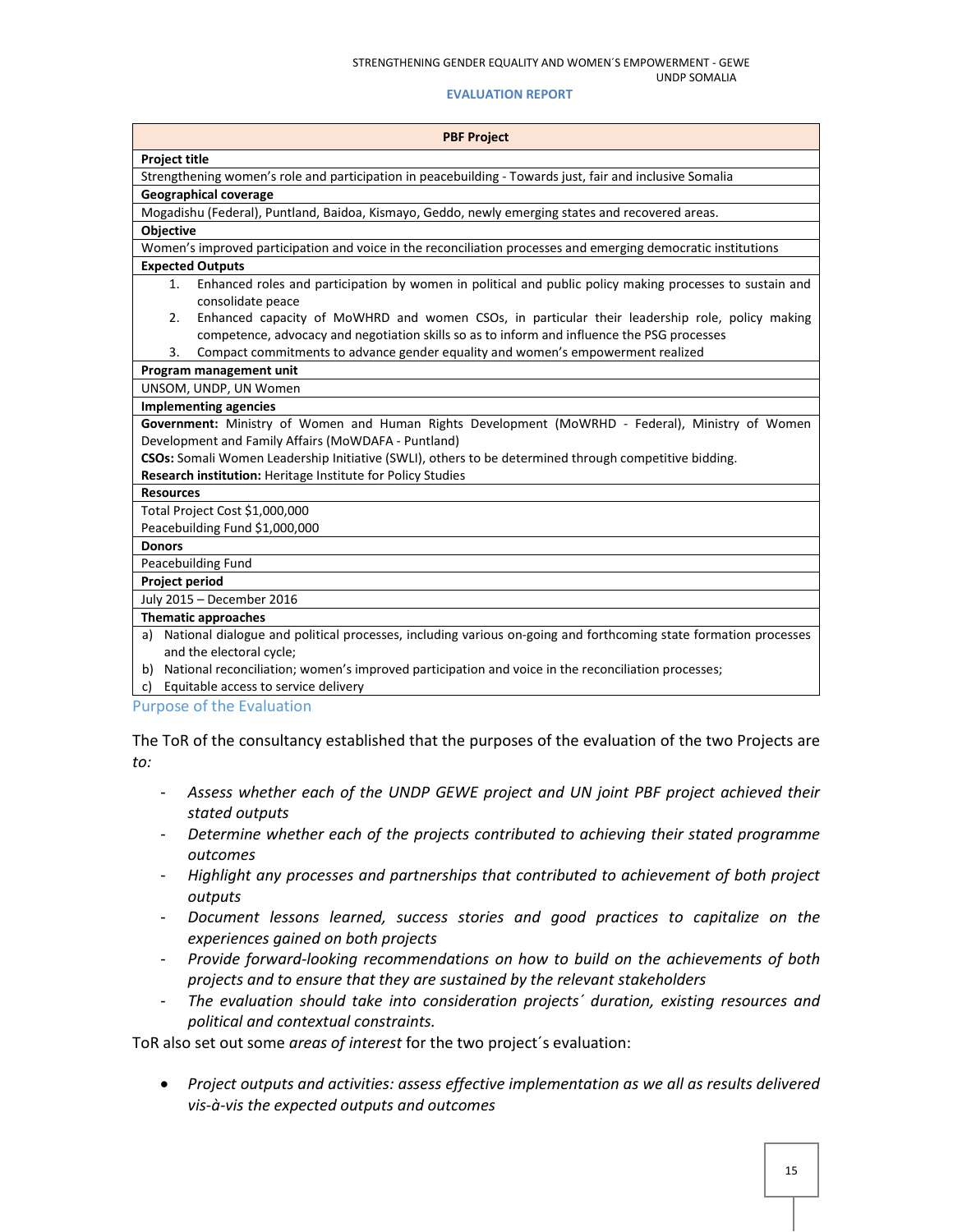- *Women´s participation: determine key contributions of the project in advancing political empowerment of women*
- *Capacity of women machineries and civil society: project role and contribution in strengthening capability of women ministries (involved), policy and legal environment widening scope and opportunities for an enablin women leaders, ministries to advance women´s empowerment, in particular women, peace and security issues*
- *Peacebuilding impact: specific contributions and catalytic effects of the project in advancing women´s political role for peacebuilding and sustainability of effect/impact, including (change occurred in) the perception of women in politics in Somalia*
- *Lessons learned; analyse lessons learned in regard to -peace building in Somalia; risks, challenges and mitigating measures adopted; meeting unforeseeable challenges and risks; and provide recommendations on how to further enhance efforts in support of women in peacebuilding endeavors and possibility of replication of the project interventions.*

In response to these purposes and areas of interest, during the process of gathering information, the evaluator, along with all the other participants in the evaluation process, will analyse the implemented strategic approaches, management model and structure proposed, the flow of administrative processes, and the degree of dialogue and joint action between the different actors. Similarly, it will analyse the capabilities of coordination with other initiatives at local and national levels, strengthening generated capabilities towards sustainability, including crosscutting approaches, the added value of its performance, the management coordination as a Joint Program (in case of PBF), and the role of UNDP as lead entity, administrator. All this, with the intention of drawing conclusions, lessons learned and useful recommendations for carry out future interventions under the same approach.

## **Methodology for collection and analysis of information**

The proposed methodology is defined as: **constructive**, aimed at collecting recommendations and lessons learned; **participative**, where everyone should have a voice; **joint**, in a horizontal relationship and a common vision; **wide**, it will try to pick an open view of a national strategic approach, analysing the results expected and the unforeseen; and **sensitive** to transverse axes gender, human rights and diversity.

The evaluation methodologies and techniques used, are determined by the information needs, the terms established in the ToR, the availability of resources and time, and the priorities expressed by stakeholders.

The information gathering process guarantees quantitative and qualitative analysis and geographical representation, thematic and actors involved. To ensure the validity of the information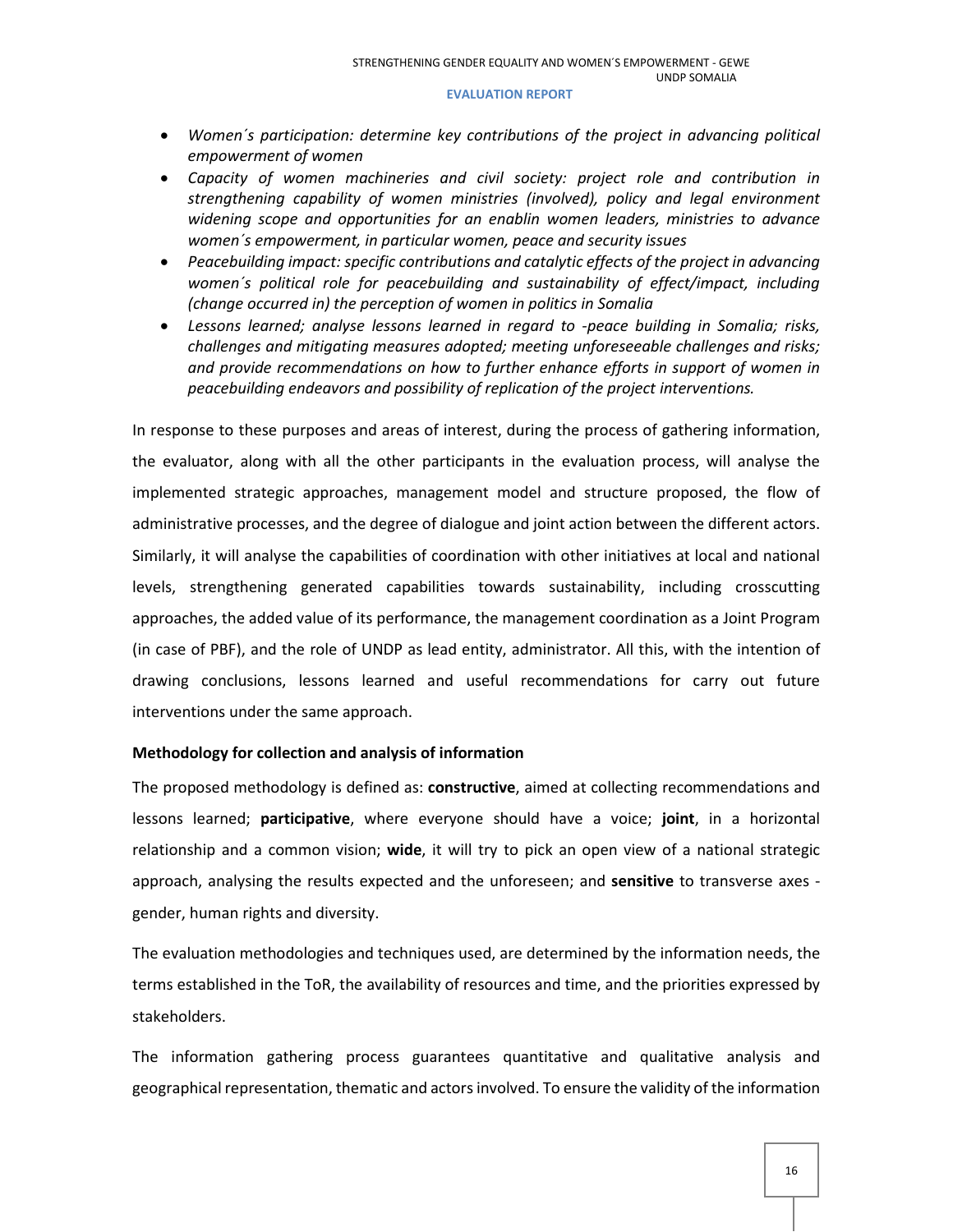collected, it will be triangulated among partners, beneficiaries and other Project stakeholders. Five groups of partners have been identified. For each of these groups of actors, a package of questions (Annex 4) has been provided, drawn from the questions of the evaluation matrix.

For quantitative research, there will be an indicator matrix containing indicators from both projects (Annex 3) in which the latest measurements of progress will be established.

Good practices will be identified by the consultant based in its experience and standard criteria. Examining lessons learned serves to provide information on the factors that have contributed to a greater or lesser success.

Relevance/Coherence: The analysis will look at the design quality of the Projects: consistency with the situational scenario and problems encountered; degree of involvement of national institutions, local governments and local civil society organizations; participation of the local partners in the design of the Projects; and how this design is strategically oriented to the achievement of the intended outputs and outcomes.

Efficiency: The analysis will assess the cost-benefit ratio, agility of administrative processes, compliance with the times set in the planning, and fluidity of financial processes; especially in the analysis of administrative and financial measures, including accountability and organizational structure and governance of the Projects.

Effectiveness: Effectiveness analysis will focus on identifying the way activities contributed to achieving intended Outputs, and how they eventually contributed to the intended Outcomes, through compliance of the assumptions proposed in the chain of effects (theory of change). Special attention to compliance with the proposed indicators will be also addressed.

Sustainability/Viability: The evaluator will examine the performance of the strategic guidelines for sustainability submitted in the Project documents, and the action taken to strengthen individual and institutional capacities with partners.

## **Consulting Schedule**

Based on the contractual commitments of the consultancy, the following schedule is proposed for its development.

| <b>WEEKS</b><br>. |  |
|-------------------|--|
|-------------------|--|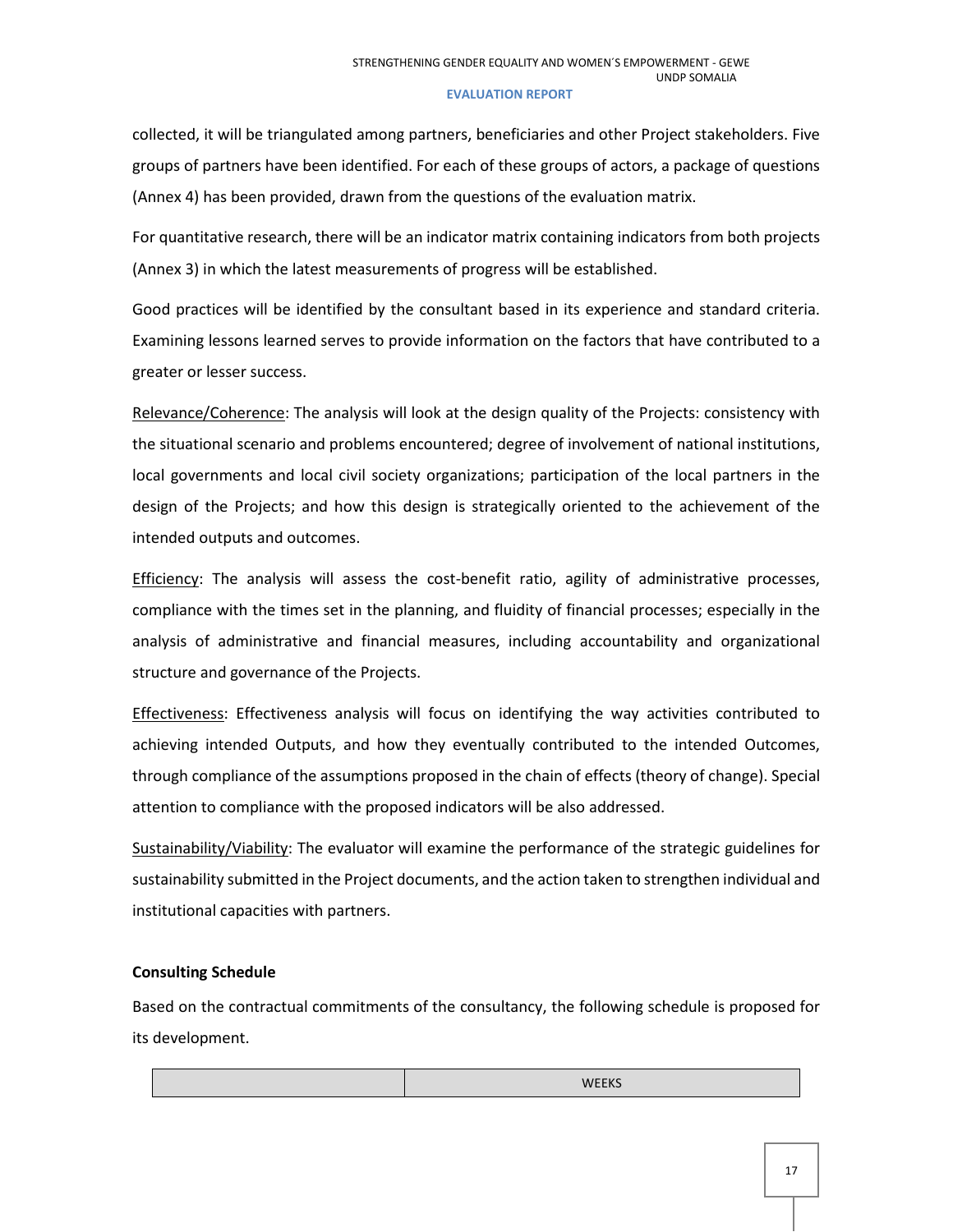### STRENGTHENING GENDER EQUALITY AND WOMEN´S EMPOWERMENT - GEWE UNDP SOMALIA

## **EVALUATION REPORT**

| <b>ACTIVITIES</b>                        | $\mathbf{1}$ | $\mathfrak{p}$ | 3 | 4 | 5 | 6 |   | 8 |
|------------------------------------------|--------------|----------------|---|---|---|---|---|---|
| Study of documentation                   | X            |                |   |   |   |   |   |   |
| Preparation of Inception Report          | x            | x              |   |   |   |   |   |   |
| Presentation of methodology              |              | X              |   |   |   |   |   |   |
| Interviews with key players on the field |              | X              | x | x | X | x |   |   |
| Visits to Garowe and Hargeisa            |              |                | x | x |   |   |   |   |
| Presentation of preliminary findings     |              |                |   | X |   |   |   |   |
| Writing Draft Evaluation Report          |              |                | x | x | X | X |   |   |
| Presentation of Draft Evaluation Report  |              |                |   |   |   | X |   |   |
| Review draft report and receiving        |              |                |   |   |   |   | x | x |
| comments                                 |              |                |   |   |   |   |   |   |
| Preparation of Final Report              |              |                |   |   |   |   | x | x |

The consultant will undertake the field mission from 20<sup>th</sup> March to 26<sup>th</sup> April 2018. A draft of the Evaluation Report will be presented on the week 6. A briefing session will be held to present and discuss the preliminary findings from the evaluation exercise.

From 29<sup>th</sup> April to 11<sup>th</sup> May, the evaluator will prepare the Final Evaluation Report that will be feed with the comments from the staff responsible of the accompaniment to the evaluation.

## **Annexes**

- I. Evaluation Matrix
- II. Other Evaluative Criteria
- III. Indicators Matrix
- IV. Interviews Questionnaires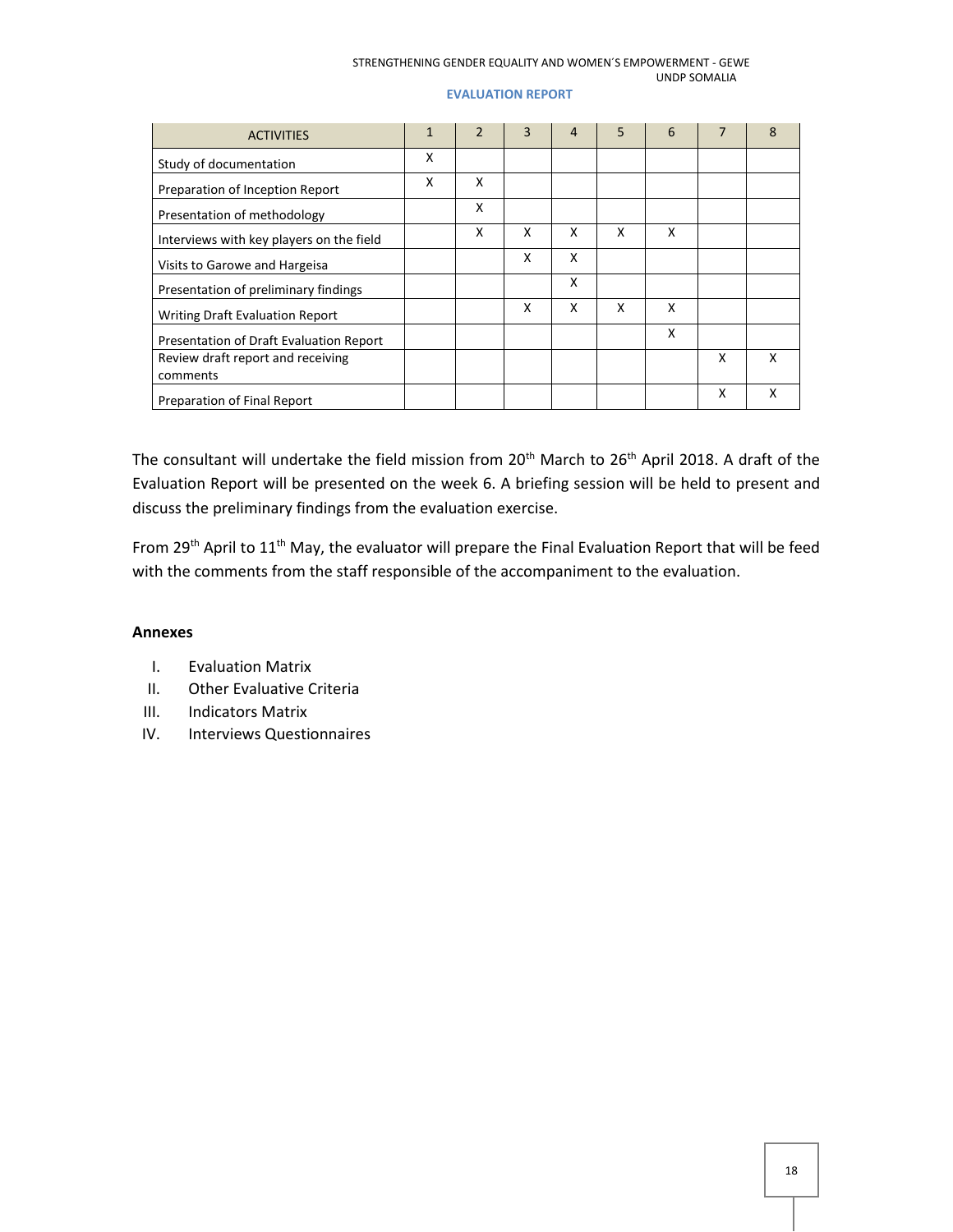## 4. EVALUATION MATRIX

## *Evaluation Criteria*

<span id="page-18-0"></span>

| <b>Criteria</b>         | <b>Evaluation Questions</b>                                                                                                                                                                                           | <b>Success Criteria</b>                                                                                                                                                                                                                                                                                                                                                                       | <b>Source of Information</b>                                                                                                                                                                       | <b>Methodology</b><br>(gathering of information)                                                                                                                              |
|-------------------------|-----------------------------------------------------------------------------------------------------------------------------------------------------------------------------------------------------------------------|-----------------------------------------------------------------------------------------------------------------------------------------------------------------------------------------------------------------------------------------------------------------------------------------------------------------------------------------------------------------------------------------------|----------------------------------------------------------------------------------------------------------------------------------------------------------------------------------------------------|-------------------------------------------------------------------------------------------------------------------------------------------------------------------------------|
|                         | To what extent the proposed<br>intervention was appropriate for<br>the context of evolution of the<br>theme of gender equality and<br>fight to gender violence at the<br>national level?<br>Are management approaches | The projects identified priorities<br>and strategic lines of<br>intervention. It also knew how to<br>redirect their strategies according<br>to political changes and context.<br>The program is accompanied by                                                                                                                                                                                | Annual planning, execution<br>reports, baseline and<br>monitoring tool. Minutes of<br>steering and technical<br>committee meetings.<br>Project document and logical                                | Documentary analysis.<br>Semi-structured interviews with<br>institutions and civil society partner<br>organizations at national and local<br>levels.<br>Documentary analysis. |
| Design Level: Relevance | -resources, models and<br>conceptual framework- relevant<br>to achieve the expected result?                                                                                                                           | strategic management tools:<br>communication, M&E,<br>sustainability, knowledge<br>management. The quantity of<br>resources budgeted is adequate<br>to reach the outputs proposed.<br>The allocation of resources is<br>oriented to better address the<br>problematics and main lines of<br>action. The management<br>structure is adequate for an<br>effective and efficient<br>performance. | framework. Strategic<br>management tools<br>documents.<br>Perception of groups of<br>participants: national and local<br>partners (government), UN<br>agencies and civil society<br>organizations. | Semi-structured interviews with<br>institutions, civil society partner<br>organizations and UN Agencies<br>participants.                                                      |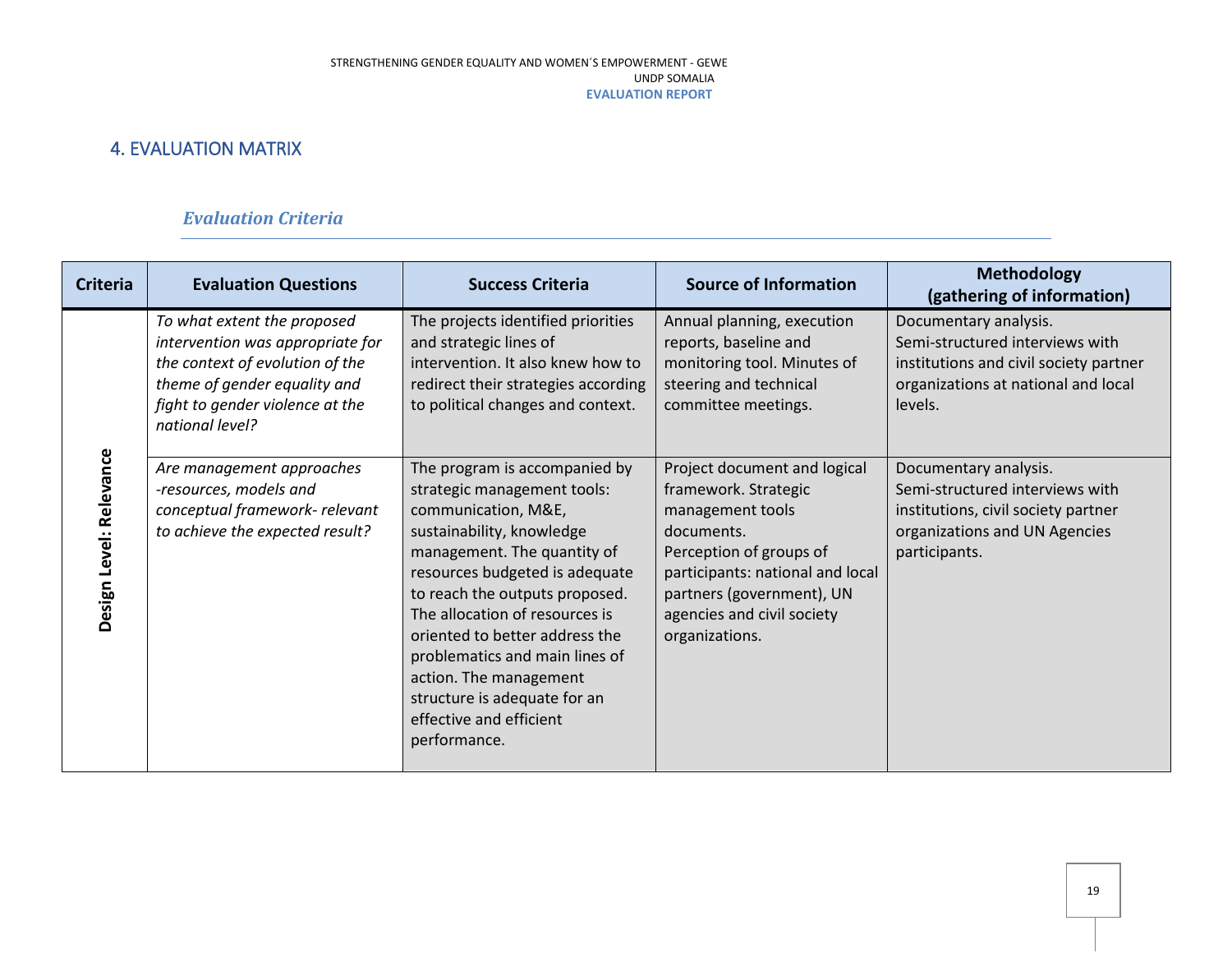| <b>Criteria</b>              | <b>Evaluation Questions</b>                                                                                                                                                                                                                                                                                                                                                                                                                                                                                                                                                                                                                                               | <b>Success Criteria</b>                                                                                                                                                                                                                                                                                                                           | <b>Source of Information</b>                                                                                                                                           | Methodology<br>(gathering of information)                                                                                                                      |
|------------------------------|---------------------------------------------------------------------------------------------------------------------------------------------------------------------------------------------------------------------------------------------------------------------------------------------------------------------------------------------------------------------------------------------------------------------------------------------------------------------------------------------------------------------------------------------------------------------------------------------------------------------------------------------------------------------------|---------------------------------------------------------------------------------------------------------------------------------------------------------------------------------------------------------------------------------------------------------------------------------------------------------------------------------------------------|------------------------------------------------------------------------------------------------------------------------------------------------------------------------|----------------------------------------------------------------------------------------------------------------------------------------------------------------|
|                              | The design of the projects has<br>been sufficiently supported by the<br>partners?                                                                                                                                                                                                                                                                                                                                                                                                                                                                                                                                                                                         | Broad participation of partners<br>occurred in the project's design<br>process. Ownership was shown<br>from the project's design stage.                                                                                                                                                                                                           | Project document. Planning<br>process documents.<br>Perception of the participating<br>groups: national and local<br>institutions and civil society<br>organizations.  | Semi-structured interviews with<br>institutions and partner NGO's.<br>Minutes of steering and technical<br>committee meetings at national and<br>local levels. |
| Results Level: Effectiveness | To what extent have the projects<br>managed to achieve a<br>development impact in<br>strengthening capability of<br>women ministries (involved),<br>policy and legal environment<br>widening scope and opportunities<br>for an enabling women leaders,<br>ministries to advance women's<br>empowerment, in particular<br>women, peace and security<br>issues?<br>To what extent have the projects<br>managed to engage<br>constituencies of local actors in<br>the regions to promote the<br>thematic of gender equality and<br>fight against gender violence?<br>To what extent have the projects<br>managed to produce catalytic<br>effects of the project in advancing | Capacities in national and<br>decentralized institutions, and<br>civil society were developed.<br>National institutions and local<br>officials are aware of and<br>understand the positioning<br>statements in gender equality.<br>Regulatory frameworks, internal<br>normative and institutional<br>protocols have been adopted<br>consequently. | Perception of groups of<br>participants: national and local<br>partners, civil society<br>organizations and groups of<br>beneficiaries.<br>Project's periodic reports. | Semi-structured interviews with<br>institutions, local partners and civil<br>society organizations.<br>Documentary analysis.                                   |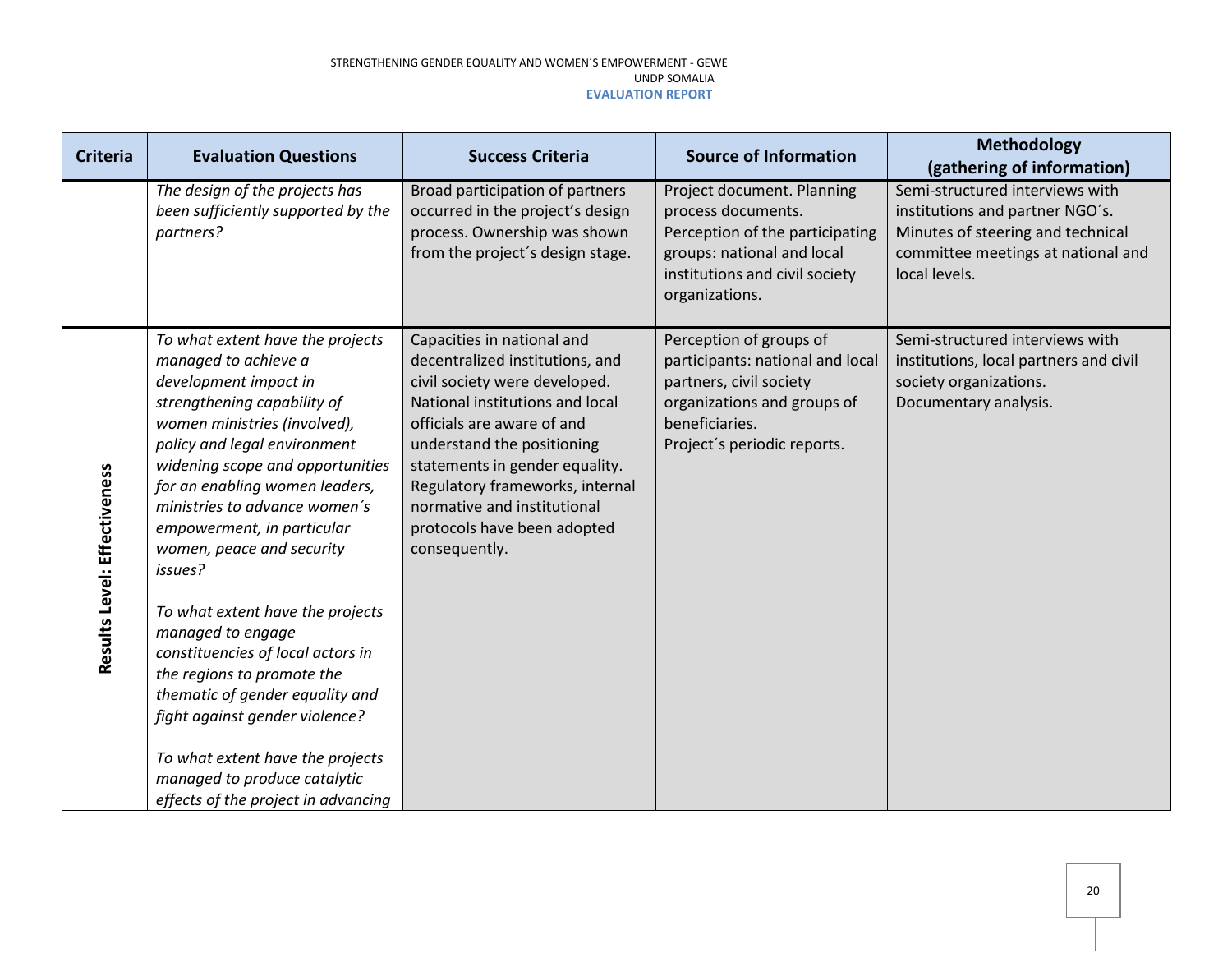| <b>Criteria</b> | <b>Evaluation Questions</b>                                                                                                                                                                                                                                                                            | <b>Success Criteria</b>                                                                                                                                                                                                                                                                                                                                                                                                                                             | <b>Source of Information</b>                                                                                                                                                                                                     | <b>Methodology</b><br>(gathering of information)                                                                                                                                                                  |
|-----------------|--------------------------------------------------------------------------------------------------------------------------------------------------------------------------------------------------------------------------------------------------------------------------------------------------------|---------------------------------------------------------------------------------------------------------------------------------------------------------------------------------------------------------------------------------------------------------------------------------------------------------------------------------------------------------------------------------------------------------------------------------------------------------------------|----------------------------------------------------------------------------------------------------------------------------------------------------------------------------------------------------------------------------------|-------------------------------------------------------------------------------------------------------------------------------------------------------------------------------------------------------------------|
|                 | women's political role for<br>peacebuilding and sustainability<br>of effect/impact, including<br>(change occurred in) the<br>perception of women in politics in<br>Somalia?                                                                                                                            |                                                                                                                                                                                                                                                                                                                                                                                                                                                                     |                                                                                                                                                                                                                                  |                                                                                                                                                                                                                   |
|                 | To what extent have the projects<br>managed to connect national and<br>local authorities and civil society<br>organisations to facilitate<br>partnerships and coordination?<br>To what extent have lessons<br>learnt been synthesized and fed<br>into the learning tools developed<br>by the projects? | The analysis of the developed<br>activities, the performance of<br>indicators and the perception of<br>the actors, are oriented to<br>achieve results.<br>National and local institutions<br>have become relevant in the<br>debate around gender equality<br>and gender violence. The<br>experience of the projects has fed<br>into the new policy documents or<br>sectoral normative.<br>The country level work has<br>influenced national laws and<br>programmes. | Project reports. Analysis of<br>indicators. Perception of<br>beneficiary groups.<br>Construction of the story of<br>intervention and enforcement<br>of the chain of effects.<br>Knowledge products<br>developed by the projects. | Documentary analysis. Semi-<br>structured interviews with partner<br>national institutions, civil society<br>organizations and UN Agencies.<br>Interviews with representatives of<br>civil society organizations. |
|                 | What external and internal<br>factors have contributed to<br>achieving or not the expected<br>objectives?                                                                                                                                                                                              | Changes in context that have<br>affected the achievement of<br>results.<br>Following committees -Steering<br>and Technical- of the projects<br>have discussed the context<br>regularly to decide corrections<br>during the programming.                                                                                                                                                                                                                             | Analysis of context. Perception<br>of the participant groups.                                                                                                                                                                    | Semi-structured interviews with<br>national and decentralized<br>institutions, civil society partner<br>organizations and UN Agencies.                                                                            |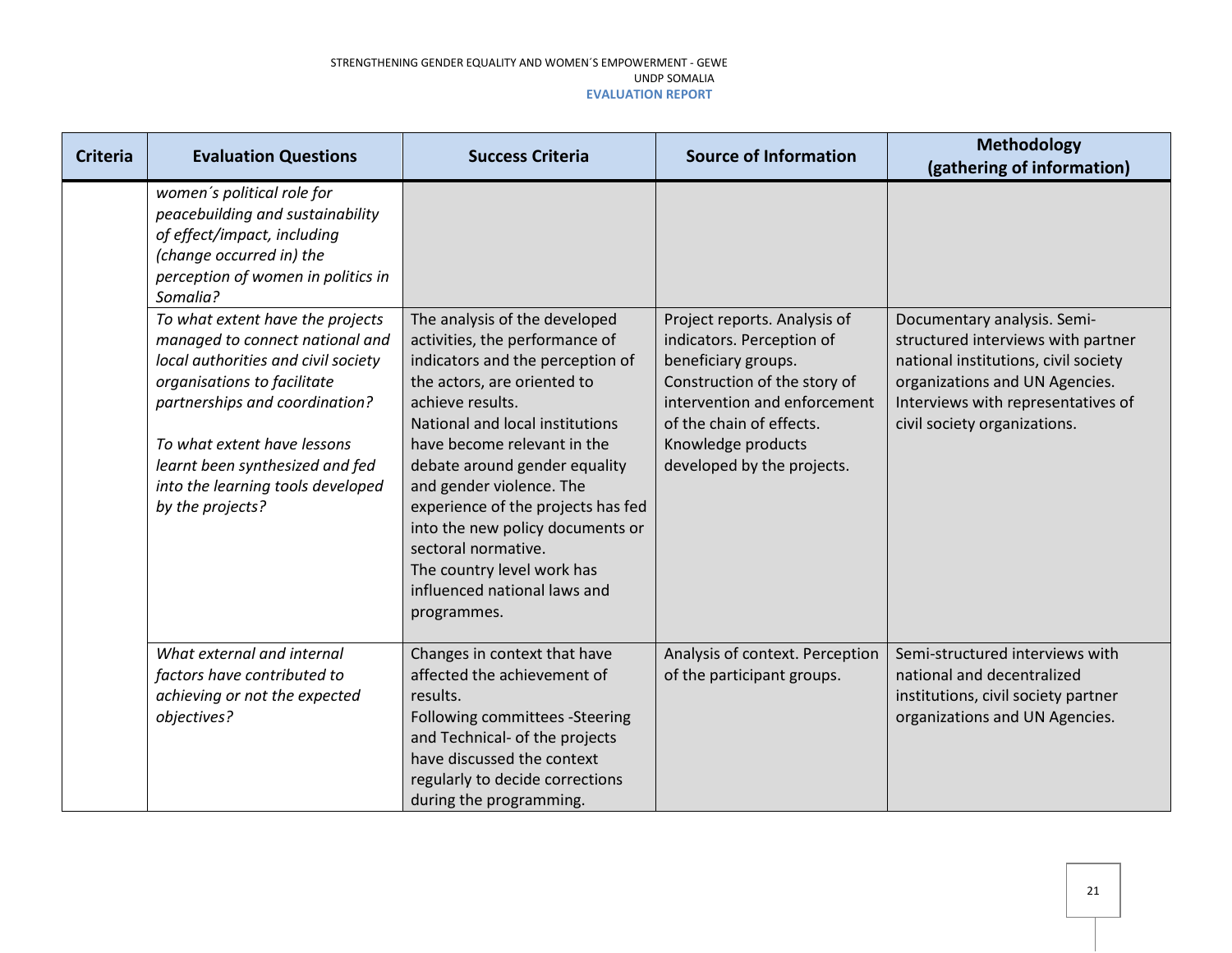| <b>Criteria</b>           | <b>Evaluation Questions</b>                                                                                                                                                                                                                                       | <b>Success Criteria</b>                                                                                                                                                                                                                                                                                                                                                                                              | <b>Source of Information</b>                                                                                                                                                                                                                                                                  | Methodology<br>(gathering of information)                                                                                                        |
|---------------------------|-------------------------------------------------------------------------------------------------------------------------------------------------------------------------------------------------------------------------------------------------------------------|----------------------------------------------------------------------------------------------------------------------------------------------------------------------------------------------------------------------------------------------------------------------------------------------------------------------------------------------------------------------------------------------------------------------|-----------------------------------------------------------------------------------------------------------------------------------------------------------------------------------------------------------------------------------------------------------------------------------------------|--------------------------------------------------------------------------------------------------------------------------------------------------|
|                           |                                                                                                                                                                                                                                                                   | Knowledge products synthetized<br>this experience as good practices<br>and lessons learnt.                                                                                                                                                                                                                                                                                                                           |                                                                                                                                                                                                                                                                                               |                                                                                                                                                  |
|                           | To what extent resources (funds,<br>expertise and time) have been<br>used appropriately to achieve the<br>expected results? Could it have<br>been used more efficiently?                                                                                          | There was a cost-results balance.<br>Sufficient efforts to the most<br>strategic lines of intervention<br>were devoted. The management<br>team is not little nor small to<br>carry on the duties established.<br>The internal management and<br>the governance structure of the<br>Projects have performed with<br>fluidity of processes and results<br>oriented.                                                    | Program budget. Operating<br>budgets. Execution reports<br>issued from the projects.<br>Projects governance structure.<br>Minutes of meetings of<br>project management bodies.<br>Perception of participants<br>groups: institutional partners,<br>UN Agencies and CSOs.                      | Documentary analysis.<br>Semi-structured interviews with<br>partner institutions, UN Agencies and<br>local governments.<br>Interviews with CSOs. |
| Process Level: Efficiency | Was the implementation model<br>the most appropriate and efficient<br>for:<br>• Implement the activities in a<br>timely manner;<br>• Run the funds efficiently;<br>• Maintain adequate flow of<br>communication between project<br>partners;<br>• Solve problems? | The financial / administrative<br>model allows integrated action.<br>The funds were prioritized to<br>those more strategic and higher<br>impact activities.<br>Administrative and financial<br>models allow the flow of<br>resources without causing delays.<br>The reports system allows a<br>continue following to the<br>implementation. A monitoring<br>accompaniment supports the<br>results based orientation. | Program budget. Operating<br>budgets. Execution reports.<br>Financial and administrative<br>programmatic models.<br>Minutes of meetings of<br>program management<br>instances.<br>Perception of stakeholder<br>groups: national and local<br>partners, UNS agencies and<br>CSO <sub>s</sub> . | Documentary analysis.<br>Semi-structured interviews with<br>partner institutions and civil society<br>organizations.                             |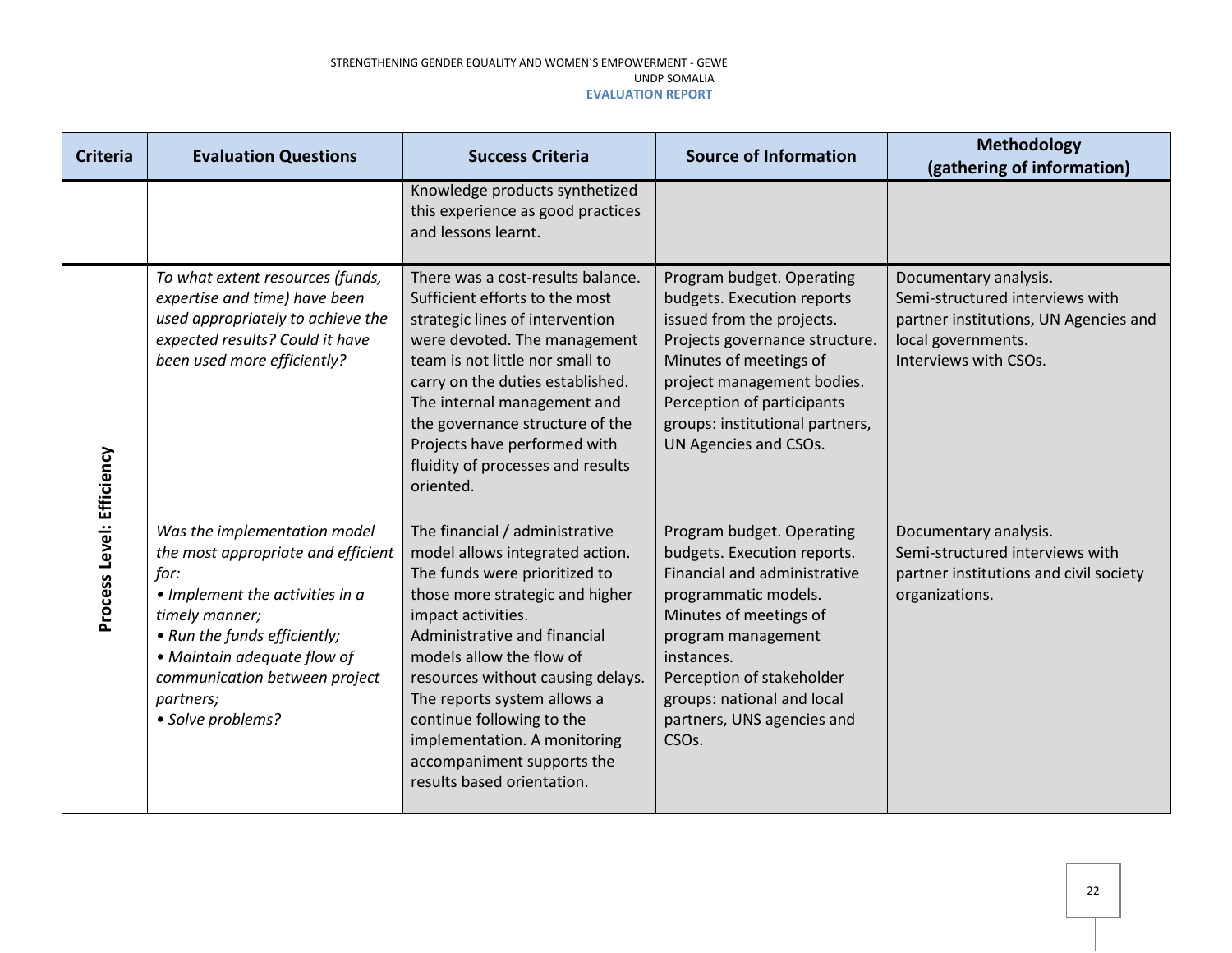| <b>Criteria</b>               | <b>Evaluation Questions</b>                                                                                                                                                                                                                                                 | <b>Success Criteria</b>                                                                                                                                                                                                                                                                                       | <b>Source of Information</b>                                                                                                                                                                                    | <b>Methodology</b><br>(gathering of information)                                                                               |
|-------------------------------|-----------------------------------------------------------------------------------------------------------------------------------------------------------------------------------------------------------------------------------------------------------------------------|---------------------------------------------------------------------------------------------------------------------------------------------------------------------------------------------------------------------------------------------------------------------------------------------------------------|-----------------------------------------------------------------------------------------------------------------------------------------------------------------------------------------------------------------|--------------------------------------------------------------------------------------------------------------------------------|
|                               | Was there synergy with other<br>UNDP initiatives, other<br>participating agencies or other<br>international initiatives on the<br>gender equality thematic which<br>contributed to the cost reduction<br>or establishment of<br>complementarities for achieving<br>results? | There is a mapping of other<br>initiatives running in the same<br>working line.<br>Coordination with other NU<br>Agencies and International<br><b>Cooperation Agencies and NGOs</b><br>has been developed to widening<br>the effects promoted by the<br>projects.                                             | Minutes on meetings of<br>committees and governance<br>bodies of the projects.<br>Perception of participants<br>groups: institutional partners,<br>UNS agencies and CSOs.                                       | Semi-structured interviews with<br>Project Management Units and<br>partners.                                                   |
| Results Level: Sustainability | What are, if relevant, possible<br>future priority interventions and<br>general recommendations, which<br>could further ensure sustainability<br>of project's achievements?                                                                                                 | Results and Objectives are<br>institutionalized, especially in<br>national and local entities<br>involved. The results of the<br>projects have been systematized<br>in knowledge products.<br>Successful models in gender<br>equality approach evidenced by<br>the Projects, are identified and<br>scaled up. | Project documents.<br>Specialized documents<br>produced by the projects.<br>Minutes of Project Boards<br>meetings. Perception of<br>groups of participants:<br>institutional partners, UN<br>agencies and CSOs. | Documentary analysis.<br>Semi-structured interviews with<br>partner institutions, external agencies<br>and SNU key players.    |
|                               | To what extent are the results<br>sustainable? Will the outputs lead<br>to benefits beyond the lifespan of<br>the projects?<br>How could programme results be<br>further sustainably projected and<br>expanded, having in mind the<br>prospective contribution of           | The projects aims to the<br>continuity of the project's<br>benefits in the form of policy<br>instruments, laws and<br>regulations.<br>Many processes and dynamics<br>introduced by the Projects have<br>been institutionalized.                                                                               | Project reports.<br>Perception of groups of<br>participants: public<br>institutions, local partners, key<br>informants and CSOs.                                                                                | Document analysis.<br>Semi-structured interviews with<br>partner institutions, and key<br>informants.<br>Interviews with CSOs. |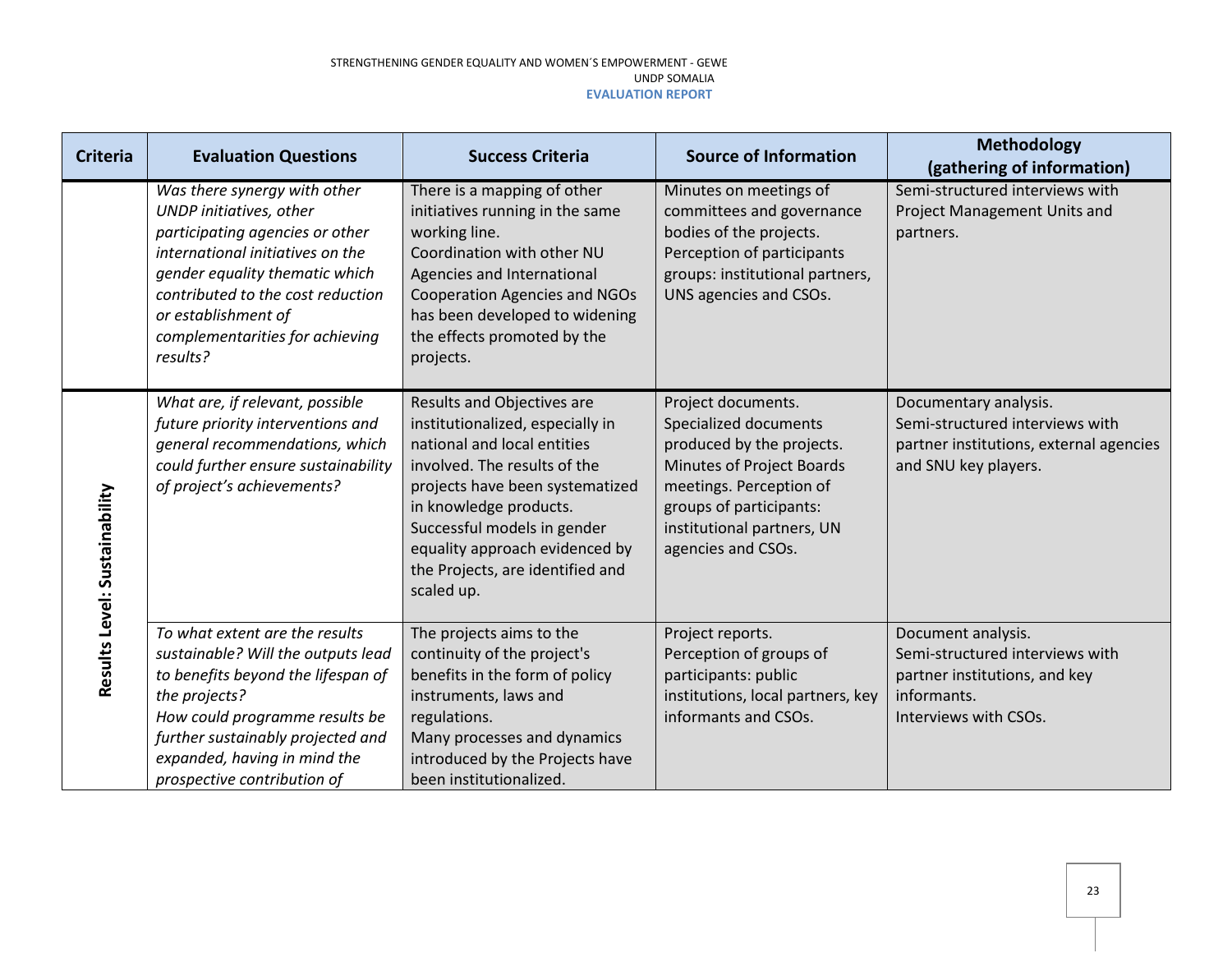| <b>Criteria</b> | <b>Evaluation Questions</b>   | <b>Success Criteria</b>           | <b>Source of Information</b> | Methodology<br>(gathering of information) |
|-----------------|-------------------------------|-----------------------------------|------------------------------|-------------------------------------------|
|                 | gender equality for local and | ONG's, academia and other         |                              |                                           |
|                 | country development?          | relevant partners have            |                              |                                           |
|                 |                               | strengthen its capacities around  |                              |                                           |
|                 |                               | the addressing of the thematic of |                              |                                           |
|                 |                               | gender equality and fight against |                              |                                           |
|                 |                               | gender violence.                  |                              |                                           |
|                 |                               | Beneficiaries, women and society  |                              |                                           |
|                 |                               | in general also understand and    |                              |                                           |
|                 |                               | are sensitized around the main    |                              |                                           |
|                 |                               | thesis and statements proposed    |                              |                                           |
|                 |                               | by the thematic of gender         |                              |                                           |
|                 |                               | equality and fight to gender      |                              |                                           |
|                 |                               | violence.                         |                              |                                           |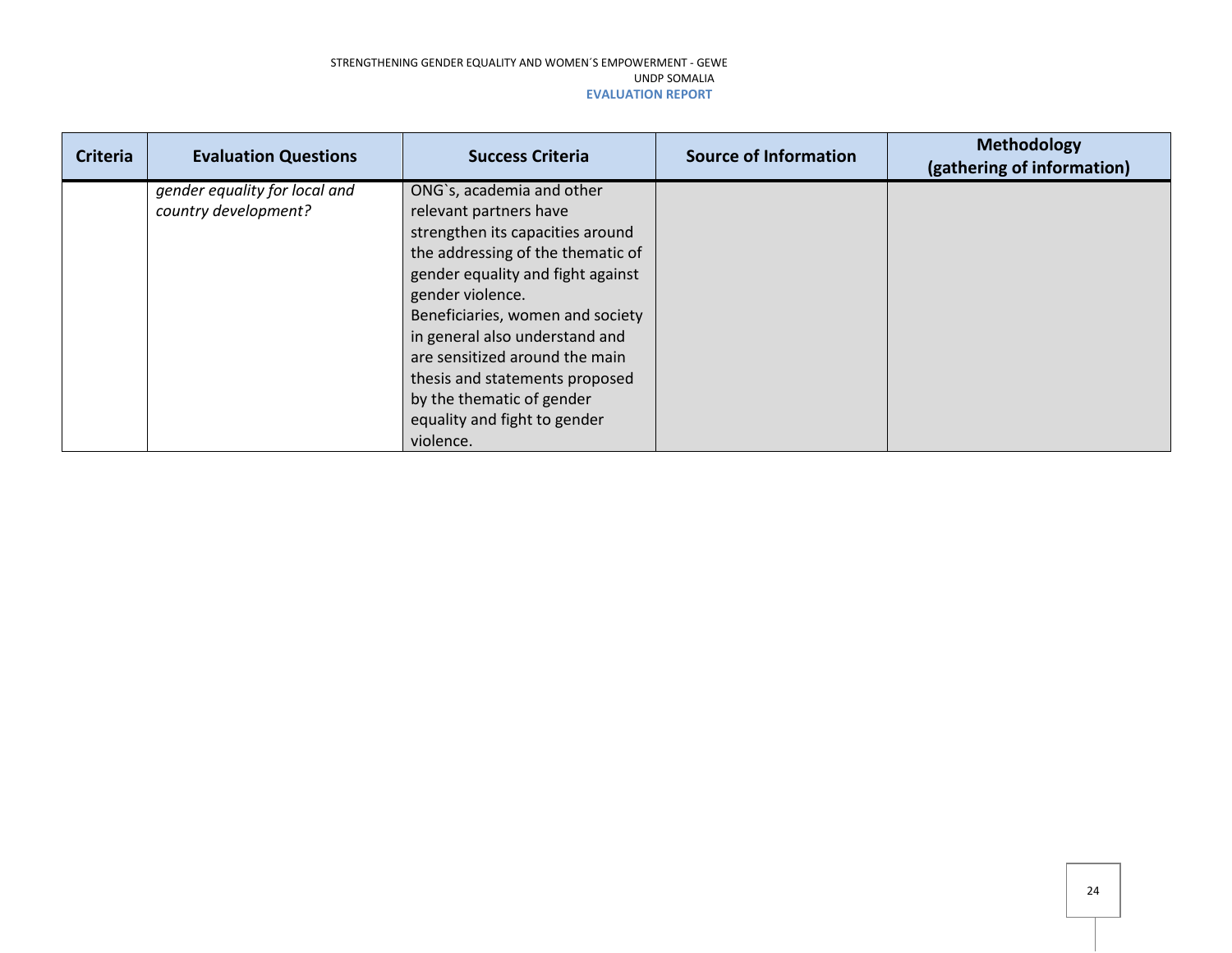## *Cross-Cutting Approaches*

| <b>Cross-Cutting</b><br><b>Approaches</b> | <b>Evaluation Questions</b>                                                                                                                                               | <b>Success Criteria</b>                                                                                                                                                                                                                                                                                 | <b>Source of Information</b>                                                                                                                                                             | <b>Tools</b><br>(gathering of information)                                                                                               |
|-------------------------------------------|---------------------------------------------------------------------------------------------------------------------------------------------------------------------------|---------------------------------------------------------------------------------------------------------------------------------------------------------------------------------------------------------------------------------------------------------------------------------------------------------|------------------------------------------------------------------------------------------------------------------------------------------------------------------------------------------|------------------------------------------------------------------------------------------------------------------------------------------|
|                                           | To what extent the gender<br>perspective was incorporated in<br>the design and implementation<br>of the projects?                                                         | High presence in the logical<br>framework and project<br>documents, actions, variables<br>and gender-sensitive<br>indicators.                                                                                                                                                                           | Project documents, logical<br>frameworks, operational<br>planning. Perception of<br>project management unit<br>and the participating groups<br>(UN agencies, public bodies<br>and CSOs). | Documentary analysis.<br>Semi-structured interviews to partner<br>institutions and UN agencies.<br>Interviews with CSOs.                 |
| Gender Approach                           | Were there appropriate<br>adjustment mechanisms<br>designed under a gender<br>approach and methodologies<br>addressing the issues at<br>different levels of intervention? | Existence of tools or<br>management methodologies<br>for the inclusion of gender<br>approach for the different<br>project components.<br>Project reports give an<br>account of the progress in<br>terms of inclusion of the<br>gender approach.                                                         | Project documents. Logical<br>framework. Operational<br>planning. Design of<br>methodologies.<br>Partners, Project<br>Management Units, UN<br>Agencies and CSOs.                         | Documentary analysis.<br>Semi-structured interviews with<br>partner institutions and UNDP / UNS.<br>Interviews with CSO representatives. |
| Paris / Accra                             | Synergies with other<br>complementary or competitive<br>initiatives addressing the same<br>subject were identified and<br>created? Harmonization                          | Coordination and valuable<br>complementarities with other<br>interventions on the subject of<br>gender equality and linkages<br>with other agencies or<br>international NGOs, or<br>internally with other programs<br>of UNDP or UN Agencies on<br>the subject of gender equality,<br>were established. | Project partners, Project<br>Management Units and<br>other UN agencies.<br>CSO representatives. Allied<br>decentralized institutions or<br>local governments.                            | Semi-structured interviews with<br>partner institutions, UNDP / UNS.<br>Interviews with CSOs.                                            |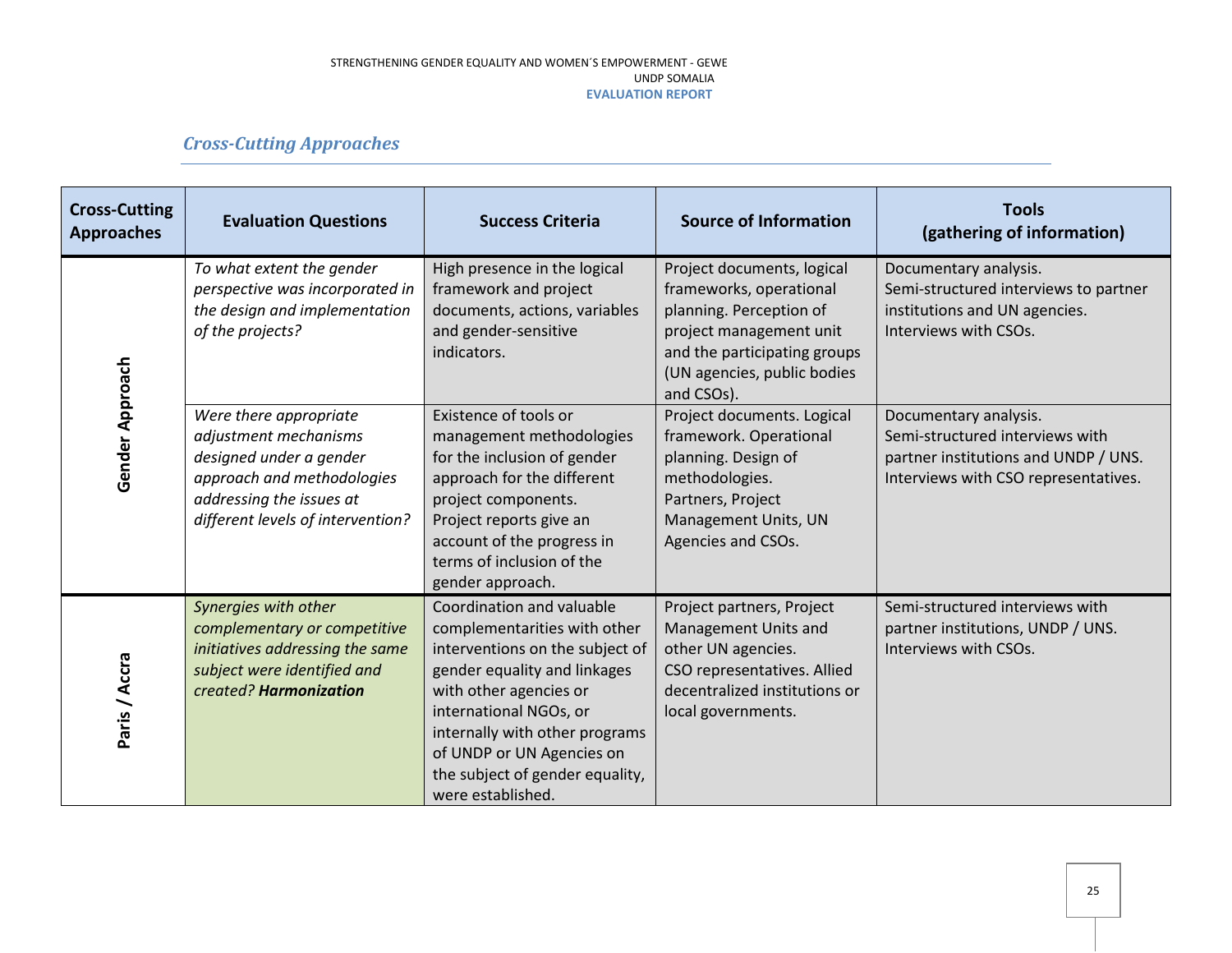| <b>Cross-Cutting</b><br><b>Approaches</b> | <b>Evaluation Questions</b>                                                                                                                                                                                                                                                                                 | <b>Success Criteria</b>                                                                                                                                                                                                                                                                                                                                                                           | <b>Source of Information</b>                                                                                                                                           | <b>Tools</b><br>(gathering of information)                                                                                                                                                   |
|-------------------------------------------|-------------------------------------------------------------------------------------------------------------------------------------------------------------------------------------------------------------------------------------------------------------------------------------------------------------|---------------------------------------------------------------------------------------------------------------------------------------------------------------------------------------------------------------------------------------------------------------------------------------------------------------------------------------------------------------------------------------------------|------------------------------------------------------------------------------------------------------------------------------------------------------------------------|----------------------------------------------------------------------------------------------------------------------------------------------------------------------------------------------|
|                                           | To what extent did the Projects<br>contribute to the promotion of<br>results of local and national<br>ownership in Somalia (national<br>development plans, public<br>gender policies and the United<br><b>Nations Development</b><br><b>Assistance Framework</b><br>(UNDAF), etc? Alignment                 | The program is aligned with<br>the mandates and priorities of<br>the UN, national and local<br>governments of places of<br>intervention and CSO<br>priorities.                                                                                                                                                                                                                                    | The program was designed<br>in alignment with national<br>and local priorities, CSOs and<br>UN agencies participating.                                                 | Documentary analysis.<br>Semi-structured interviews with<br>partner institutions and UN Agencies.<br>Interviews with CSOs.                                                                   |
|                                           | To what extent groups of<br>women and national<br>authorities took ownership of<br>the projects? What modes of<br>participation (leadership) drove<br>the process? To what extent<br>and how reverberated<br>involvement or lack of it in the<br>efficiency and effectiveness of<br>the projects? Ownership | Partners and beneficiaries<br>have endorsed the lines of<br>work and goals. They were<br>involved and play an active<br>and effective role in the<br>implementation of the<br>Projects. There have been<br>institutionalized dynamics of<br>work introduced by the<br>Projects. There have been a<br>strong involvement of<br>partners and CSOs in the<br>design and progress of the<br>projects. | Project documents. Project<br>reports. Perception of<br>groups of participants:<br>partners, public bodies and<br>CSOs. Institutional policies of<br>strategic allies. | Semi-structured interviews with<br>partner institutions and UNDP / UN.<br>Interviews with CSOs.                                                                                              |
|                                           | Project management tools<br>include a battery of quality<br>indicators, baseline and<br>monitoring system. Project<br>management provides<br>mechanisms for periodic                                                                                                                                        | Good quality of instruments<br>and monitoring indicators. All<br>indicators are working and its<br>progress being monitored<br>through a reporting system<br>and discussions inside the                                                                                                                                                                                                           | Strategic planning and<br>project documents.<br>Perception of groups of<br>participants: institutional<br>partners, UNDP technical                                     | Interviews with CSO representatives.<br>Documentary analysis.<br>Semi-structured interviews with<br>partner institutions, UN agencies and<br>technical team participants of the<br>projects. |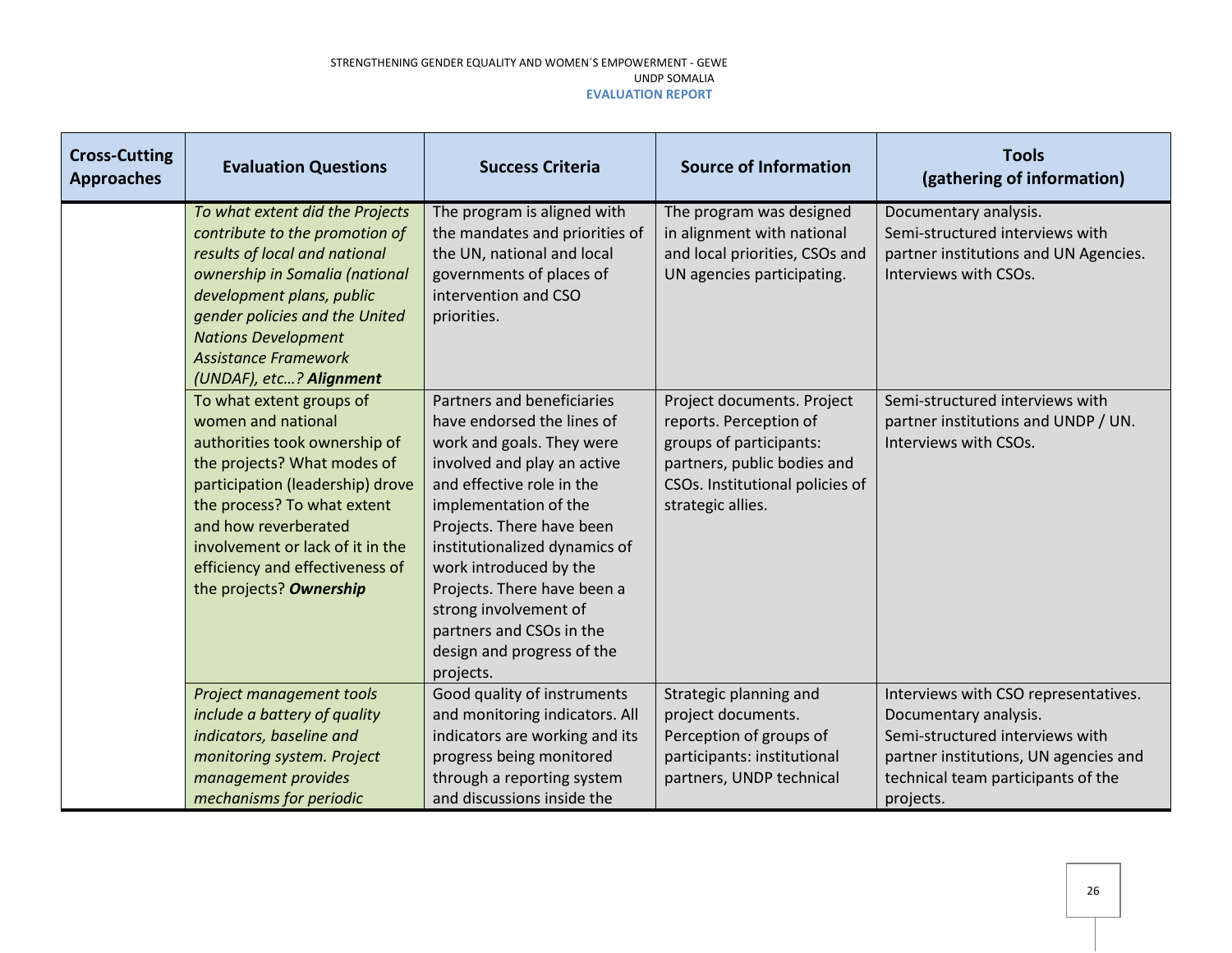| <b>Cross-Cutting</b><br><b>Approaches</b>  | <b>Evaluation Questions</b>                                                                                                                                                             | <b>Success Criteria</b>                                                                                                                                                                                                                                                                                                                                                                                                                                                                                       | <b>Source of Information</b>                                                                                                                                                           | <b>Tools</b><br>(gathering of information)                                                                                                               |
|--------------------------------------------|-----------------------------------------------------------------------------------------------------------------------------------------------------------------------------------------|---------------------------------------------------------------------------------------------------------------------------------------------------------------------------------------------------------------------------------------------------------------------------------------------------------------------------------------------------------------------------------------------------------------------------------------------------------------------------------------------------------------|----------------------------------------------------------------------------------------------------------------------------------------------------------------------------------------|----------------------------------------------------------------------------------------------------------------------------------------------------------|
|                                            | discussion of progress towards<br>achieving goals. A dynamic of<br>working towards results has<br>been moved to partners.<br><b>Managing for results</b>                                | steering and technical<br>committees. Training is<br>offered to partners on results-<br>based management, and<br>guidelines on management<br>have been shared.                                                                                                                                                                                                                                                                                                                                                | team, participating UN<br>agencies and CSOs.                                                                                                                                           | Interviews with CSOs.                                                                                                                                    |
| Human Rights Approach                      | Have the projects contributed<br>to creating an awareness of<br>subjects of rights between<br>recipients and duty bearers<br>(national institutions and local<br>governments involved)? | The rights approach is<br>embedded in all<br>methodological and<br>operational instruments of the<br>projects and finally in national<br>decentralized institutions and<br>CSO's.<br>A demand of rights to local<br>governments and national<br>decentralized institutions has<br>been created among groups of<br>women.<br>Women have the feeling that<br>their rights are recognized.<br>National decentralized<br>institutions and local<br>governments operate under a<br>perspective of public servants. | Project documents. Logical<br>framework. Operational<br>plans. Annual reports.<br>Perception of groups of<br>participants: institutional<br>partners, UNDP technical<br>team and CSOs. | Documentary analysis.<br>Semi-structured interviews with<br>partner institutions and UNDP<br>program/projects management units.<br>Interviews with CSOs. |
| Capaciti<br>hening<br>Strengt<br>ပ္မိ<br>Ⴆ | How have the projects<br>contributed to increase<br>organizational and normative<br>capacities in gender equality                                                                       | Capacity building of partners -<br>civil society organizations and<br>national and decentralized<br>institutions- was developed as                                                                                                                                                                                                                                                                                                                                                                            | Project documents. Logical<br>framework. Annual<br>operating plans. Annual                                                                                                             | Documentary analysis.<br>Semi-structured interviews with<br>partner decentralized institutions,                                                          |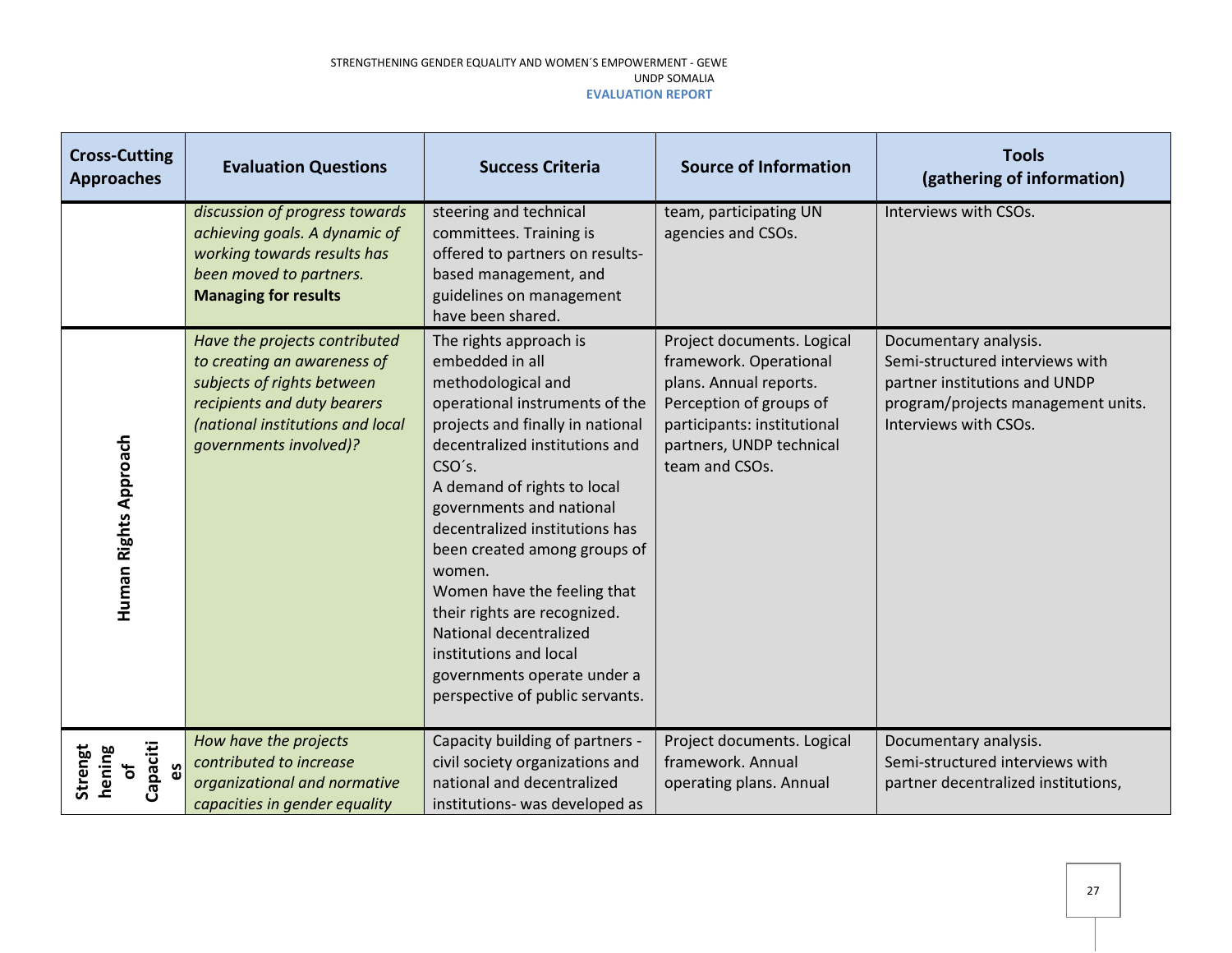| <b>Cross-Cutting</b><br><b>Approaches</b> | <b>Evaluation Questions</b>                                                                                                                                                           | <b>Success Criteria</b>                                                                                                                                                   | <b>Source of Information</b>                                                                                                                                                                                          | <b>Tools</b><br>(gathering of information)                                                                                                                                                       |
|-------------------------------------------|---------------------------------------------------------------------------------------------------------------------------------------------------------------------------------------|---------------------------------------------------------------------------------------------------------------------------------------------------------------------------|-----------------------------------------------------------------------------------------------------------------------------------------------------------------------------------------------------------------------|--------------------------------------------------------------------------------------------------------------------------------------------------------------------------------------------------|
|                                           | among national and local<br>partners?                                                                                                                                                 | a strategic axis of action<br>inserted in the intervention.                                                                                                               | reports. Methodological<br>designs.<br>Perception of stakeholder<br>groups, UNDP and external<br>stakeholders. Guidelines on<br>capacity building and<br>technical expertise plans<br>created for each project.       | representatives of CSOs UNDP and<br>external stakeholders.                                                                                                                                       |
|                                           | Is there coordination between<br>the different actors of the<br>Projects? Are they working in<br>networks and alliances in the<br>territories: local, national or<br>regional levels? | Coordinated action and<br>teamwork and networks have<br>facilitated the achievement of<br>project's outcomes. A joint<br>intervention at the territorial<br>level occurs. | Operational plans. Annual<br>reports. Policy work plans for<br>each country and policy<br>work guidelines.<br>Perception of groups of<br>participants: local and<br>national decentralized<br>institutions and CSO's. | Documentary analysis.<br>Semi-structured interviews with<br>partner institutions and UNDP<br>program/project management unit.<br>Interviews with CSOs as important local<br>and national actors. |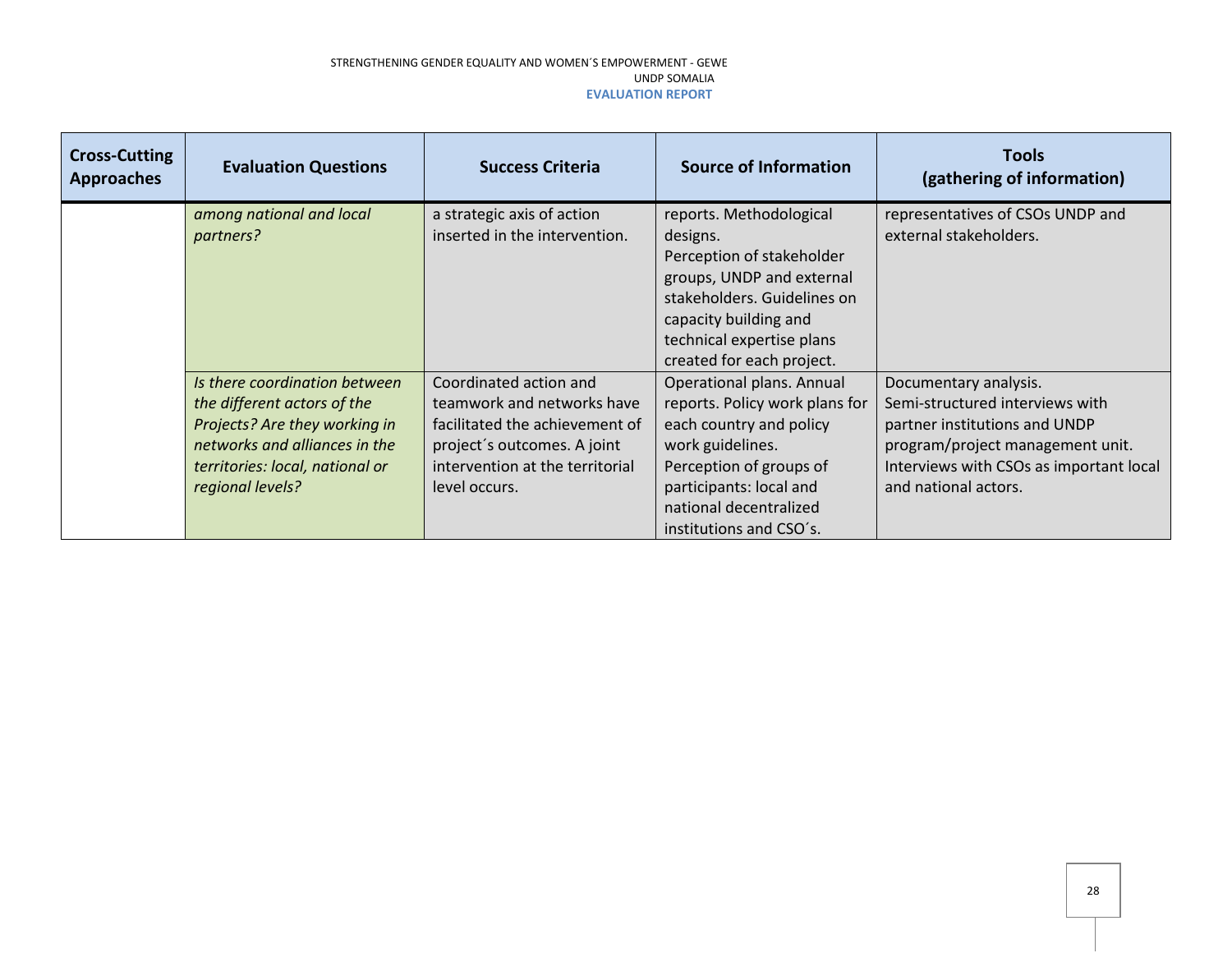## 5. RESULTS MATRIX

<span id="page-28-0"></span>

| Strengthening Gender Equality and Women's Empowerment in Somalia (GEWE)                              |                                                                                                                                                                                                                                                                                                                                                                                                                                                                                                                                                                                                                                                                                                                                                                                                                                                                                                                                                                               |  |  |  |
|------------------------------------------------------------------------------------------------------|-------------------------------------------------------------------------------------------------------------------------------------------------------------------------------------------------------------------------------------------------------------------------------------------------------------------------------------------------------------------------------------------------------------------------------------------------------------------------------------------------------------------------------------------------------------------------------------------------------------------------------------------------------------------------------------------------------------------------------------------------------------------------------------------------------------------------------------------------------------------------------------------------------------------------------------------------------------------------------|--|--|--|
| <b>Scope Reported</b>                                                                                | <b>Achievements/Comments</b>                                                                                                                                                                                                                                                                                                                                                                                                                                                                                                                                                                                                                                                                                                                                                                                                                                                                                                                                                  |  |  |  |
| The election of a new federal parliament in Somalia in 2016, came with an unprecedented increase in  |                                                                                                                                                                                                                                                                                                                                                                                                                                                                                                                                                                                                                                                                                                                                                                                                                                                                                                                                                                               |  |  |  |
| women's political participation with Somali women securing 25% representation in the Parliament.     |                                                                                                                                                                                                                                                                                                                                                                                                                                                                                                                                                                                                                                                                                                                                                                                                                                                                                                                                                                               |  |  |  |
| UNDP support was central to these efforts and culminated in the achievement of 24% representation of |                                                                                                                                                                                                                                                                                                                                                                                                                                                                                                                                                                                                                                                                                                                                                                                                                                                                                                                                                                               |  |  |  |
|                                                                                                      | women, compared to previous 14% in the 10th Federal parliament (13/54 at the Upper House and 67/275                                                                                                                                                                                                                                                                                                                                                                                                                                                                                                                                                                                                                                                                                                                                                                                                                                                                           |  |  |  |
| in the Lower house).                                                                                 |                                                                                                                                                                                                                                                                                                                                                                                                                                                                                                                                                                                                                                                                                                                                                                                                                                                                                                                                                                               |  |  |  |
|                                                                                                      |                                                                                                                                                                                                                                                                                                                                                                                                                                                                                                                                                                                                                                                                                                                                                                                                                                                                                                                                                                               |  |  |  |
|                                                                                                      |                                                                                                                                                                                                                                                                                                                                                                                                                                                                                                                                                                                                                                                                                                                                                                                                                                                                                                                                                                               |  |  |  |
| activities as many women who have political ambitions are discouraged.                               |                                                                                                                                                                                                                                                                                                                                                                                                                                                                                                                                                                                                                                                                                                                                                                                                                                                                                                                                                                               |  |  |  |
|                                                                                                      | 1 The meetings discussed and strategized on the                                                                                                                                                                                                                                                                                                                                                                                                                                                                                                                                                                                                                                                                                                                                                                                                                                                                                                                               |  |  |  |
|                                                                                                      | best way possible to engage and sensitize members                                                                                                                                                                                                                                                                                                                                                                                                                                                                                                                                                                                                                                                                                                                                                                                                                                                                                                                             |  |  |  |
|                                                                                                      | of the parliament, cabinet, political parties,                                                                                                                                                                                                                                                                                                                                                                                                                                                                                                                                                                                                                                                                                                                                                                                                                                                                                                                                |  |  |  |
|                                                                                                      | traditional and religious leaders on the importance                                                                                                                                                                                                                                                                                                                                                                                                                                                                                                                                                                                                                                                                                                                                                                                                                                                                                                                           |  |  |  |
| of attaining a women's quota.                                                                        |                                                                                                                                                                                                                                                                                                                                                                                                                                                                                                                                                                                                                                                                                                                                                                                                                                                                                                                                                                               |  |  |  |
|                                                                                                      |                                                                                                                                                                                                                                                                                                                                                                                                                                                                                                                                                                                                                                                                                                                                                                                                                                                                                                                                                                               |  |  |  |
|                                                                                                      |                                                                                                                                                                                                                                                                                                                                                                                                                                                                                                                                                                                                                                                                                                                                                                                                                                                                                                                                                                               |  |  |  |
|                                                                                                      |                                                                                                                                                                                                                                                                                                                                                                                                                                                                                                                                                                                                                                                                                                                                                                                                                                                                                                                                                                               |  |  |  |
|                                                                                                      | 2 The women political aspirants had opportunity to                                                                                                                                                                                                                                                                                                                                                                                                                                                                                                                                                                                                                                                                                                                                                                                                                                                                                                                            |  |  |  |
|                                                                                                      | speak and openly express their concerns in presence                                                                                                                                                                                                                                                                                                                                                                                                                                                                                                                                                                                                                                                                                                                                                                                                                                                                                                                           |  |  |  |
|                                                                                                      | of members of parliament.                                                                                                                                                                                                                                                                                                                                                                                                                                                                                                                                                                                                                                                                                                                                                                                                                                                                                                                                                     |  |  |  |
|                                                                                                      |                                                                                                                                                                                                                                                                                                                                                                                                                                                                                                                                                                                                                                                                                                                                                                                                                                                                                                                                                                               |  |  |  |
|                                                                                                      |                                                                                                                                                                                                                                                                                                                                                                                                                                                                                                                                                                                                                                                                                                                                                                                                                                                                                                                                                                               |  |  |  |
|                                                                                                      | 3 Political parties highlighted their support for the                                                                                                                                                                                                                                                                                                                                                                                                                                                                                                                                                                                                                                                                                                                                                                                                                                                                                                                         |  |  |  |
|                                                                                                      | quota, and renewed their commitment to                                                                                                                                                                                                                                                                                                                                                                                                                                                                                                                                                                                                                                                                                                                                                                                                                                                                                                                                        |  |  |  |
|                                                                                                      | the 30% voluntary quota. The three political parties                                                                                                                                                                                                                                                                                                                                                                                                                                                                                                                                                                                                                                                                                                                                                                                                                                                                                                                          |  |  |  |
|                                                                                                      | promised that their MPs would support the                                                                                                                                                                                                                                                                                                                                                                                                                                                                                                                                                                                                                                                                                                                                                                                                                                                                                                                                     |  |  |  |
|                                                                                                      | women's                                                                                                                                                                                                                                                                                                                                                                                                                                                                                                                                                                                                                                                                                                                                                                                                                                                                                                                                                                       |  |  |  |
|                                                                                                      | The Somaliland House of Elders announced that the parliamentary and local government elections will be<br>further postponed to 2019. These delays weaken efforts and affect the momentum of women in political<br>1 Three regular monthly meetings between the<br>quota task force, Nagaad Network and MOLSA with<br>99 participants (37W; 62M).<br>GEWE supported 8th March, 2017 International<br>Women's Day in the regional Gender and women<br>Ministries.<br>2 On 5th Feb, 2017 a high-level advocacy meeting<br>was held in Somaliland between the internal<br>affairs, security and defense sub-committee of the<br>parliament, CSOs and women political candidates<br>to discuss the status of women's quota.<br>3 UNDP and NAGAAD conducted a high-level<br>advocacy meeting in Somaliland with the three (3)<br>political parties namely; UCID, WADDANI and<br>KULMIYE. The aim of the meeting was to approve<br>the parliamentarian electoral law (LAW #20) which |  |  |  |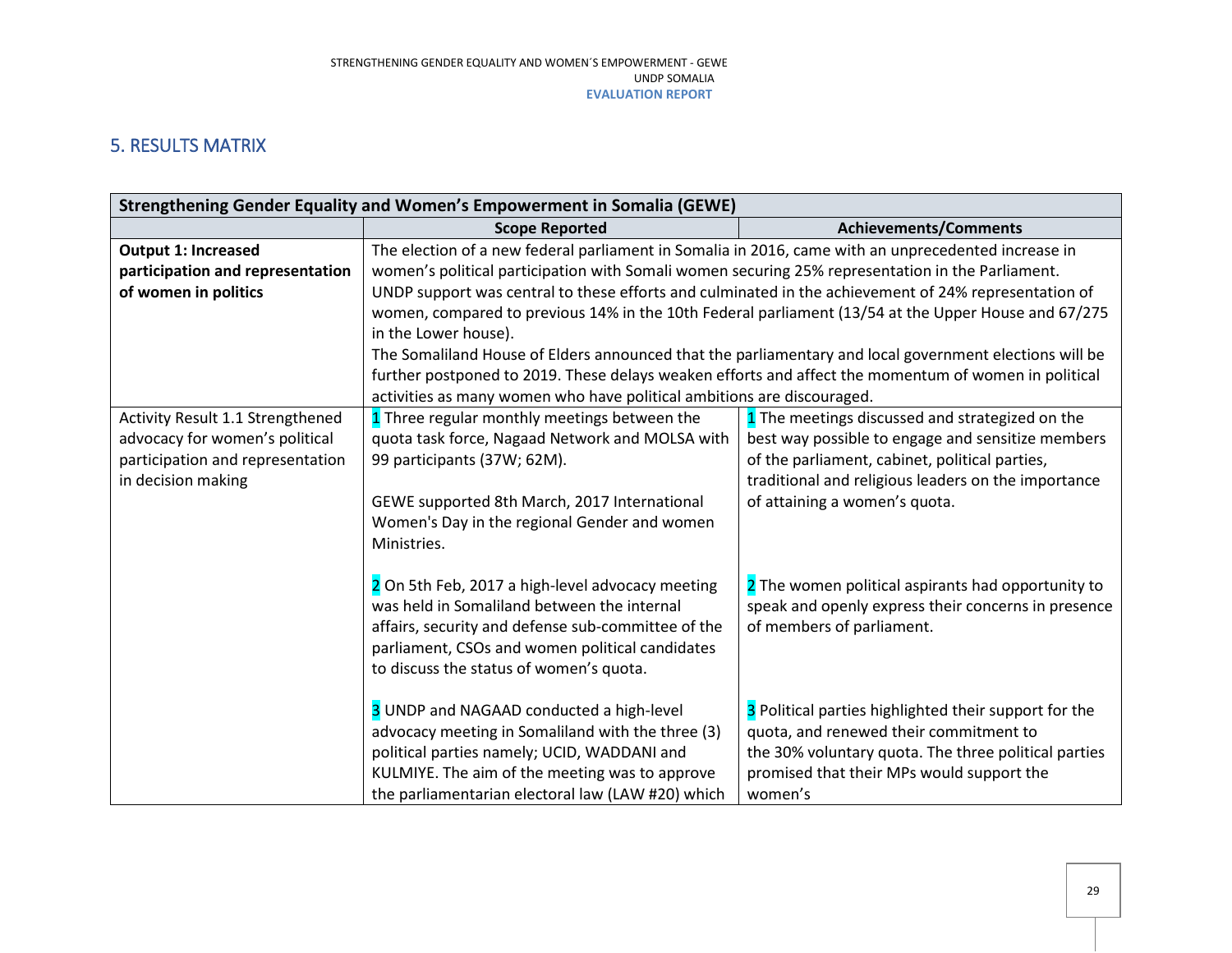| Strengthening Gender Equality and Women's Empowerment in Somalia (GEWE) |                                                                                                                                                                                                                                                                                                                                                              |                                                                                                                                                                                                                                                                                                                                                                                                                                                                                                                                                                                                                                                                  |  |
|-------------------------------------------------------------------------|--------------------------------------------------------------------------------------------------------------------------------------------------------------------------------------------------------------------------------------------------------------------------------------------------------------------------------------------------------------|------------------------------------------------------------------------------------------------------------------------------------------------------------------------------------------------------------------------------------------------------------------------------------------------------------------------------------------------------------------------------------------------------------------------------------------------------------------------------------------------------------------------------------------------------------------------------------------------------------------------------------------------------------------|--|
|                                                                         | <b>Scope Reported</b>                                                                                                                                                                                                                                                                                                                                        | <b>Achievements/Comments</b>                                                                                                                                                                                                                                                                                                                                                                                                                                                                                                                                                                                                                                     |  |
|                                                                         | focuses on Gender mainstreaming and fulfilling the<br>30%<br>women's quota.                                                                                                                                                                                                                                                                                  | quota. They also promised that they will implement<br>the 30% voluntary quota that they had previously<br>signed.                                                                                                                                                                                                                                                                                                                                                                                                                                                                                                                                                |  |
|                                                                         | 4 The Ministry of Labor and Social Affairs (MoLSA),<br>in collaboration with UNDP, trained 25 women<br>political aspirants on leadership skills and effective<br>campaigning strategies in Somaliland this quarter.<br>These trainings were attended by women who are<br>interested in running for political offices,<br>parliament and local<br>councilors. | 4 Notably, eight (8) aspirants that attended the<br>training on capacity building for female aspirants<br>were registered as candidates for the parliamentary<br>elections.                                                                                                                                                                                                                                                                                                                                                                                                                                                                                      |  |
|                                                                         | The Quota Task Force, Nagaad Network and<br>MOLSA held three monthly meetings with a total of<br>123 participants (25W; 98M) in attendance.                                                                                                                                                                                                                  | The meetings were significant as they created a<br>platform for strategizing on how best to engage and<br>sensitize Members of Parliament, Cabinet,<br>Political Parties, traditional and religious leaders on<br>the importance of attaining a minimum quota for<br>women's representation in electoral and political<br>processes. The Quota Task Force members agreed<br>to continue the high-level advocacy with special<br>attention being given to marginalized women from<br>minority groups and women with disabilities in<br>order to empower them to take part decision<br>making at all levels.<br>The overall objective of the assessment is to draw |  |
|                                                                         |                                                                                                                                                                                                                                                                                                                                                              | out lessons learned and inform policy and<br>programming for the next parliamentary elections in<br>2020.                                                                                                                                                                                                                                                                                                                                                                                                                                                                                                                                                        |  |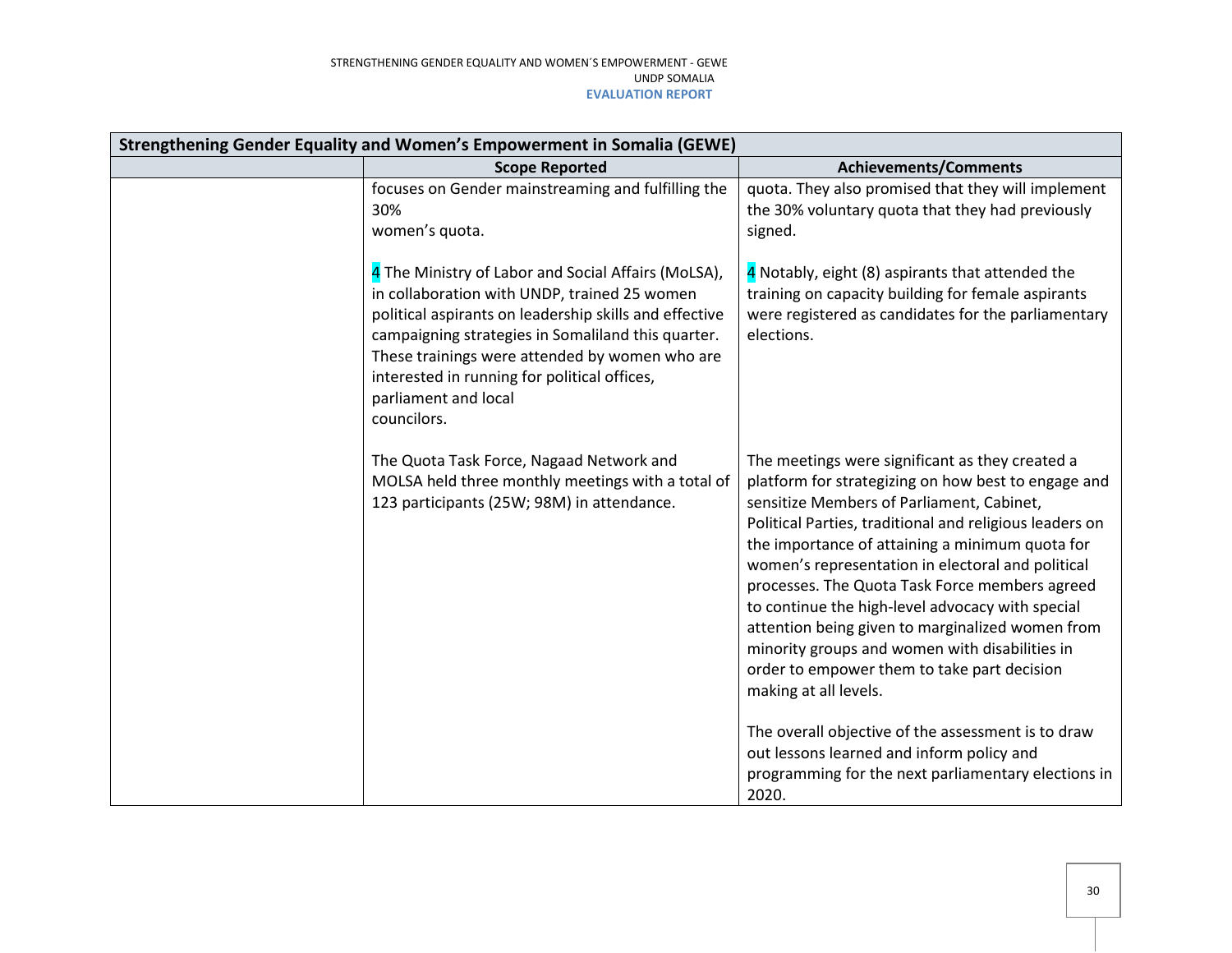| Strengthening Gender Equality and Women's Empowerment in Somalia (GEWE)              |                                                                                                                                                                                                                                                                                                                                                                                                                                                                                                       |                                                                                                                                                                                                                                                                                                                                                                                                                                                                  |  |
|--------------------------------------------------------------------------------------|-------------------------------------------------------------------------------------------------------------------------------------------------------------------------------------------------------------------------------------------------------------------------------------------------------------------------------------------------------------------------------------------------------------------------------------------------------------------------------------------------------|------------------------------------------------------------------------------------------------------------------------------------------------------------------------------------------------------------------------------------------------------------------------------------------------------------------------------------------------------------------------------------------------------------------------------------------------------------------|--|
|                                                                                      | <b>Scope Reported</b>                                                                                                                                                                                                                                                                                                                                                                                                                                                                                 | <b>Achievements/Comments</b>                                                                                                                                                                                                                                                                                                                                                                                                                                     |  |
|                                                                                      | Two forums on women's political participation<br>(WPP) were facilitated in Mogadishu on 18th and<br>19th July 2017, and on 15th September 2017, in<br>Nairobi. The forums formed part of the data<br>collection methodology on an assessment aimed at<br>understanding the gender dynamics of the 2016<br>parliamentary elections in Somalia, and the<br>challenges women faced as candidates, voters and<br>observers in the electoral process.                                                      | 73 women political aspirants from political parties<br>have been registered in the reporting quarter, 47<br>women running for local council elections, while 26<br>others decided to be candidates for parliamentary<br>elections for 2019, as scheduled by electoral<br>commission in this year.                                                                                                                                                                |  |
|                                                                                      | 6 MoLSA organized four Advocacy meetings on the<br>enhancement of women's political participation<br>and representation in political and public life with<br>traditional leaders, political parties' leadership and<br>women in Somaliland.<br>NAGAAD conducted a national women conference,<br>which was attended by the First Lady of<br>Somaliland. The women appreciated the work of<br>the Quota task force and agreed to work with them<br>in realising and legalizing the quota in Somaliland. | 6 Advocacy meetings were held with 120 (M: 60, W:<br>60) persons including traditional leaders from<br>different regions in Somaliland, political parties'<br>leadership from three political parties and women<br>from organizations and parties. The traditional<br>elders attending these meetings declared their full<br>support for women to represent their<br>constituencies in the upcoming district and national<br>elections.                          |  |
| Activity Result 1.2 Enhanced<br>capacity for women candidates to<br>run in elections | MOLSA trained 25 women aspirants on leadership<br>skills and effective campaigning strategies in<br>Hargeisa. 8 women political aspirants who<br>attended the training on capacity building for<br>women aspirants were registered as candidates for<br>parliamentary election.<br>MOLSA developed and implemented a database<br>management training workshop                                                                                                                                         | 301 Women political aspirants have been identified<br>nationwide, as against the 150 target. 225 (176 for<br>Lower House and 49 for the Upper House) were<br>identified at federal level, while the remaining 76<br>are from Somaliland. 67% of the total identified<br>candidate were equipped with leadership and<br>campaigning skills whereas the remaining have<br>received sensitization on electoral education,<br>especially awareness on women's quota. |  |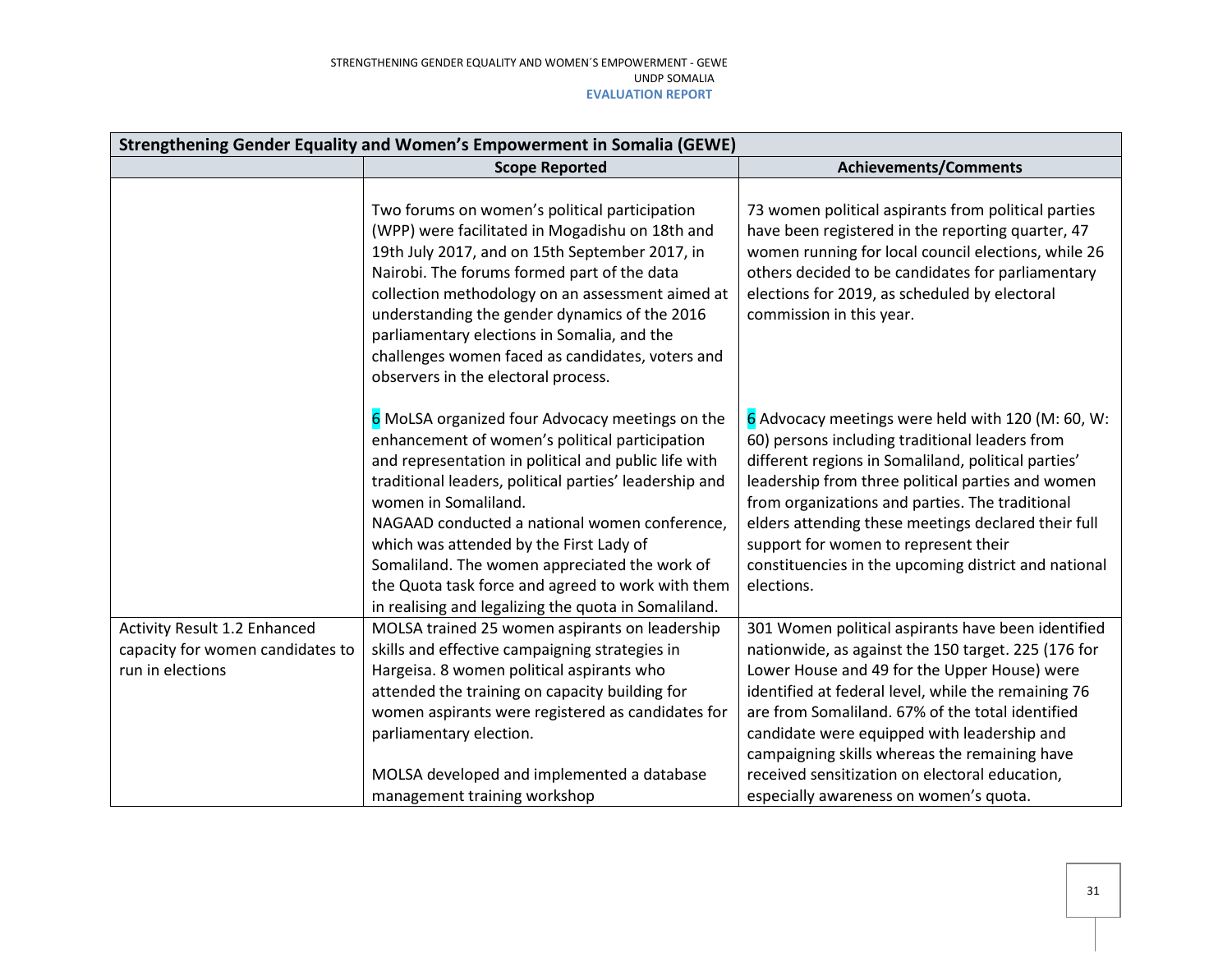| Strengthening Gender Equality and Women's Empowerment in Somalia (GEWE) |                                                                                                                                                                                                                                                                                                                                                                                                                                 |                                                                                                                                                                                                                                                                                                                                                                                                                                                                                                                                                                                                                                               |  |
|-------------------------------------------------------------------------|---------------------------------------------------------------------------------------------------------------------------------------------------------------------------------------------------------------------------------------------------------------------------------------------------------------------------------------------------------------------------------------------------------------------------------|-----------------------------------------------------------------------------------------------------------------------------------------------------------------------------------------------------------------------------------------------------------------------------------------------------------------------------------------------------------------------------------------------------------------------------------------------------------------------------------------------------------------------------------------------------------------------------------------------------------------------------------------------|--|
|                                                                         | <b>Scope Reported</b>                                                                                                                                                                                                                                                                                                                                                                                                           | <b>Achievements/Comments</b>                                                                                                                                                                                                                                                                                                                                                                                                                                                                                                                                                                                                                  |  |
|                                                                         | for creating women political aspirants' data base<br>system within the Ministry in order to map<br>potential women candidates to ensure that get<br>necessary support before elections.                                                                                                                                                                                                                                         |                                                                                                                                                                                                                                                                                                                                                                                                                                                                                                                                                                                                                                               |  |
|                                                                         | 1 UNDP conducted a Lessons learnt assessment on<br>Women's Political Participation in the 2016<br>Electoral Process and indicated the Way Forward<br>to advance Women's Role in Governance in<br>Somalia. UNDP supported a transformational<br>leadership training entitled "Transformative<br>Leadership for Results", for Federal and State<br>Members of Parliament in Entebbe, Uganda, from<br>18th to 22nd September 2017. | 1 As a result, 23 members from the Upper and<br>Lower houses at both Federal and State level, made<br>commitments to implement specific breakthrough<br>activities to advance gender equality and women's<br>empowerment. Participants included women newly<br>elected to parliament, un-elected women<br>candidates, women working in government<br>institutions at the federal and regional levels,<br>women activists from civil society, UN, CSOs, and<br>donors.                                                                                                                                                                         |  |
|                                                                         | Contributing towards enhancing women's political<br>participation and representation in decision<br>making bodies in Somaliland, the project trained 75<br>Women political aspirants from political parties on<br>leadership, political campaigning and public<br>speaking skills in Las'Anod, Burao and Berbera.                                                                                                               | Training to strengthen leadership and technical<br>capacities of elected and aspiring women<br>councilors; lobbying and sensitizing political<br>leadership on the importance of women's<br>participation in politics.<br>Sensitize legislators, religious leaders and key<br>government bodies women's access to leadership<br>and politics in regional state administrations<br>According to the electoral guidelines, there should<br>be one seat in every three (3) seats of the clan<br>assigned for women exclusively to contest which<br>calls the need for more women candidates. This is<br>why the project supported MoWHRD and the |  |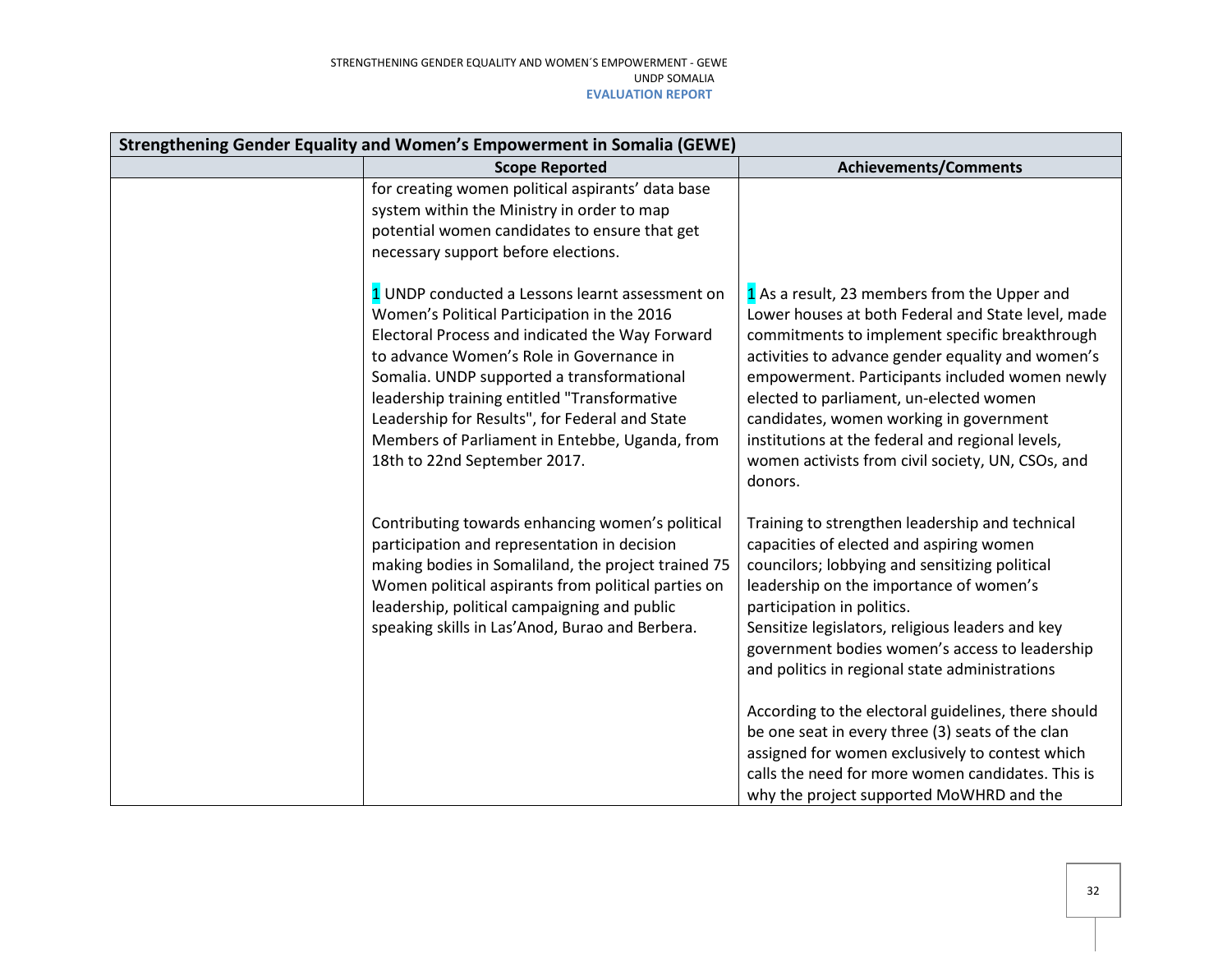| Strengthening Gender Equality and Women's Empowerment in Somalia (GEWE)                                                                                                                        |                                                                                                                                                                                                                                                                                                                                                                                                                                                                                                   |                                                                                                                                                                                                                                                                                                                                                                                                                                                                                                                                                                                                                                                                                                                                                                                              |  |
|------------------------------------------------------------------------------------------------------------------------------------------------------------------------------------------------|---------------------------------------------------------------------------------------------------------------------------------------------------------------------------------------------------------------------------------------------------------------------------------------------------------------------------------------------------------------------------------------------------------------------------------------------------------------------------------------------------|----------------------------------------------------------------------------------------------------------------------------------------------------------------------------------------------------------------------------------------------------------------------------------------------------------------------------------------------------------------------------------------------------------------------------------------------------------------------------------------------------------------------------------------------------------------------------------------------------------------------------------------------------------------------------------------------------------------------------------------------------------------------------------------------|--|
|                                                                                                                                                                                                | <b>Scope Reported</b>                                                                                                                                                                                                                                                                                                                                                                                                                                                                             | <b>Achievements/Comments</b>                                                                                                                                                                                                                                                                                                                                                                                                                                                                                                                                                                                                                                                                                                                                                                 |  |
| Activity Result 1.3 Key policy<br>making institutions adopt<br>policies, legal and administrative<br>frameworks to enable women's<br>participation in political and<br>peacebuilding processes | The Quota Task Force, Nagaad Network and<br>MOLSA held one monthly meeting with a total of<br>31 participants (12W; 19M). During the meeting,<br>quota task force members provided a brief on the<br>process and history of the women's quota to the<br>newly appointed Director General of MoLSA. The<br>Quota Task Force members agreed to continue<br>high-level advocacy with the two houses of<br>parliament to influence the members to advocate<br>women's quota within in the parliament. | Goodwill Ambassadors to lead the nationwide<br>media campaign calling for more women to come<br>forward to declare their aspirations/candidature<br>and approach various organizations in proximity to<br>them to enroll on the database.<br>The meetings were significant as they created a<br>platform for strategizing on how best to engage and<br>sensitize Members of Parliament, Cabinet, Political<br>Parties, traditional and religious leaders on the<br>importance of attaining a minimum quota for<br>women's representation in electoral and political<br>processes.<br>After a series of consecutive advocacy and lobbying<br>by the Quota task force, three political parties<br>officially added the women's quota to their<br>manifestos and committed to realizing the 30% |  |
|                                                                                                                                                                                                |                                                                                                                                                                                                                                                                                                                                                                                                                                                                                                   | women's quota in the government and house of<br>representatives.<br>The national convention of the constitution review<br>which was planned to launch the constitutional<br>review process was postponed.                                                                                                                                                                                                                                                                                                                                                                                                                                                                                                                                                                                    |  |
| <b>Output 2: Enabling environment</b>                                                                                                                                                          |                                                                                                                                                                                                                                                                                                                                                                                                                                                                                                   | Despite this output sustaining funding challenges, the GEWE project is in the final phase of the scholarship                                                                                                                                                                                                                                                                                                                                                                                                                                                                                                                                                                                                                                                                                 |  |
| for increased economic                                                                                                                                                                         | programmes in Puntland. The programme targets young women and supports them to pursue tertiary                                                                                                                                                                                                                                                                                                                                                                                                    |                                                                                                                                                                                                                                                                                                                                                                                                                                                                                                                                                                                                                                                                                                                                                                                              |  |
| opportunities for women in the                                                                                                                                                                 |                                                                                                                                                                                                                                                                                                                                                                                                                                                                                                   | education in science, math, energy, economics, political science, public administration as well as provides                                                                                                                                                                                                                                                                                                                                                                                                                                                                                                                                                                                                                                                                                  |  |
| private sector                                                                                                                                                                                 |                                                                                                                                                                                                                                                                                                                                                                                                                                                                                                   | leadership trainings. The initiative which was started in 2012, for 60 young women (in PL (30) and SL (30)),                                                                                                                                                                                                                                                                                                                                                                                                                                                                                                                                                                                                                                                                                 |  |
|                                                                                                                                                                                                |                                                                                                                                                                                                                                                                                                                                                                                                                                                                                                   | builds the foundations for women's empowerment by enhancing their skills, increase their employability,                                                                                                                                                                                                                                                                                                                                                                                                                                                                                                                                                                                                                                                                                      |  |
|                                                                                                                                                                                                |                                                                                                                                                                                                                                                                                                                                                                                                                                                                                                   | and by developing a cadre of young women professionals which will in turn contribute to the reduction of                                                                                                                                                                                                                                                                                                                                                                                                                                                                                                                                                                                                                                                                                     |  |
|                                                                                                                                                                                                |                                                                                                                                                                                                                                                                                                                                                                                                                                                                                                   | the gender disparity in employment in Somalia. To date, 30 women in Somaliland and 29 young women in                                                                                                                                                                                                                                                                                                                                                                                                                                                                                                                                                                                                                                                                                         |  |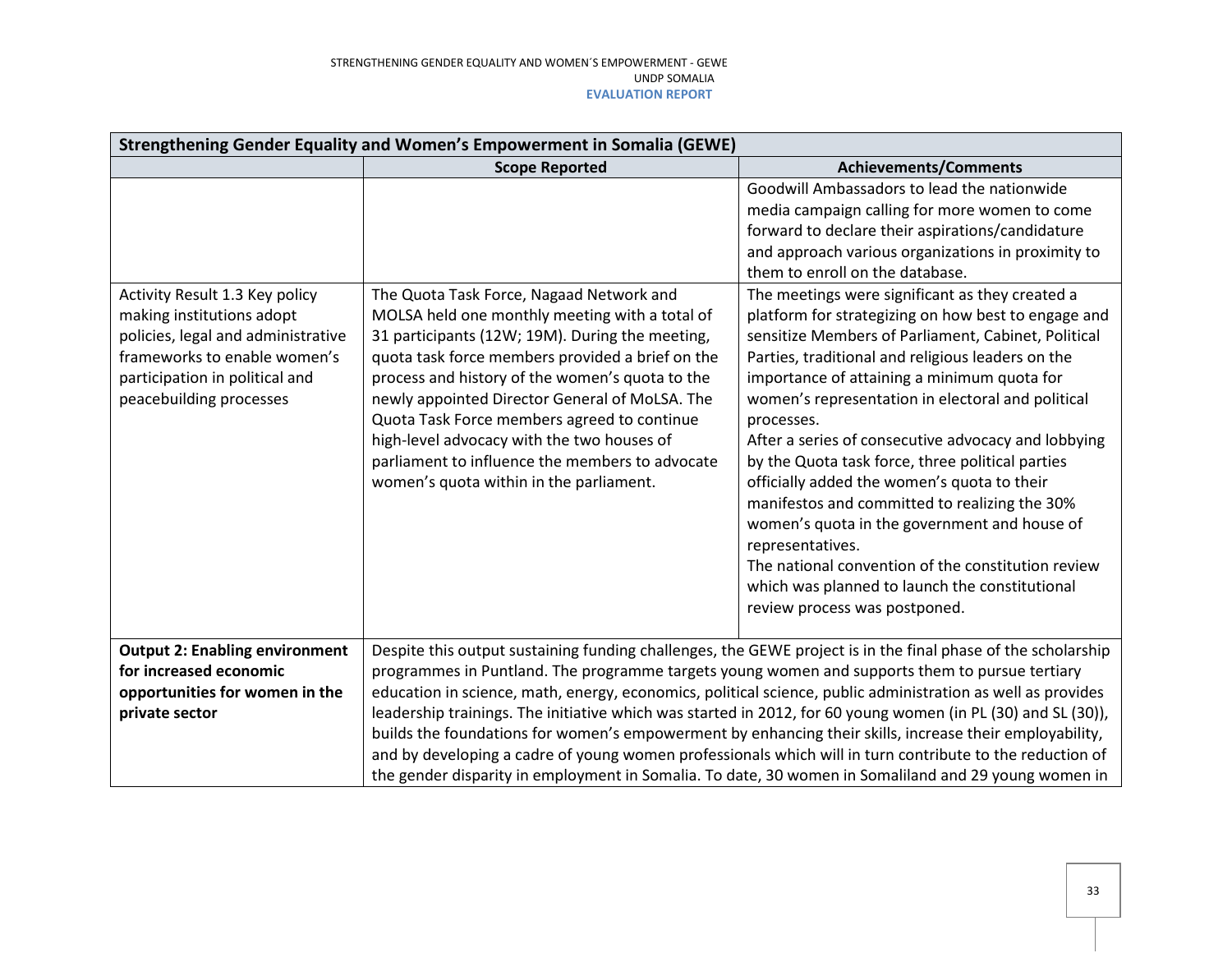| Strengthening Gender Equality and Women's Empowerment in Somalia (GEWE)                                                                                                                            |                                                                                                                                                                                                                                                                                                                                                                                                                                                                                                                                                                                                                |                                                                                                                                                                                                                                                |  |  |
|----------------------------------------------------------------------------------------------------------------------------------------------------------------------------------------------------|----------------------------------------------------------------------------------------------------------------------------------------------------------------------------------------------------------------------------------------------------------------------------------------------------------------------------------------------------------------------------------------------------------------------------------------------------------------------------------------------------------------------------------------------------------------------------------------------------------------|------------------------------------------------------------------------------------------------------------------------------------------------------------------------------------------------------------------------------------------------|--|--|
|                                                                                                                                                                                                    | <b>Scope Reported</b>                                                                                                                                                                                                                                                                                                                                                                                                                                                                                                                                                                                          | <b>Achievements/Comments</b>                                                                                                                                                                                                                   |  |  |
|                                                                                                                                                                                                    | Puntland have successfully completed their four-year undergraduate programme, and 1 medical student<br>will graduate June 2018.                                                                                                                                                                                                                                                                                                                                                                                                                                                                                |                                                                                                                                                                                                                                                |  |  |
| Activity Result 2.1 Capacities of<br>key ministries and local NGOs<br>built to collect and analyze sex-<br>disaggregated data and develop<br>gender-sensitive value chain<br>analysis and research | Not reported.                                                                                                                                                                                                                                                                                                                                                                                                                                                                                                                                                                                                  | The two activities were strategic and not so<br>expensive, once they were oriented to advocacy<br>tasks mainly.<br>Efforts in generating interesting data for policy<br>formulation is strategic.                                              |  |  |
| Activity Result 2.2 Advocacy to<br>foster dialogue and synergy<br>aimed at private sector policy<br>reform or formulation                                                                          | Not reported.                                                                                                                                                                                                                                                                                                                                                                                                                                                                                                                                                                                                  |                                                                                                                                                                                                                                                |  |  |
| Activity Result 2.3 Conduct social<br>marketing to increase profile of<br>women in the private sector                                                                                              | MCG is approved and FAWESOM has renewed<br>their contract with the universities.<br>42 young women support to pursue tertiary<br>education in PL and SL.<br>In Garowe, 30 women university scholarship<br>recipients, aimed to enhance the leadership<br>capacities for scholarship recipients.<br>The Somaliland Investment Forum Hargeisa (SIF<br>Hargeisa) was held from 19th to 21st and brought<br>together policymakers, donors, financial<br>institutions, and the Somaliland business<br>community to discuss ways to strengthen private<br>sector investment.<br>Documentary film in PL following the | 17 out of the young women tertiary scholarship<br>beneficiaries graduated in 2016.<br>4 students graduated in July 2017, and one will be<br>graduating at the June 2018.<br>It was not strictly the intention of the proposed<br>intervention. |  |  |
|                                                                                                                                                                                                    | entrepreneurships training for business women.                                                                                                                                                                                                                                                                                                                                                                                                                                                                                                                                                                 |                                                                                                                                                                                                                                                |  |  |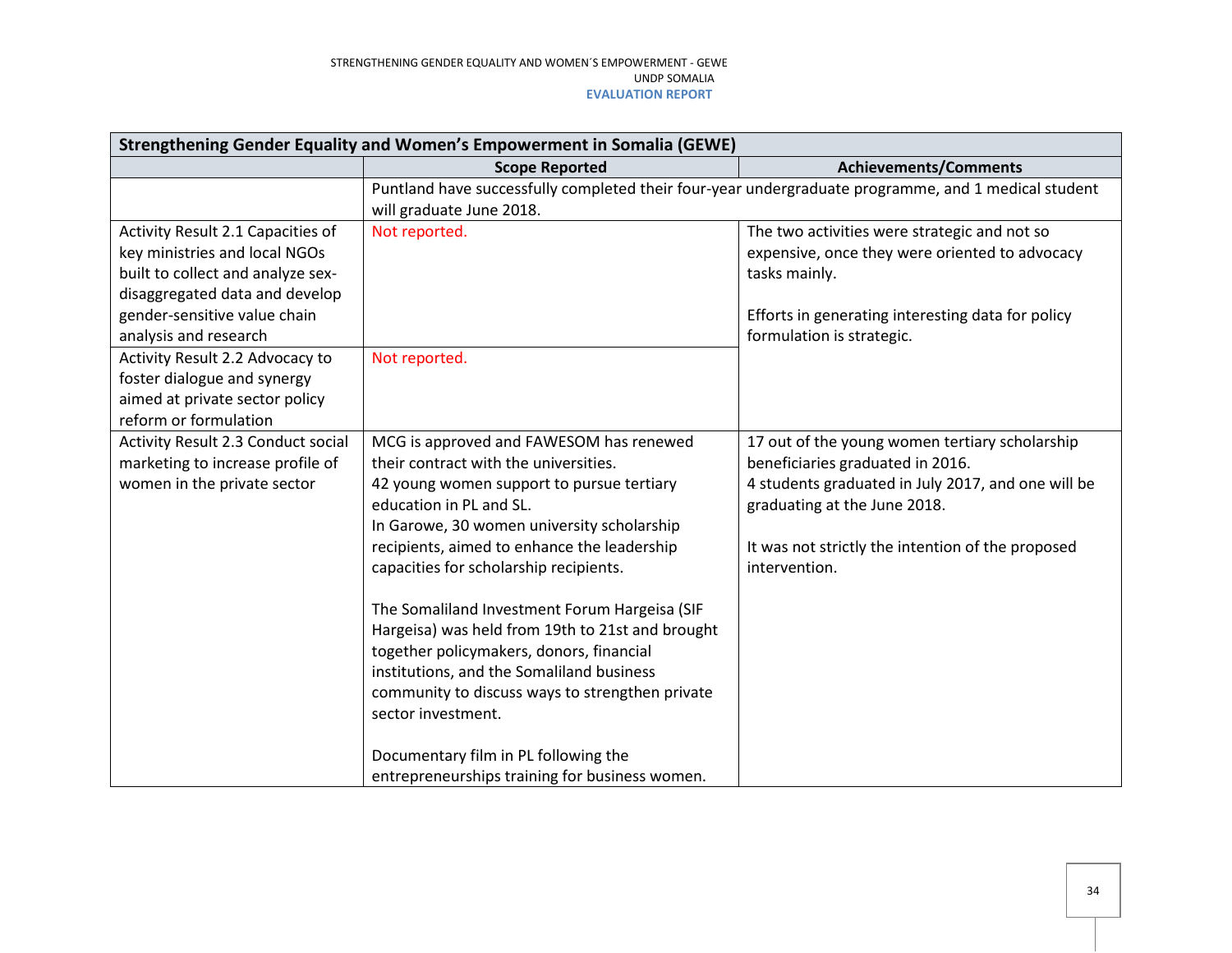| Strengthening Gender Equality and Women's Empowerment in Somalia (GEWE)                                                                                                |                                                                                                                                                                                                                                                                                                                                                                                              |                                                                                                                                                                                                                                                                                                           |  |
|------------------------------------------------------------------------------------------------------------------------------------------------------------------------|----------------------------------------------------------------------------------------------------------------------------------------------------------------------------------------------------------------------------------------------------------------------------------------------------------------------------------------------------------------------------------------------|-----------------------------------------------------------------------------------------------------------------------------------------------------------------------------------------------------------------------------------------------------------------------------------------------------------|--|
|                                                                                                                                                                        | <b>Scope Reported</b>                                                                                                                                                                                                                                                                                                                                                                        | <b>Achievements/Comments</b>                                                                                                                                                                                                                                                                              |  |
|                                                                                                                                                                        | Capture the entrepreneurial roles of women in the<br>private sector.                                                                                                                                                                                                                                                                                                                         |                                                                                                                                                                                                                                                                                                           |  |
| <b>Activity Result 2.4 Support</b><br>provided to young women to<br>increase their economic<br>opportunities                                                           | 400 women-headed households in all regions (200<br>in FL in Gedo region, 100 in PL in Galkacyo region<br>and 100 in SL in Burco).<br>In Gedo region, 24 women have improved their<br>livelihood generation potential y engaging in small<br>scale business while 176 women have improved<br>their livelihood through restocking of livestock<br>among the beneficiaries affected by drought. | Supporting to mitigate the effects of the drought on<br>women through the provision of small scale grants<br>(300 USD per HH) to kick start new small businesses<br>at arrival spots and following up on commitments,<br>and provision of financial management trainings to<br>small grant beneficiaries. |  |
| <b>Output 3: Measures</b><br>implemented to prevent GBV<br>and reduce the prevalence of<br>harmful traditional practices<br>against women and girls;<br>especially FGM | MOLSA and Ministry of Religious Affairs (MORA) committed to have the drafted Anti-FGM/C Policy and<br>Law enacted to combat the practice of FGM/C in Somaliland.                                                                                                                                                                                                                             |                                                                                                                                                                                                                                                                                                           |  |
| Activity Result 3.1: Enhanced<br>community awareness and<br>ownership to prevent GBV and<br>reduce FGM prevalence                                                      | NAFIS Network in collaboration with Ministry of<br>Labor and Social Affairs organized an inter-active<br>TV talk show on FGM/C day for the<br>commemoration of the international day of zero<br>tolerance to FGM/C.                                                                                                                                                                          | The international day of zero tolerance to FGM/C,<br>disseminated IEC materials of (1,900 pcs of leaflets,<br>1,520 pcs of brochures, 5 bill boards and 1000 pcs of<br>position statements).                                                                                                              |  |
|                                                                                                                                                                        | 1 CCE sessions were conducted on a monthly basis.<br>8 CCE sessions were successfully conducted in<br>Wadajir, Darole Buraosheikh villages to reduce GBV<br>incidents and abandon FGM at community and<br>institutional levels.                                                                                                                                                              | 1 The sessions were very consultative and<br>informative for the participants, given effective<br>delivery of the methodology by the resource<br>persons engaged.<br>No communities declare to<br>abandon FGM yet.                                                                                        |  |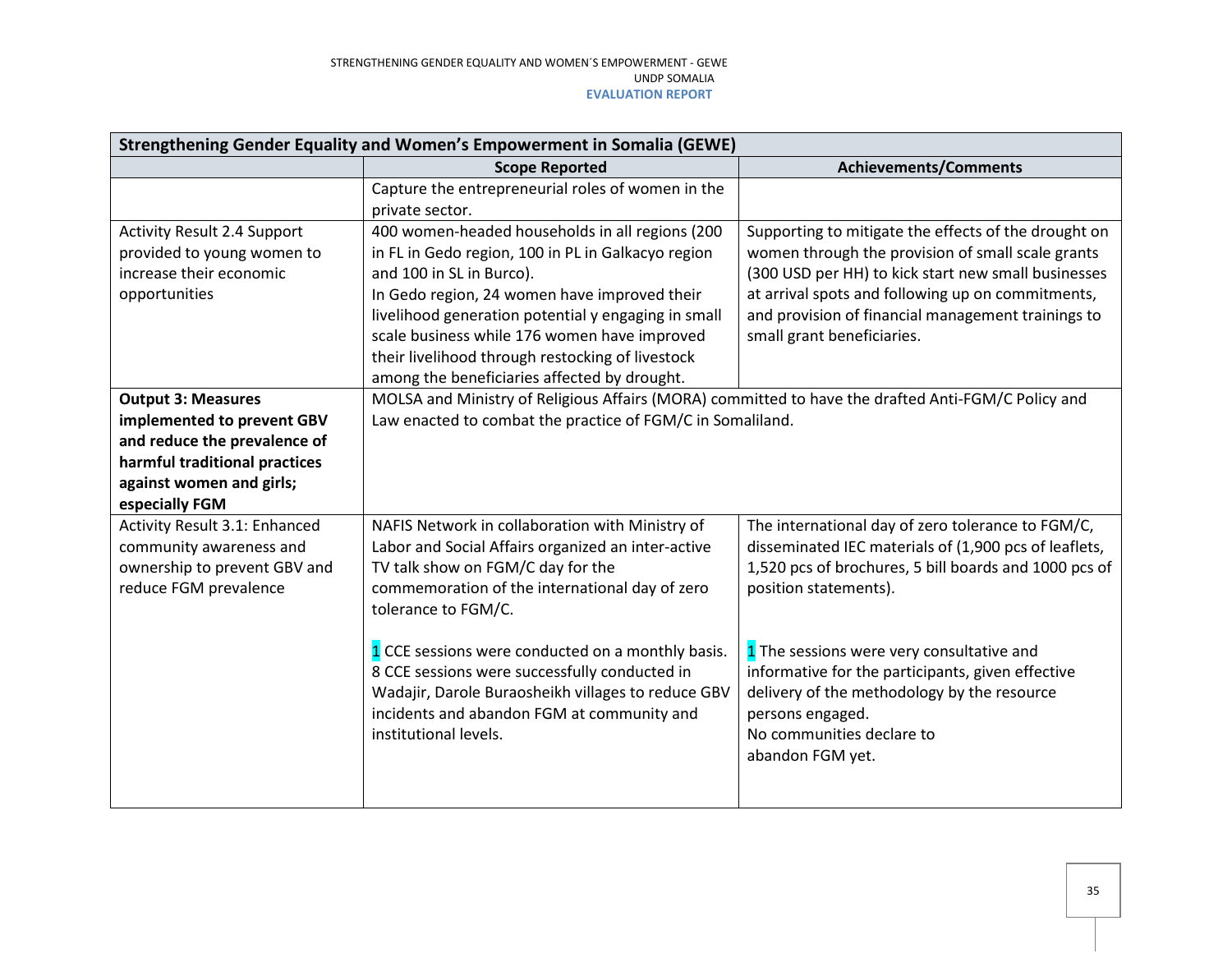| Strengthening Gender Equality and Women's Empowerment in Somalia (GEWE) |                                                                                                                                                                                                                                                                                                                                                                                                                                                                                                                                                                                            |                                                                                                                                                                                                                                                                                                                                                                                                                                                                                                                             |
|-------------------------------------------------------------------------|--------------------------------------------------------------------------------------------------------------------------------------------------------------------------------------------------------------------------------------------------------------------------------------------------------------------------------------------------------------------------------------------------------------------------------------------------------------------------------------------------------------------------------------------------------------------------------------------|-----------------------------------------------------------------------------------------------------------------------------------------------------------------------------------------------------------------------------------------------------------------------------------------------------------------------------------------------------------------------------------------------------------------------------------------------------------------------------------------------------------------------------|
|                                                                         | <b>Scope Reported</b>                                                                                                                                                                                                                                                                                                                                                                                                                                                                                                                                                                      | <b>Achievements/Comments</b>                                                                                                                                                                                                                                                                                                                                                                                                                                                                                                |
|                                                                         | NAFIS network has developed and finalized radio<br>broadcast messages on the FGM/C policy.                                                                                                                                                                                                                                                                                                                                                                                                                                                                                                 | The messages educate the community on the<br>medical and social impacts of the FGM/C among the<br>women and young girls. Also inform on how FGM/C<br>policy is important and can play a vital role in the<br>eradication of all the forms of FGM/C.                                                                                                                                                                                                                                                                         |
|                                                                         | 2 Refresher training in Barbara to the CCE-CC<br>hosting communities for two days. The project<br>reached 1200 (W: 797, M: 403) people through<br>community conversations on FGM awareness<br>raising and education.                                                                                                                                                                                                                                                                                                                                                                       | 2 The targets for the advocacy materials were the<br>policy makers, legislators, and strategic decision-<br>makers including religious leaders, the parents, high<br>school and university students, circumcisers and the<br>public. These community conversations sessions are<br>contributing towards increased knowledge at<br>community level related to harms of FGM.                                                                                                                                                  |
|                                                                         | 3 FAWESOM GBV monitors have offered<br>psychosocial support for the survivors of rape and<br>sexual abuse. Additionally, they facilitated<br>community dialogues on how to prevent Rape and<br>FGM. Have conducted 4 community conversation<br>session. CCE hosted 300 participants in total<br>(208W: 92 M).<br>HDC conducted two trainings (3 days per session)<br>in Doolow and Belet-hawa targeting the most<br>influential community leaders and elders 60 (M:37;<br>W:23). HDC recruited 5 monitors and 2 resource<br>persons selected from the religious leaders and<br>Qadi court. | 3 Communities identified several factors that<br>contribute to the practice of FGM and agreed action<br>points against FGM within their villages. The<br>achievements of the community interventions<br>against FGM were: four of the participating<br>communities established community committees<br>that implements community activities against the<br>practice of Female Genital mutilation in their<br>villages.<br>As result of this, through the GBV monitors, 24 GBV<br>related cases we recorded as of July 2017. |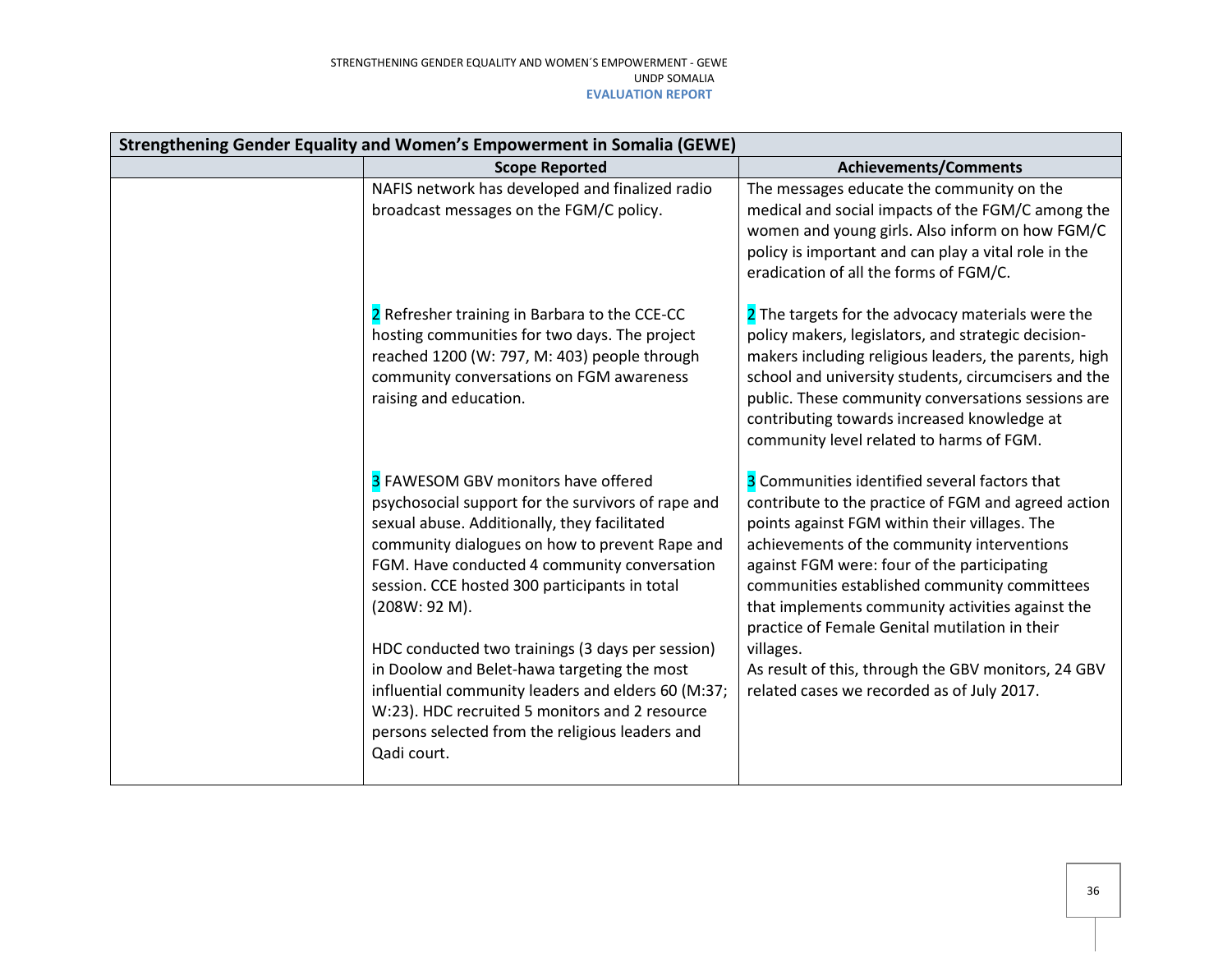| Strengthening Gender Equality and Women's Empowerment in Somalia (GEWE)                                                               |                                                                                                                                                                                                                                                                                                                                                                                                                                                                                                                                                                                                                                                                                                                                                                                                                                       |                                                                                                                                                                                                                                                                                                                                                                                                                                                                                                              |  |
|---------------------------------------------------------------------------------------------------------------------------------------|---------------------------------------------------------------------------------------------------------------------------------------------------------------------------------------------------------------------------------------------------------------------------------------------------------------------------------------------------------------------------------------------------------------------------------------------------------------------------------------------------------------------------------------------------------------------------------------------------------------------------------------------------------------------------------------------------------------------------------------------------------------------------------------------------------------------------------------|--------------------------------------------------------------------------------------------------------------------------------------------------------------------------------------------------------------------------------------------------------------------------------------------------------------------------------------------------------------------------------------------------------------------------------------------------------------------------------------------------------------|--|
|                                                                                                                                       | <b>Scope Reported</b>                                                                                                                                                                                                                                                                                                                                                                                                                                                                                                                                                                                                                                                                                                                                                                                                                 | <b>Achievements/Comments</b>                                                                                                                                                                                                                                                                                                                                                                                                                                                                                 |  |
|                                                                                                                                       | A total of 1200 (W: 797, M: 403) people attended<br>22 Community conversations sessions across 8<br>sites in Somalia. In SL, 12 CCE sessions were<br>successfully conducted in Berbera district to reduce<br>GBV incidents and the abandonment of FGM in<br>communities.<br>Darole community committees in Berbera<br>conducted meetings with Imams of the mosques at<br>Darole community center and they agreed to talk<br>about Islamic perspectives on FGM practices during<br>their preaching on the two following Fridays.<br>CCE Manual aiming at providing guidance for the<br>CCE, implementing NGOs or the CCE hosting<br>communities combating gender inequality in<br>Somalia is developed. The manual drew<br>inspirations from four years of implementing CCE<br>methodology to address gender inequality in<br>Somalia. | These sessions were attended by influential persons<br>from their communities particularly health<br>professionals, religious leaders and youth scholars.<br>Four CCE-CC participating communities developed<br>community action plans against FGM practices.<br>Expand the CCE-CC online platform to: create<br>linkages with all CCE-CC practicing communities<br>across Somalia; make the platform more interactive;<br>and provide technical support to other CCE -CC<br>partners working other regions. |  |
| Activity Results 3.2 Strengthened<br>advocacy and sensitization at<br>national levels for policy and legal<br>response to GBV and FGM | NAFIS held an introductory meeting for the<br>Religious Leaders organized by MoRA&E held at<br>Ministry of Religious Affairs. The meeting was led<br>by the General Director of MoRA&E, and 30<br>Religious leaders and an experienced gynecologist                                                                                                                                                                                                                                                                                                                                                                                                                                                                                                                                                                                   | The meeting was led by the NAFIS, and 38 Religious<br>leaders debate thoroughly about drafting a Fatwa<br>criminalizing the practice of Pharaoh Type of FGM/C<br>in Somaliland.<br>Religious leaders come out with a final consensus                                                                                                                                                                                                                                                                         |  |
|                                                                                                                                       | attended the meeting.<br>NAFIS network hosted three advocacy working<br>group meetings for anti-FGM/C advocacy strategy<br>implementation plan. The advocacy working group<br>included the most active organization in                                                                                                                                                                                                                                                                                                                                                                                                                                                                                                                                                                                                                | towards the practice of Sunni policy in Somaliland<br>containing of 10th articles a fatwa statement. This<br>will be reviewed by MORA&E before dissemination.<br>The meeting reviewed the anti-FGM/C advocacy<br>strategy implementation plan, and priorities the                                                                                                                                                                                                                                            |  |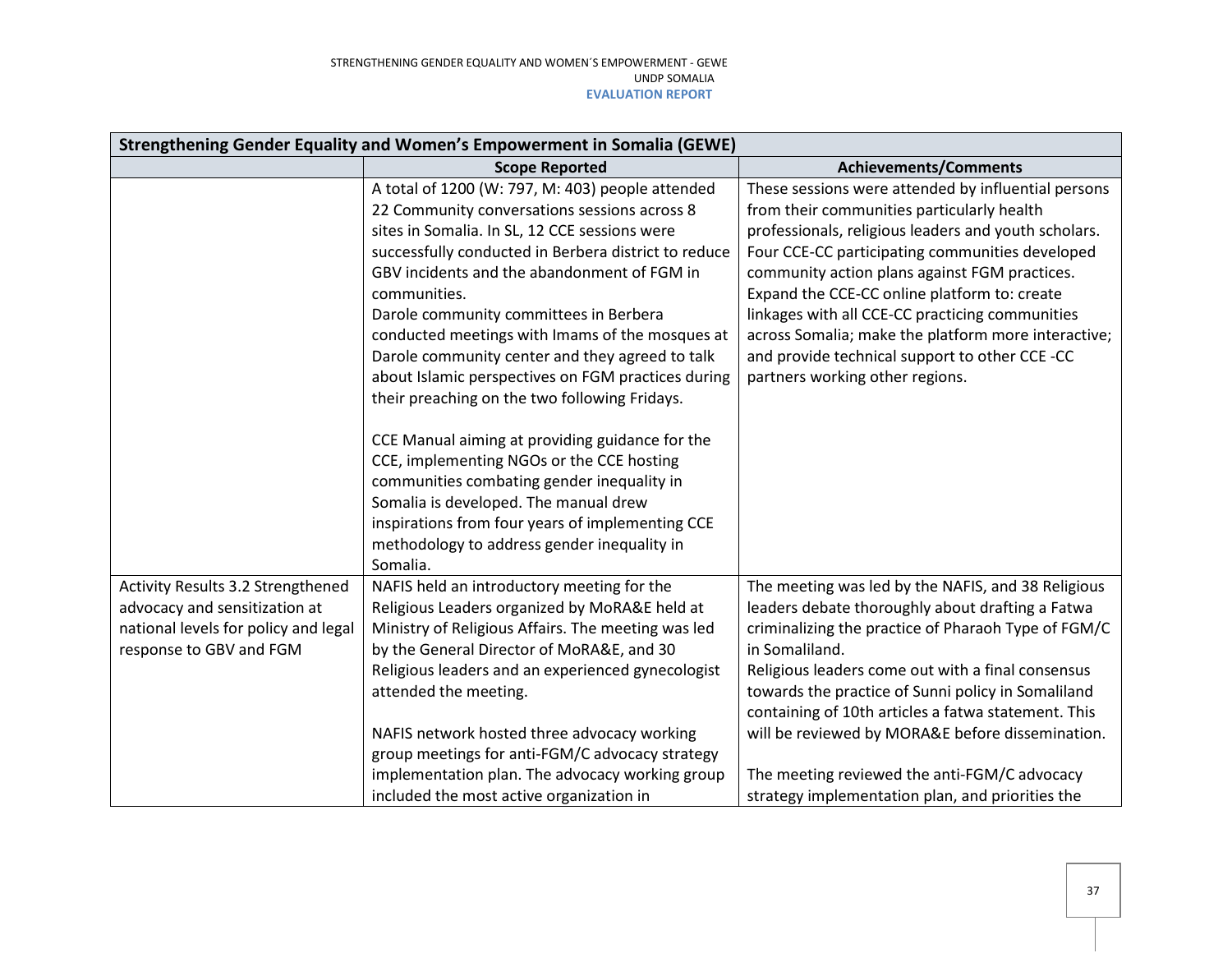| Strengthening Gender Equality and Women's Empowerment in Somalia (GEWE)                                                                                                      |                                                                                                                                                                                                                                                                                                                                                                                                                                                                       |                                                                                                                                                                                                                                                                                                                                                                                                                                                                         |  |
|------------------------------------------------------------------------------------------------------------------------------------------------------------------------------|-----------------------------------------------------------------------------------------------------------------------------------------------------------------------------------------------------------------------------------------------------------------------------------------------------------------------------------------------------------------------------------------------------------------------------------------------------------------------|-------------------------------------------------------------------------------------------------------------------------------------------------------------------------------------------------------------------------------------------------------------------------------------------------------------------------------------------------------------------------------------------------------------------------------------------------------------------------|--|
|                                                                                                                                                                              | <b>Scope Reported</b>                                                                                                                                                                                                                                                                                                                                                                                                                                                 | <b>Achievements/Comments</b>                                                                                                                                                                                                                                                                                                                                                                                                                                            |  |
|                                                                                                                                                                              | Somaliland working towards eradication of FGM/C<br>(SOFHA, CCBRA, Candlelight, WAAPO, SLNHRC,<br>NAFIS and SONYO)                                                                                                                                                                                                                                                                                                                                                     | urgent activities needed to address and each<br>organization identified activities they could lead on<br>implementation.                                                                                                                                                                                                                                                                                                                                                |  |
|                                                                                                                                                                              | 2 The project Successfully conducted a four days<br>meeting for 60 (30W; 30M) participants of Media<br>houses including Newspapers, TVs, Radios, and<br>Websites.                                                                                                                                                                                                                                                                                                     | 2 The objective was that media houses in<br>Somaliland to understand the FGM/C knowledge,<br>medical consequences and understand the need of<br>advocating to outlaw FGM/C practice in Somaliland.                                                                                                                                                                                                                                                                      |  |
|                                                                                                                                                                              | In Gedo region, 5 GBV monitors facilitate the<br>tracking and monitoring of GBV incidents; 189<br>households were reached through GBV community<br>sensitization; and 24 GBV incidents were reported<br>to law enforcement.                                                                                                                                                                                                                                           | The project supported the monitoring of incidents<br>GBV and impacts on the security of women and girls<br>in IDP camps.<br>YOVENCO monitored to the status of the gender<br>based violence of the Gebo-gebo and Qoryale<br>villages under Togdheer region and the efforts that<br>community made against the GBV. The communities<br>recognize, collect and share the GBV case that<br>happens in these villages. Communities reported 3<br>GBV cases in this quarter. |  |
| Output 4: Women supported by<br>appropriately designed,<br>implemented and enforced legal<br>and policy frameworks in line<br>with international and regional<br>instruments | A major international conference was hosted in London to accelerate progress on security sector reform,<br>build on the international response to the ongoing drought and humanitarian crisis, and agree the new<br>international partnership needed to keep Somalia on course for increased peace and prosperity by 2020.<br>UNDP GEWE supported a seasoned women's activist (SWDC chairperson was nominated to attend the<br>conference) to attend this conference. |                                                                                                                                                                                                                                                                                                                                                                                                                                                                         |  |
| <b>Activity Result 4.1 Existing</b><br>policies and legislation reviewed<br>from gender perspective to<br>identify gender gaps and new<br>policies/laws developed            | National Gender Policy for FGS<br>has been drafted. UNDP has approved the<br>agreement with the MWHRD and hired a Gender<br>advisor to support national consultations.                                                                                                                                                                                                                                                                                                | Sexual Offence Bill was<br>approved in PL by the standing<br>committee of parliament in this<br>reporting period. SOB in SL has been tabled to the<br>parliament for discussion and approval. FL SOB is<br>being publicly consulted.                                                                                                                                                                                                                                    |  |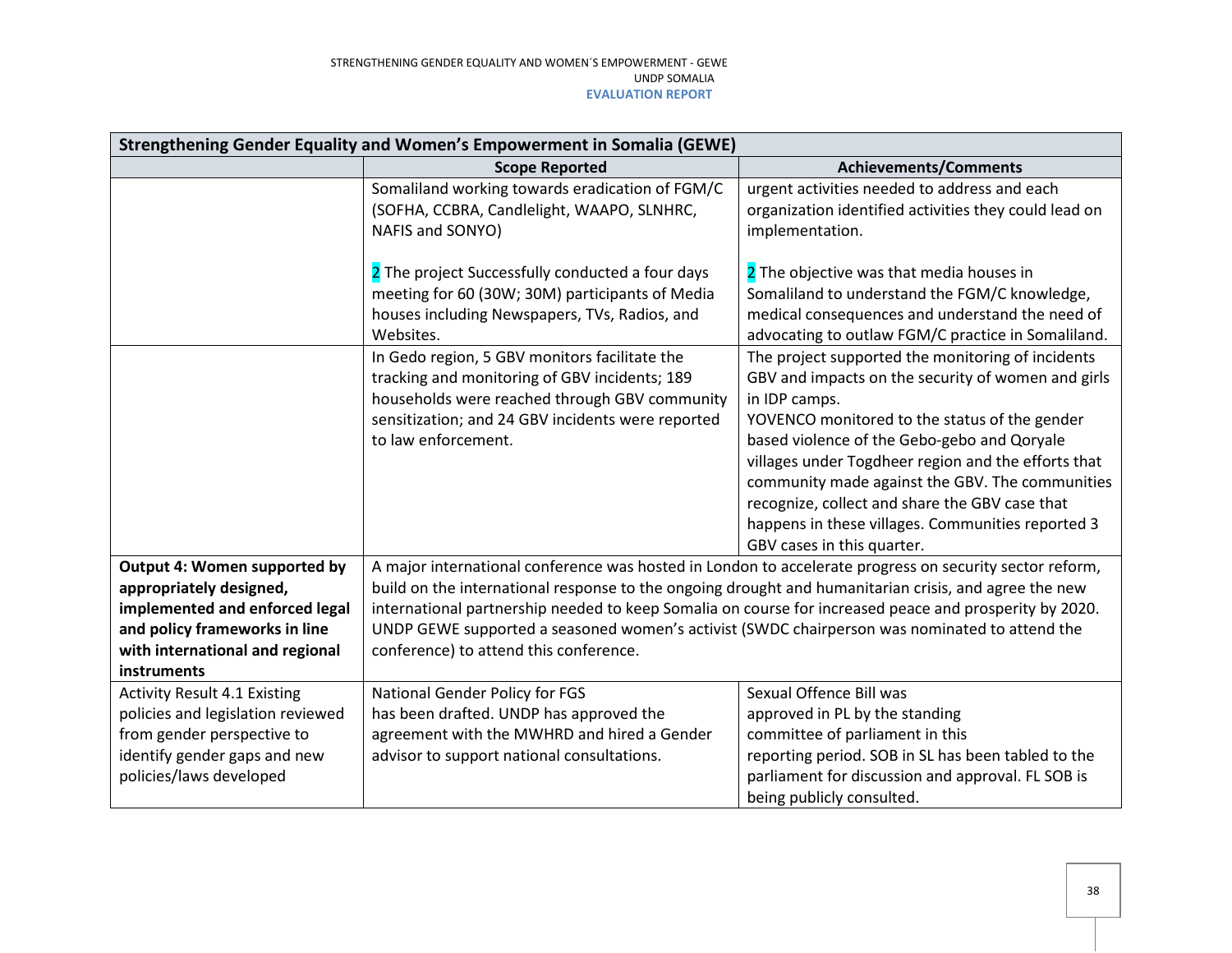| Strengthening Gender Equality and Women's Empowerment in Somalia (GEWE) |                                                                                                                                                                                                                                                                                                                                                                                                           |                                                                                                                                                                                                     |
|-------------------------------------------------------------------------|-----------------------------------------------------------------------------------------------------------------------------------------------------------------------------------------------------------------------------------------------------------------------------------------------------------------------------------------------------------------------------------------------------------|-----------------------------------------------------------------------------------------------------------------------------------------------------------------------------------------------------|
|                                                                         | <b>Scope Reported</b>                                                                                                                                                                                                                                                                                                                                                                                     | <b>Achievements/Comments</b>                                                                                                                                                                        |
|                                                                         | MOWHRD conducted 2 SOB consultation meeting<br>in Mogadishu with the line ministries. The bill has<br>been passed to the cabinet for approval.                                                                                                                                                                                                                                                            | The implementation plan was developed for the<br>National Gender policy (NGP) that was approved by<br>the federal cabinet in June, 2016. The plan<br>envisages to operationalize the policy for its |
|                                                                         | A consultant has been hired and placed with<br>MOWDAFA to provide technical input to the<br>gender Policy/women empowerment policy to<br>review process, translation of the policy into<br>Somali language.                                                                                                                                                                                               | goals/objectives to be realized.                                                                                                                                                                    |
|                                                                         | In PL, Women Empowerment policy is being<br>translated into Somali. The English version is<br>completed while the Somali<br>version is still under review by<br>partners.                                                                                                                                                                                                                                 |                                                                                                                                                                                                     |
|                                                                         | A series of political changes<br>following the election of new<br>government in this quarter delayed the Review of<br>the Provisional Federal Constitution.                                                                                                                                                                                                                                               | However, the process of nominating MPs to the                                                                                                                                                       |
|                                                                         | Intensive efforts of making the NDP gender<br>responsive that have been supported, including the<br>workshop on "Somalia towards Sustainable<br>Development: The Role of Women in the National<br>Development Plan", in this reporting period the<br>project in collaboration with Ministry of Planning &<br>International Cooperation launched an e-<br>consultation through online media to capture the | constitutional oversight committee has been done<br>and 10 MPs (all men) have been selected to lead the<br>constitutional review process.                                                           |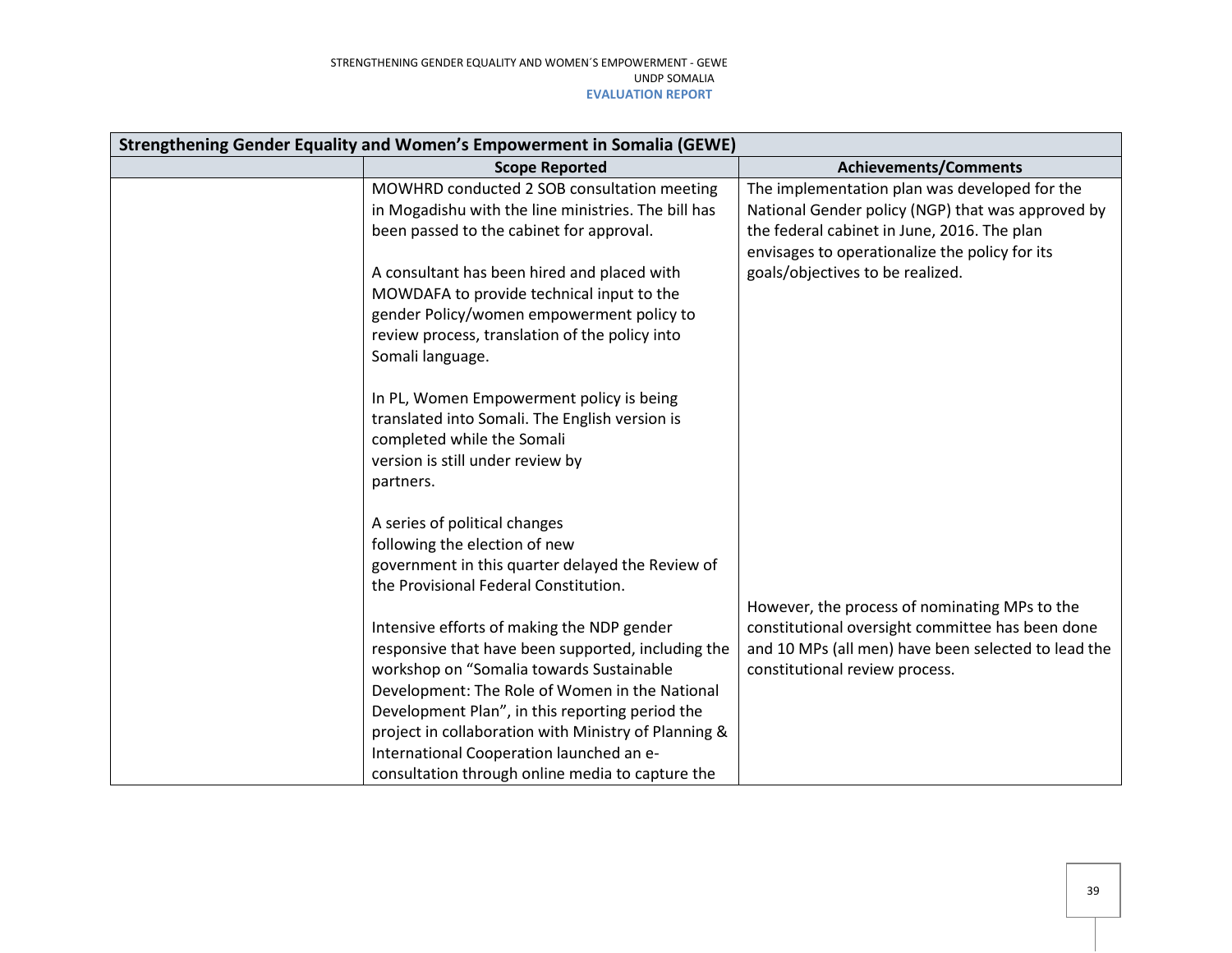| Strengthening Gender Equality and Women's Empowerment in Somalia (GEWE)                                                                            |                                                                                                                                                                                                                                                                                                                                                 |                                                                                                                                                                                                                                                                    |  |
|----------------------------------------------------------------------------------------------------------------------------------------------------|-------------------------------------------------------------------------------------------------------------------------------------------------------------------------------------------------------------------------------------------------------------------------------------------------------------------------------------------------|--------------------------------------------------------------------------------------------------------------------------------------------------------------------------------------------------------------------------------------------------------------------|--|
|                                                                                                                                                    | <b>Scope Reported</b>                                                                                                                                                                                                                                                                                                                           | <b>Achievements/Comments</b>                                                                                                                                                                                                                                       |  |
|                                                                                                                                                    | degree of awareness, perspectives and views of<br>Somali people.<br>A broad-based CSO-led campaign has been carried<br>out across the country. Six (6) CSOs were provide<br>grants to implement sensitization and mobilization<br>of women's groups/networks and advocates to<br>secure 30%<br>reserved seats for women in the forthcoming 2016 |                                                                                                                                                                                                                                                                    |  |
| Activity 4.2 Enhanced capacity of<br>gender machineries to lead and<br>coordinate gender<br>mainstreaming in government<br>policies and programmes | electoral process.<br>Four different institutions and agencies in four<br>different districts of SL including MoSAL, National<br>Human rights Commission, the MoJ hosted the<br>international women's day 8 march to celebrate,<br>share and use vital information about the situation<br>of vulnerable in droughts affected communities.       | The events advocated for vulnerable women in rural<br>areas and increased awareness among community<br>segments towards women's participation of public<br>affairs/life.                                                                                           |  |
|                                                                                                                                                    | 1 The project conducted Harmonised Approach to<br>Cash Transfers (HACT) assessments on 3 regional<br>ministries namely MOWDAFA, Hirshabelle<br>Women's Ministry, and Jubbaland Ministry of<br>Women during this reporting period.<br>The project also placed 3 gender advisors to<br>MOWDFA, MOLSA and MOWHRD.                                  | 1 This capacity assessment will help the project<br>identify capacity gaps, which will be addressed and<br>to enhance future collaboration with these<br>institutions to deliver gender responsive<br>interventions in Somalia.                                    |  |
|                                                                                                                                                    | 2 MOWHRD conducted 1 technical, coordination<br>and oversight meeting on the implementation of<br>the national gender policy (NGP) in Mogadishu for<br>Gender focal points for ministries, key CSOs and<br>MOWHRD leadership.                                                                                                                   | 2 Findings of this assessment shows that few<br>ministries are making gradual changes, such as the<br>ministry of Labour and Social Affairs, ministry of<br>education, and ministry of information, but the<br>majority of Somaliland Ministries are in stagnation |  |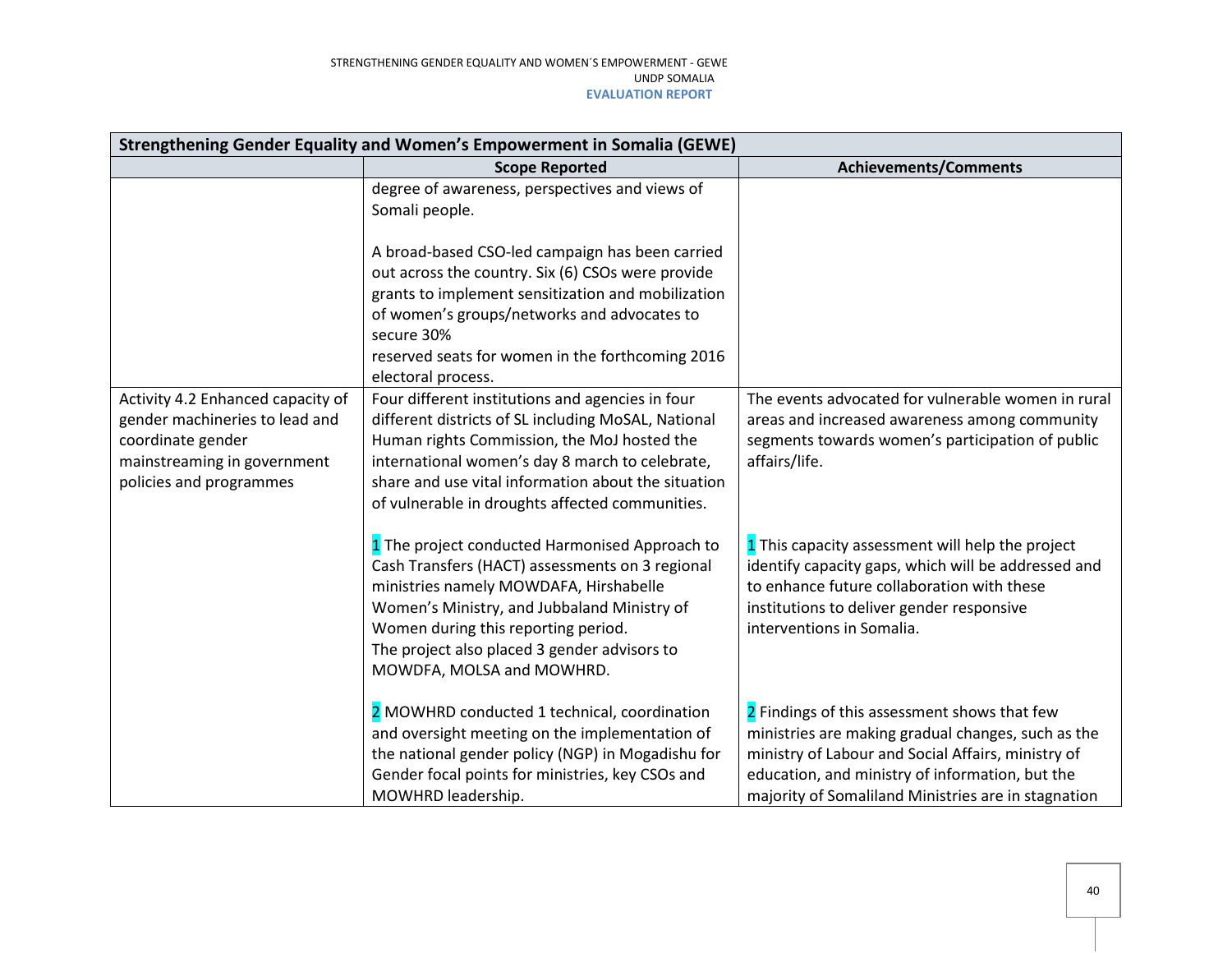| Strengthening Gender Equality and Women's Empowerment in Somalia (GEWE) |                                                      |                                                     |  |
|-------------------------------------------------------------------------|------------------------------------------------------|-----------------------------------------------------|--|
|                                                                         | <b>Scope Reported</b>                                | <b>Achievements/Comments</b>                        |  |
|                                                                         | Improvement of the existing monitoring and           | in terms of gender mainstreaming perspective, and   |  |
|                                                                         | evaluation manual and tools of the ministry are to   | they have not made significant progress towards the |  |
|                                                                         | be brought about by giving technical training to key | improvement of women's development and gender       |  |
|                                                                         | staff in the ministry's gender unit, to enable them  | equity.                                             |  |
|                                                                         | to implement gender auditing activities effectively  | Based on these findings, MOLSA will put forward an  |  |
|                                                                         | and continuously in the future.                      | agenda for the next cabinet meeting so that         |  |
|                                                                         |                                                      | immediate action will be taken and NGP              |  |
|                                                                         | SL- MOLSA conducted 4 inter-agency gender            | implementation commitments are realized.            |  |
|                                                                         | coordination mechanism meetings participated by      |                                                     |  |
|                                                                         | Gender Focal Points (GFPs) from the ministries,      |                                                     |  |
|                                                                         | CSOs and other agencies to coordinate gender         |                                                     |  |
|                                                                         | related efforts in SL and improve gender             |                                                     |  |
|                                                                         | mainstreaming into the institutional framework of    |                                                     |  |
|                                                                         | Somaliland.                                          |                                                     |  |
|                                                                         |                                                      |                                                     |  |
|                                                                         | FL- one coordination meeting is convened in          |                                                     |  |
|                                                                         | Mogadishu with gender focal point from 20            |                                                     |  |
|                                                                         | ministries (17W: 8M). The interagency gender         |                                                     |  |
|                                                                         | coordination mechanism is facilitating a coherent,   |                                                     |  |
|                                                                         | systematic, coordinated and consistent gender        |                                                     |  |
|                                                                         | mainstreaming into the public policy and             |                                                     |  |
|                                                                         | programming as well as enhance implementation        |                                                     |  |
|                                                                         | of the National Gender Policy.                       |                                                     |  |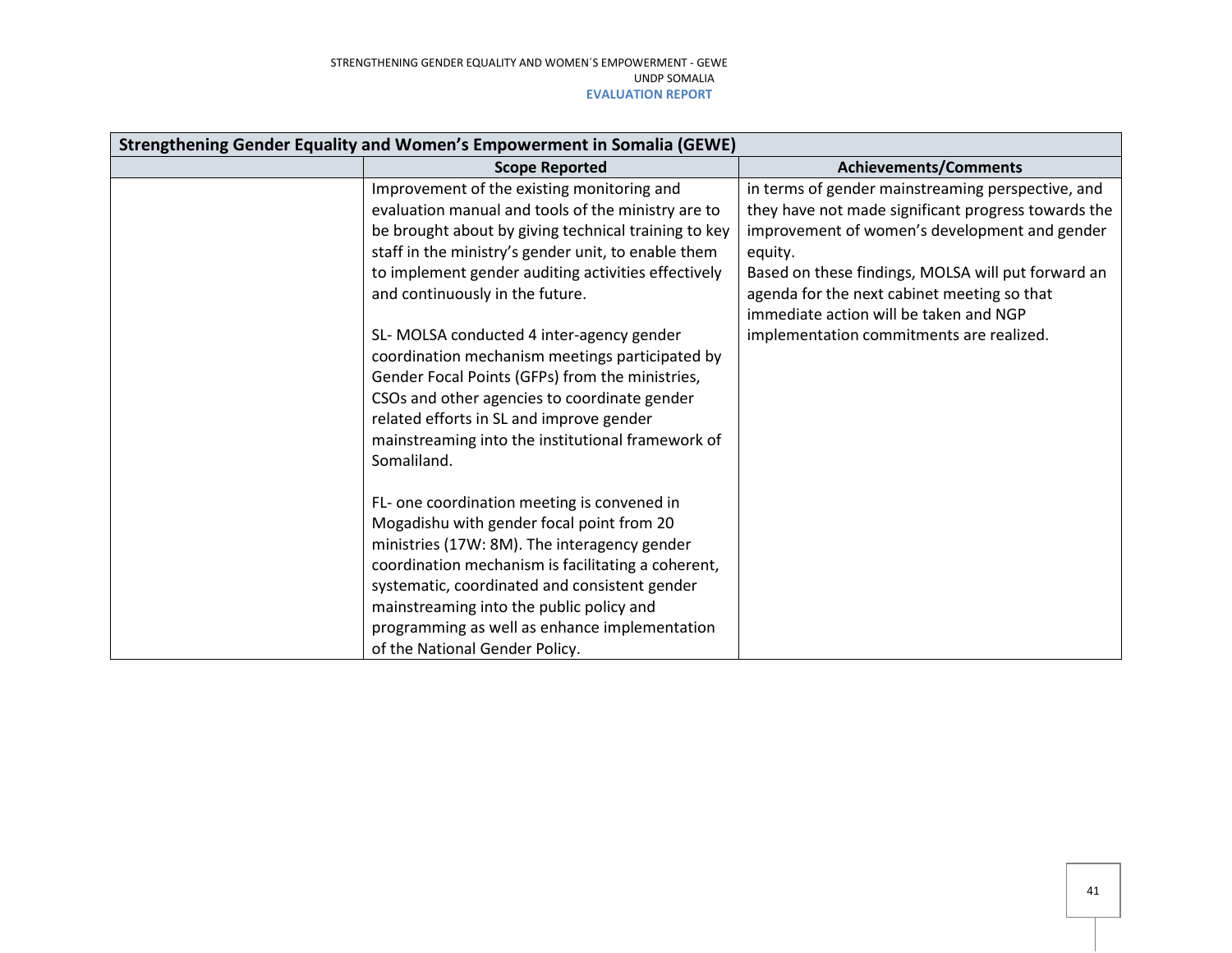## 6. INDICATORS MATRIX

<span id="page-41-0"></span>

| Strengthening Gender Equality and Women's Empowerment in Somalia                                                                                                                                                                                                                                                                                   |                                                                                                                                                                                                                                                                                                                                                                                                                                                           |                                                                                                                                                                                                       |  |
|----------------------------------------------------------------------------------------------------------------------------------------------------------------------------------------------------------------------------------------------------------------------------------------------------------------------------------------------------|-----------------------------------------------------------------------------------------------------------------------------------------------------------------------------------------------------------------------------------------------------------------------------------------------------------------------------------------------------------------------------------------------------------------------------------------------------------|-------------------------------------------------------------------------------------------------------------------------------------------------------------------------------------------------------|--|
| <b>INDICATORS</b>                                                                                                                                                                                                                                                                                                                                  | <b>PROGRESS REPORTED vs Target</b>                                                                                                                                                                                                                                                                                                                                                                                                                        | <b>EVALUATOR COMMENTS</b>                                                                                                                                                                             |  |
| INTENDED OUTPUT. 1. Increased participation and representation of women in politics                                                                                                                                                                                                                                                                |                                                                                                                                                                                                                                                                                                                                                                                                                                                           |                                                                                                                                                                                                       |  |
| 1. Number of regions that adopt quota<br>system for women.<br>2. Number of women that contest in national<br>elections supported by UNDP.<br>3. Number of electoral policies that<br>mainstream gender equality.<br>4. Establishment of regular/national platform<br>of women aspirants and leaders to foster<br>collective action on GEWE issues. | 1 The three main political parties in Somaliland included<br>30% women's quotas part of their political by-laws and<br>manifestos.<br>The newly-elected president, Mr. Muse Bihi Abdi<br>nominated 2 women ministers and 1-woman deputy<br>minister out of 33 ministers; representing 9% of the<br>cabinet nominations. CSOs and women activists<br>following up with president Bihi to fulfill his party<br>promise on 30% quota for his administration. | 1 Quota systems were adopted<br>in the three Regions.<br>2 It exceeded twice the<br>expectations.<br>3 It was expected three gender<br>sensitive electoral policies. It was<br>one, at Federal level. |  |
| Baseline:<br>1. No quotas for women in all 3 regions.<br>2. Data on women candidates for electoral<br>offices at national level not available<br>3. No gender mainstreamed electoral<br>policies                                                                                                                                                   | 2 A total of 346 (186 SL and 160 PL). Also identified 30<br>potential women candidates from 5 regions in Puntland.<br>3 One gender sensitive electoral policy in place at federal<br>level.<br>A woman was appointed as the chairperson of the NIEC<br>National Independent Electoral Commission.                                                                                                                                                         | 4 New indicator. No baseline and<br>no target. The lessons learnt<br>analysis was useful to guide new<br>planning.                                                                                    |  |
| Targets:<br>1. Quotas for women in place in all (3) regions<br>2. 150 Women political aspirants and<br>candidates identified and supported<br>3. Three Gender sensitive electoral policies in<br>all regions.                                                                                                                                      | 4 Lessons learnt forum on the 2016 elections conducted.                                                                                                                                                                                                                                                                                                                                                                                                   |                                                                                                                                                                                                       |  |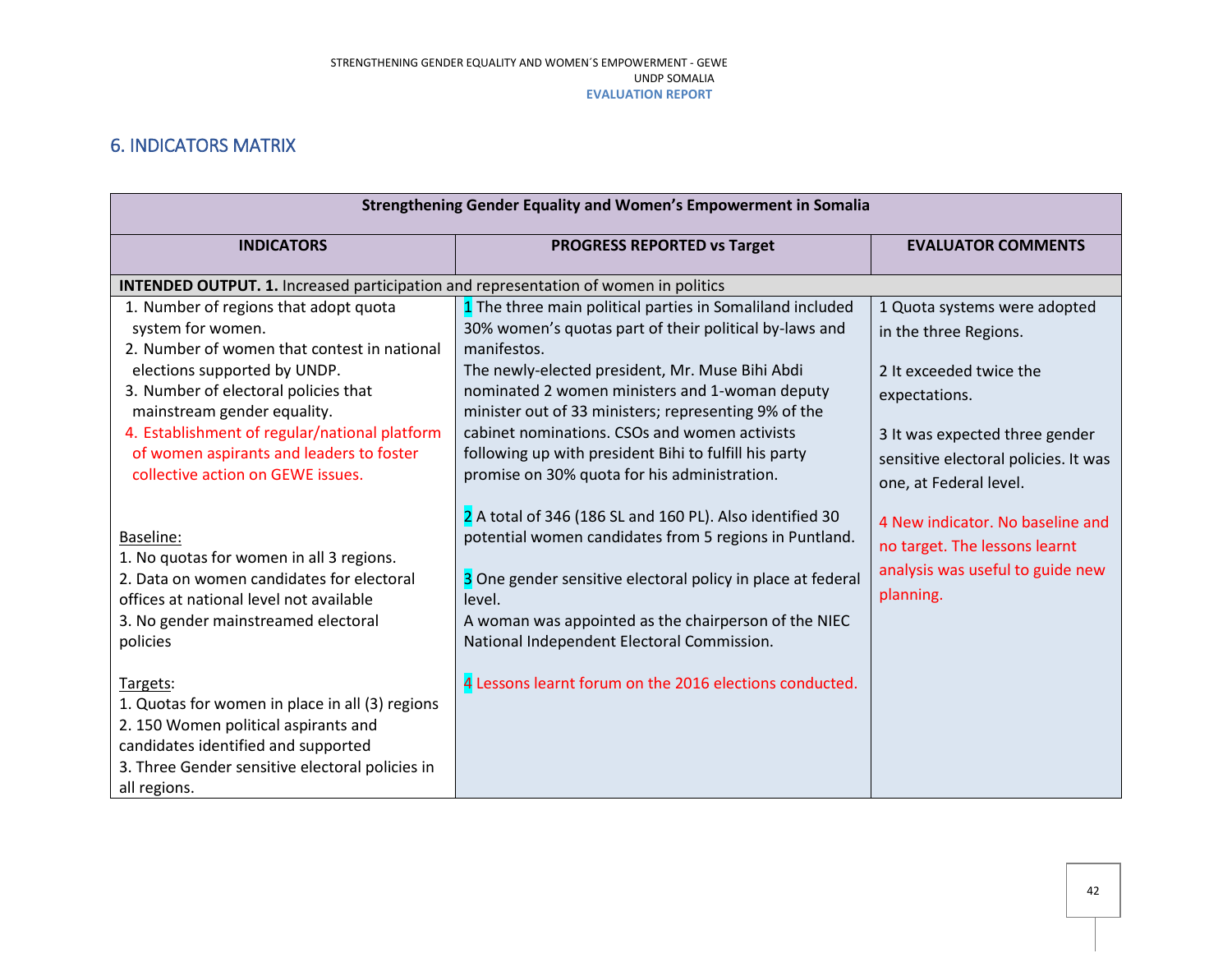| Strengthening Gender Equality and Women's Empowerment in Somalia                                                                                                                                                                                                                                                                                                                                                                                                                                                                                                                                                   |                                                                                                                                                                                                                                                                                                                                                                                                                                                                                                                                                                           |                                                                                                                                                                                                                                                                                                                            |  |
|--------------------------------------------------------------------------------------------------------------------------------------------------------------------------------------------------------------------------------------------------------------------------------------------------------------------------------------------------------------------------------------------------------------------------------------------------------------------------------------------------------------------------------------------------------------------------------------------------------------------|---------------------------------------------------------------------------------------------------------------------------------------------------------------------------------------------------------------------------------------------------------------------------------------------------------------------------------------------------------------------------------------------------------------------------------------------------------------------------------------------------------------------------------------------------------------------------|----------------------------------------------------------------------------------------------------------------------------------------------------------------------------------------------------------------------------------------------------------------------------------------------------------------------------|--|
| <b>INDICATORS</b>                                                                                                                                                                                                                                                                                                                                                                                                                                                                                                                                                                                                  | <b>PROGRESS REPORTED vs Target</b>                                                                                                                                                                                                                                                                                                                                                                                                                                                                                                                                        | <b>EVALUATOR COMMENTS</b>                                                                                                                                                                                                                                                                                                  |  |
|                                                                                                                                                                                                                                                                                                                                                                                                                                                                                                                                                                                                                    | INTENDED OUTPUT. 2. Enabling environment for increased economic opportunities for women in the private sector                                                                                                                                                                                                                                                                                                                                                                                                                                                             |                                                                                                                                                                                                                                                                                                                            |  |
| 1. Number of Ministries, NGOs and other<br>agencies collecting sex-disaggregated data.<br>2. Number of positive media products on<br>the role of women in business/private<br>sector in Somalia.<br>3. Number of gender-sensitive private<br>sector policy reforms.<br>4. Number of women newly recruited into<br>the big private sector companies targeted<br>for advocacy from 2015 to 2017.<br>5. At least 5 women of tertiary scholarship<br>recipients graduate in 2017.<br>6. At least 400 women headed households<br>receive small grants and financial<br>management trainings to start small<br>business. | 1 Due to funding constraints, the AWP was revised and<br>this target was removed.<br>2 Twenty-nine (29) media professionals (11W; 18M)<br>from across Somalia were trained on gender sensitive<br>reporting. As a result, at least seven stories are on<br>women's role in the private sector were published by the<br>trained Journalists.<br>5 58 young women provided tertiary scholarship are<br>successfully studying different courses in Puntland and<br>Somaliland.<br>60 young women graduates also equipped with soft skills<br>on application packaging in PL. | 1 It was not done.<br>2 Seven stories of women<br>published. There is no relevance<br>of the impact of the disclosure of<br>these products.<br>3 & 4 Were not reported at all.<br>5 New indicator. Good<br>performance for an action not<br>planned.<br>6 New indicator. Good<br>performance for an action not<br>planned. |  |
| Baseline:<br>- Ministries not collecting sex-disaggregated<br>data at present.<br>- Media does not profile women in<br>business/private sector.<br>- Non-gender friendly private sector Policies.<br>- Women employment in private sector is<br>very scanty e.g. the dominant<br>telecommunication and financial<br>institutions is as low as 1%                                                                                                                                                                                                                                                                   | Four women beneficiaries of UNDP tertiary scholarship<br>graduated in July 2017. 1 young women will graduate in<br>2018<br>6 This target is achieved. All the targeted 400 HHs<br>received grants (350 HH in Q2 and another remaining 50<br>women headed households received small grants and<br>training from FAWESOM (PL) in Q3                                                                                                                                                                                                                                         |                                                                                                                                                                                                                                                                                                                            |  |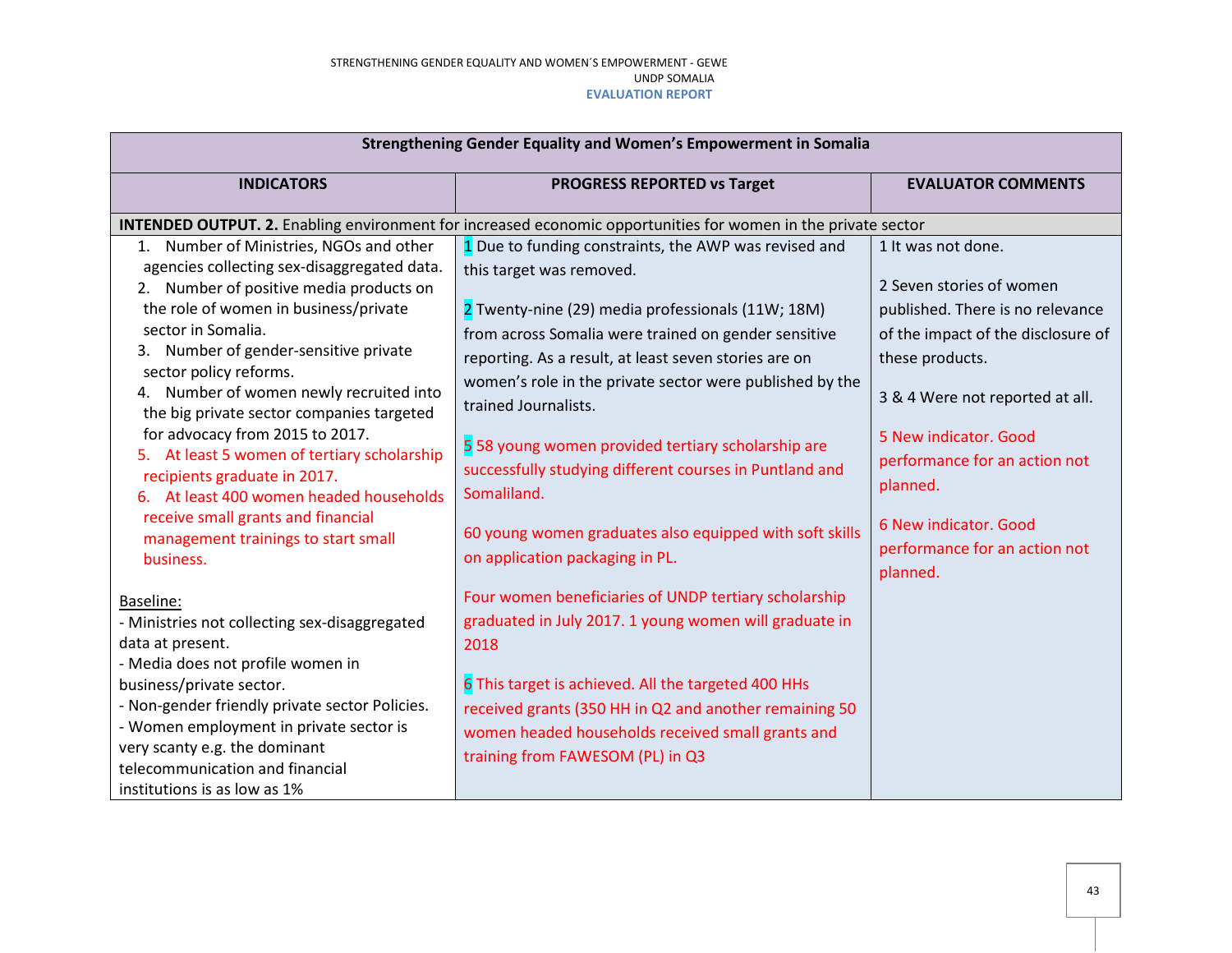| Strengthening Gender Equality and Women's Empowerment in Somalia                                                                                                                                                                                                                                                                                         |                                                                                                                                                                                                                                                                                                                                                                                                                                                                                     |                                                                                                                                                                        |  |
|----------------------------------------------------------------------------------------------------------------------------------------------------------------------------------------------------------------------------------------------------------------------------------------------------------------------------------------------------------|-------------------------------------------------------------------------------------------------------------------------------------------------------------------------------------------------------------------------------------------------------------------------------------------------------------------------------------------------------------------------------------------------------------------------------------------------------------------------------------|------------------------------------------------------------------------------------------------------------------------------------------------------------------------|--|
| <b>INDICATORS</b>                                                                                                                                                                                                                                                                                                                                        | <b>PROGRESS REPORTED vs Target</b>                                                                                                                                                                                                                                                                                                                                                                                                                                                  | <b>EVALUATOR COMMENTS</b>                                                                                                                                              |  |
|                                                                                                                                                                                                                                                                                                                                                          |                                                                                                                                                                                                                                                                                                                                                                                                                                                                                     |                                                                                                                                                                        |  |
| Targets:<br>1. Basic data bases for sex disaggregated data<br>exist in all three regions hosted by the gender<br>ministries<br>2. 12 Monthly column/feature on women<br>entrepreneurs in national media<br>3. Human Resource policies and practices of at<br>least 5 large companies are gender-sensitive.<br>4. At least 40 young women employed in the |                                                                                                                                                                                                                                                                                                                                                                                                                                                                                     |                                                                                                                                                                        |  |
| private sector.<br>girls; especially FGM                                                                                                                                                                                                                                                                                                                 | INTENDED OUTPUT. 3. Measures implemented to prevent GBV and reduce the prevalence of harmful traditional practices against women and                                                                                                                                                                                                                                                                                                                                                |                                                                                                                                                                        |  |
| 1. Legal and/or policy framework in place<br>to prevent and address FGM and GBV.<br>2. Number of CCE-CC practicing<br>communities declaring total abandonment<br>of FGM.<br>Baseline:<br>- No FGM policy adopted at FL, SL & PL; No<br><b>GBV laws</b><br>- Currently no community have abandoned<br><b>FGM</b>                                          | 1 Both the FGS and Puntland adopted FGM policies. In<br>SL, the FGM policy is being reviewed with consultation<br>well underway with leadership of MOLSA and NAFIS.<br>In Puntland, the Sexual Offences Bill was approved by<br>the cabinet.<br>In Somaliland, the GBV bill is finalized and publicly<br>consulted. The bill was submitted to the parliament and<br>the parliament endorsed to include it in its agenda to<br>debate during the next session. Religious leaders and | 1 Good performance in FGM<br>Policy, SOB, GBV Bill. In the three<br>regions. The expectations were<br>exceeded.<br>212 communities. The<br>expectations were exceeded. |  |
| Targets:<br>1. At least one region adopts GBV/FGM policy<br>or act                                                                                                                                                                                                                                                                                       | Somaliland Ministry of religion recently announced a<br>Fatwa that totally forbids FGM type 3 which is a great<br>step forward. CSOs in NAFIS network are pressuring the                                                                                                                                                                                                                                                                                                            |                                                                                                                                                                        |  |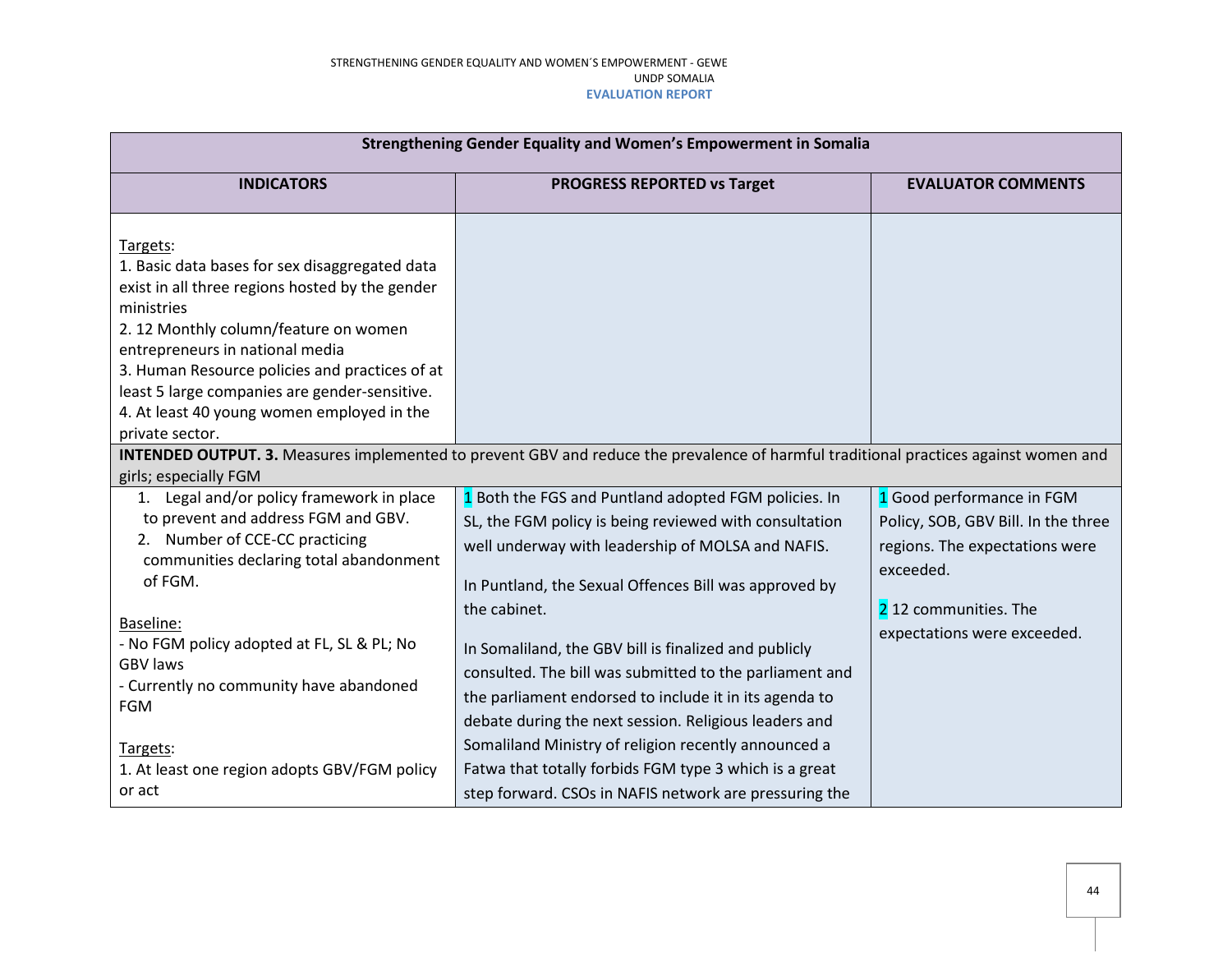| Strengthening Gender Equality and Women's Empowerment in Somalia |                                                                                                                                         |                           |
|------------------------------------------------------------------|-----------------------------------------------------------------------------------------------------------------------------------------|---------------------------|
| <b>INDICATORS</b>                                                | <b>PROGRESS REPORTED vs Target</b>                                                                                                      | <b>EVALUATOR COMMENTS</b> |
| 2. At least one District council champions                       | Somaliland government to announce the total                                                                                             |                           |
| support of CCE-CC to prevent GBV/FGM.                            | abandonment of all forms of FGM/C including the Sunna                                                                                   |                           |
|                                                                  | Type.                                                                                                                                   |                           |
|                                                                  | At FL, the SOB is being finalized and public consultations                                                                              |                           |
|                                                                  | are currently ongoing. The final stage to submit the bill                                                                               |                           |
|                                                                  | for approval will take place in 2016.                                                                                                   |                           |
|                                                                  | 2 The project has begun CCE sessions across the regions.                                                                                |                           |
|                                                                  | 12 communities are practicing community conversations                                                                                   |                           |
|                                                                  | nationwide with 12 CCE sessions conducted every month                                                                                   |                           |
|                                                                  | to discuss on GBV/FGM prevention and women's                                                                                            |                           |
|                                                                  | participation. Total of 3,652 people (2,458W; 1194M)                                                                                    |                           |
|                                                                  | participated in the CCE sessions focusing on GBV. Radical                                                                               |                           |
|                                                                  | attitudinal changes towards FGM/GBV and women rights                                                                                    |                           |
|                                                                  | were recorded11. CCE has proved an effective tool and                                                                                   |                           |
|                                                                  | vehicle for positive attitudinal changes as recognized by                                                                               |                           |
|                                                                  | the project Board and revealed in the third-party                                                                                       |                           |
|                                                                  | monitoring report. Significant numbers of FGC                                                                                           |                           |
|                                                                  | practitioners stopped the practice in Berbera and                                                                                       |                           |
|                                                                  | Hargeisa and started to collaborate with community                                                                                      |                           |
|                                                                  | committees. In Dollow and BeletXawa, 60 influential                                                                                     |                           |
|                                                                  | community members were trained (M:37; W:23).                                                                                            |                           |
|                                                                  | <b>INTENDED OUTPUT. 4.</b> Women supported by appropriately designed, implemented and enforced legal and policy frameworks in line with |                           |
| international and regional instruments                           |                                                                                                                                         |                           |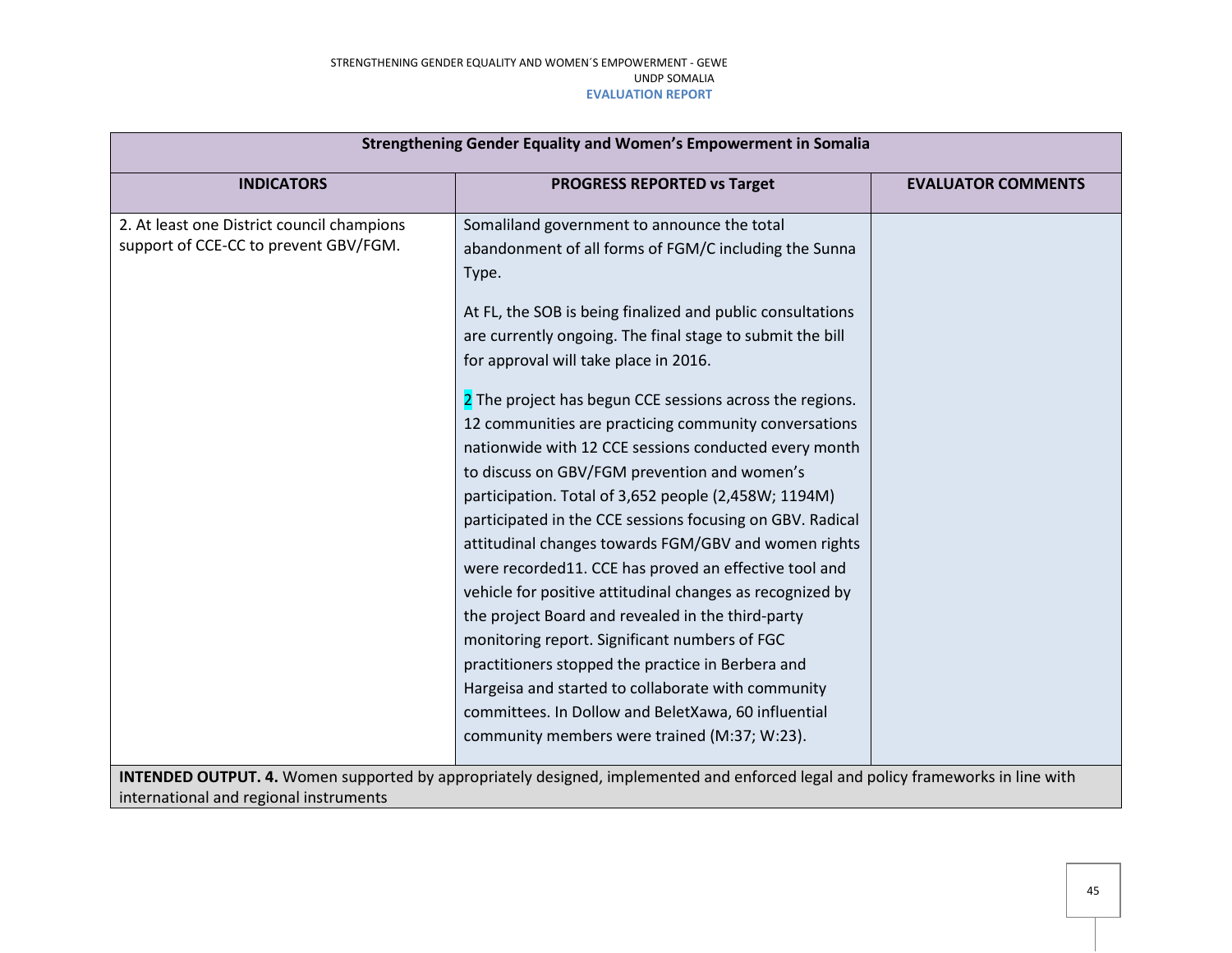| Strengthening Gender Equality and Women's Empowerment in Somalia                                                                                                                                                                                                                                                                                                                                                                                                         |                                                                                                                                                                                                                                                                                                                                                                                                                                                                                                                               |                                                                                                                                                                                                                                                                                   |  |
|--------------------------------------------------------------------------------------------------------------------------------------------------------------------------------------------------------------------------------------------------------------------------------------------------------------------------------------------------------------------------------------------------------------------------------------------------------------------------|-------------------------------------------------------------------------------------------------------------------------------------------------------------------------------------------------------------------------------------------------------------------------------------------------------------------------------------------------------------------------------------------------------------------------------------------------------------------------------------------------------------------------------|-----------------------------------------------------------------------------------------------------------------------------------------------------------------------------------------------------------------------------------------------------------------------------------|--|
| <b>INDICATORS</b>                                                                                                                                                                                                                                                                                                                                                                                                                                                        | PROGRESS REPORTED vs Target                                                                                                                                                                                                                                                                                                                                                                                                                                                                                                   | <b>EVALUATOR COMMENTS</b>                                                                                                                                                                                                                                                         |  |
| 1. Gender sensitive polices adopted in PL<br>and FL<br>Revised Constitutions in Puntland and<br>2.<br>Federal level includes specific provisions<br>on women's rights e.g. quotas<br>Number of ministries with gender focal<br>3.<br>points (GFP) and number of regions with<br>inter-ministerial gender coordination<br>mechanism<br>Legal framework in place to prevent and<br>4.<br>address FGM and GBV in SL and PL<br>Level of progress in CEDAW ratification<br>5. | 1 National Gender Policy for FGS has been drafted and is<br>expected to be tabled for endorsement in 2018.<br>In PL, The Women's Empowerment policy is being<br>translated into Somali and English version is finalized.<br>2 The National Convention on the launching of the<br>constitutional review process is delayed. However, the<br>process of nominating MPs to the constitutional<br>oversight committee has been completed and 10 MPs<br>(all men) have been selected to lead the constitutional<br>review process. | 1 Not yet adopted in FL. Adopted<br>to PL. Does not include<br>implementation framework for<br>UNSCRs 1325 - 1820, as<br>expected.<br>2 It is in progress. Not reached.<br>There was a delay.<br>3 There were efforts in the three<br>regions. The results were not<br>permanent. |  |
| Baseline:<br>- SL has a Gender Policy; No framework for<br>implementation of UNSCRs 1325 - 1820<br>nationwide.<br>- Constitutional provisions on GEWE are<br>weak or ambiguous<br>- Lack of inter-ministerial gender focal<br>points (GFP) and coordination mechanism<br>in SC and PL; 13 ministries have GFP in SL                                                                                                                                                      | 3 Following the signing of the LOA with MOWDAFA, an<br>inter-agency gender coordination mechanism for PL was<br>established with 12 ministers nominating their focal<br>points. Having received gender mainstreaming training,<br>the gender focal points began convening coordination<br>meetings to discuss mainstreaming into public policy and<br>programmes.                                                                                                                                                             | 4 New indicator. Good<br>performance with FGM and GBV<br>initiatives in both Regions SL and<br>PL.<br>5 New indicator. It is part of the<br>plan in 2018.                                                                                                                         |  |
| Targets:<br>1. Gender Policies adopted at FL and PL;<br>including implementation framework for<br>UNSCRs 1325 - 1820                                                                                                                                                                                                                                                                                                                                                     | In SL, following the reformulation of inter-ministerial<br>gender coordination mechanism, the gender focal points<br>are regularly meeting to discuss and institutionalize                                                                                                                                                                                                                                                                                                                                                    |                                                                                                                                                                                                                                                                                   |  |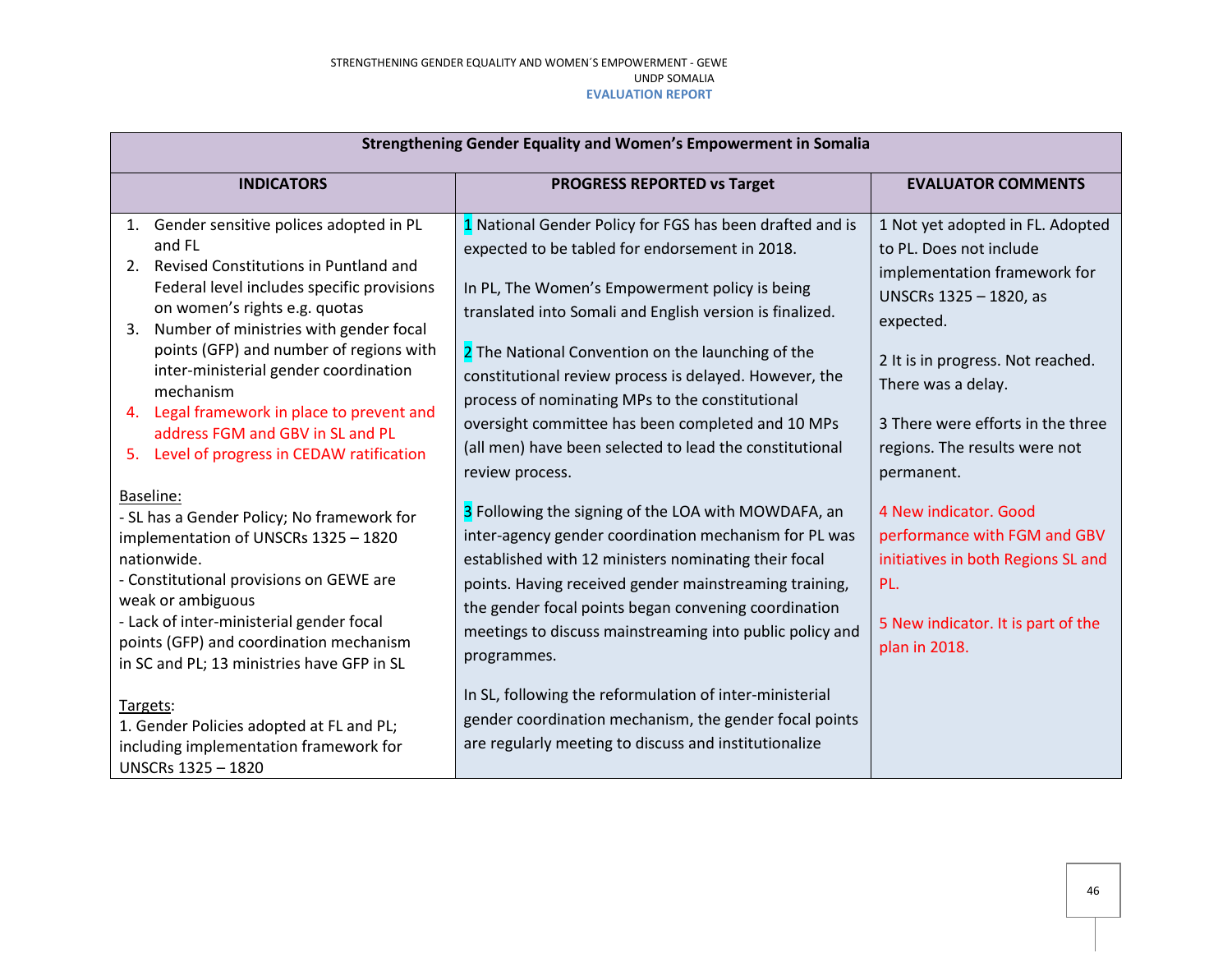| Strengthening Gender Equality and Women's Empowerment in Somalia                                                                                                                                                                                |                                                                                                                                                                                                                                                              |                           |  |  |
|-------------------------------------------------------------------------------------------------------------------------------------------------------------------------------------------------------------------------------------------------|--------------------------------------------------------------------------------------------------------------------------------------------------------------------------------------------------------------------------------------------------------------|---------------------------|--|--|
| <b>INDICATORS</b>                                                                                                                                                                                                                               | <b>PROGRESS REPORTED vs Target</b>                                                                                                                                                                                                                           | <b>EVALUATOR COMMENTS</b> |  |  |
| 2. Review of Provisional Federal Constitution<br>and PL Constitution includes gender<br>perspectives<br>3. At least 50% of all ministries appoint gender<br>focal points to coordinate with the gender<br>machineries on mainstreaming Targets. | gender mainstreaming in government policies and<br>programmes.<br>4 In SL the SOB was passed to the House of<br>Representatives and waiting approval of Guurti (Upper<br>House) and signature of the president.<br>5 This is now part of the 2018 work-plan. |                           |  |  |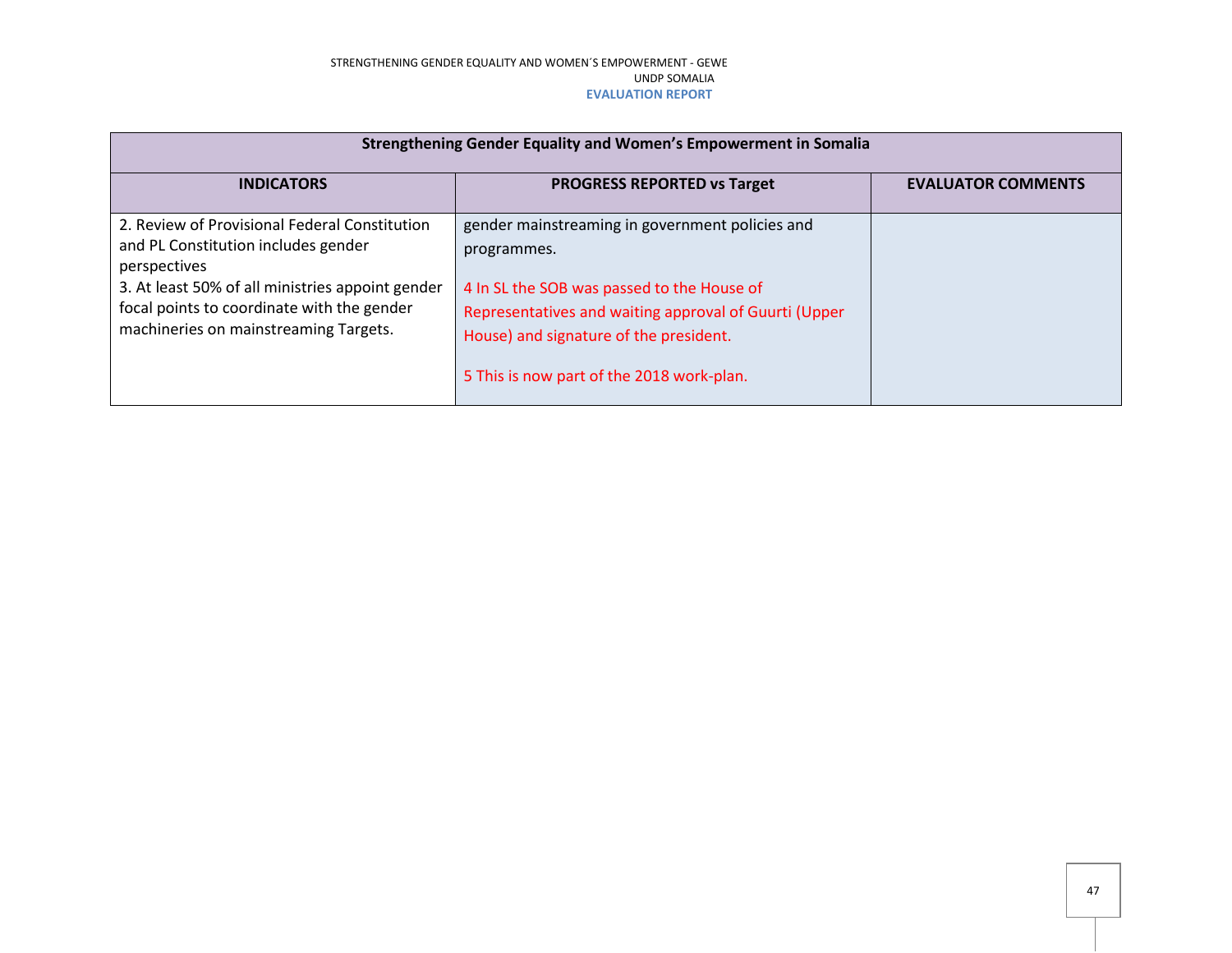## 7. RISKS MATRIX

<span id="page-47-0"></span>

| <b>GEWE Project</b>                         |                                                                                                                                                                         |                                                                                                                                                         |  |
|---------------------------------------------|-------------------------------------------------------------------------------------------------------------------------------------------------------------------------|---------------------------------------------------------------------------------------------------------------------------------------------------------|--|
| <b>Type of Risk</b>                         | <b>Mitigating Strategies (Project Doc)</b>                                                                                                                              | <b>Mitigating Measures Reported</b>                                                                                                                     |  |
| Deterioration in security situation may     | UN Field Security Officers and staff from the                                                                                                                           | Project team (with guidance from CO) adjusted project                                                                                                   |  |
| involve risks for the implementation of the | Department of Safety and Security to provide                                                                                                                            | activities in response to changes in the security situation.                                                                                            |  |
| project and delivery of results             | regular updates on security situation in Somalia.                                                                                                                       | For instance, while reviewing the proposal of the                                                                                                       |  |
|                                             | Project team (with guidance from CO) will adjust<br>project activities to changes in the security<br>situation. Increased use of NGOs, CBOs to<br>implement activities. | partners, virtual meetings were arranged to further<br>discuss and sequence activities implemented by partners<br>based in Mogadishu and south central. |  |
| Lack of acceptance or resistance by         | Participatory planning and community                                                                                                                                    | Participatory planning and community mobilization;                                                                                                      |  |
| communities to project interventions e,g,   | mobilization; practical support for community;                                                                                                                          | locally owned or culturally sensitive strategies are                                                                                                    |  |
| on gender equality awareness, FGM           | culturally sensitive strategies and messages to be<br>used in implementation.                                                                                           | employed. CCE proves relevant methodology in engaging<br>communities to seek authentic responses to SGBV and<br>FGM.                                    |  |
| <b>New added:</b>                           | The change Ministry of the MOWHRD in March had                                                                                                                          | The project team cultivated strong relations with MOHRD                                                                                                 |  |
| Frequent change of governments or           | impacted on the approval of the AWP and the                                                                                                                             | technical team and the Ministry is plying a critical role in                                                                                            |  |
| change of line ministers.                   | agreement with the Ministry. Frequent changes of<br>key government officials have become the defining<br>feature of the FGS.                                            | delivering the MOWHRD mandate.                                                                                                                          |  |
| Significant shortfall in resource           | Strengthening of relationships with bilateral donor                                                                                                                     | While strengthening relationships with the existing                                                                                                     |  |
| mobilization from bilateral partners        | partners, involving timely reporting, regular                                                                                                                           | project donors, the project also strives to engage with                                                                                                 |  |
|                                             | meetings and alignment of programme priorities                                                                                                                          | new donors. DFID has provided much needed resources                                                                                                     |  |
|                                             | with articulated donor interests.                                                                                                                                       | for the GEWE project for 2017. DFID has also committed                                                                                                  |  |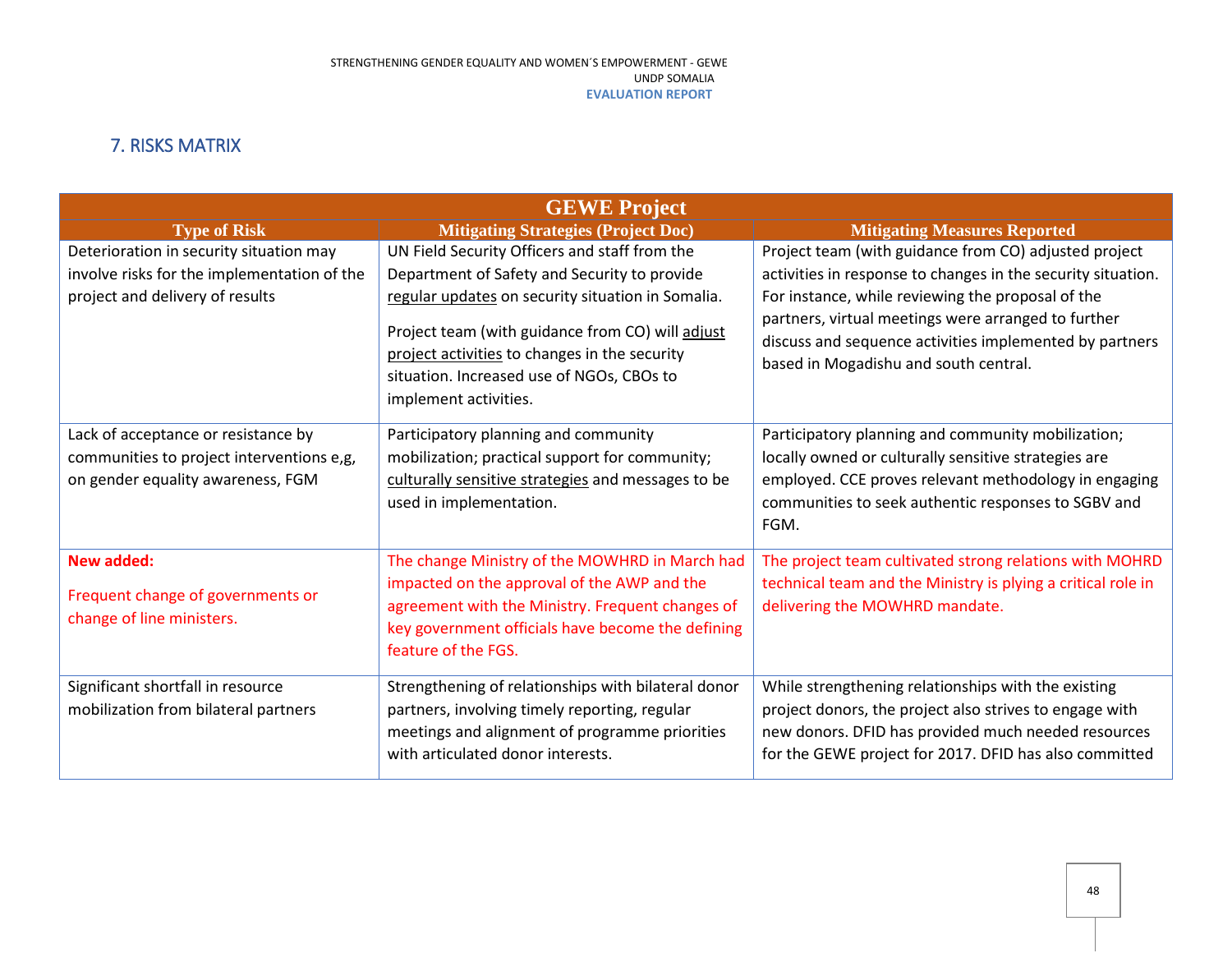| <b>GEWE Project</b>                                                                                             |                                                                                                                                                                                                                                                                     |                                                                                                                                                                                                                                                                  |  |  |
|-----------------------------------------------------------------------------------------------------------------|---------------------------------------------------------------------------------------------------------------------------------------------------------------------------------------------------------------------------------------------------------------------|------------------------------------------------------------------------------------------------------------------------------------------------------------------------------------------------------------------------------------------------------------------|--|--|
| <b>Type of Risk</b>                                                                                             | <b>Mitigating Strategies (Project Doc)</b>                                                                                                                                                                                                                          | <b>Mitigating Measures Reported</b>                                                                                                                                                                                                                              |  |  |
|                                                                                                                 |                                                                                                                                                                                                                                                                     | to support a joint UNDP, UNSOM and UN Women project<br>on women's political participation for 4 years.                                                                                                                                                           |  |  |
| Poor cooperation with UNPOS and UNCT<br>agencies, competition between these<br>organisations, weak coordination | Effective engagement in GTG and other UNCT<br>gender-related coordination mechanisms to<br>establish clear division of roles and coordination<br>strategies.                                                                                                        | Not reported. This risk was quite important and was not<br>followed.                                                                                                                                                                                             |  |  |
| National partners are targeted because of<br>collaboration with UNDP                                            | Reduce exposure through low-profile approach in<br>sensitive areas; adopt culturally sensitivity<br>strategies in gender equality interventions;<br>increased delivery through government<br>counterparts and NGOs.                                                 | Project developed more 10 agreements in 2016 with<br>government institutions and CSOs to deliver project<br>results in hard to reach areas.                                                                                                                      |  |  |
| Weak financial management capacity                                                                              | Initiate HACT capacity assessment modality for all<br>potential partners and follow HACT guidelines for<br>mitigating risk.<br>Training of all partners on financial management<br>arrangements and modalities; close monitoring of<br>financial management by IPs. | 5 women ministries HACT assessed by the project (FL 1, SL<br>1, PL 1 and 2 regional ministries from Jubbaland and<br>Hirshabele. Their capacities and risks were noted in the<br>report and Risk mitigation and engagement plans<br>developed to mitigate risks. |  |  |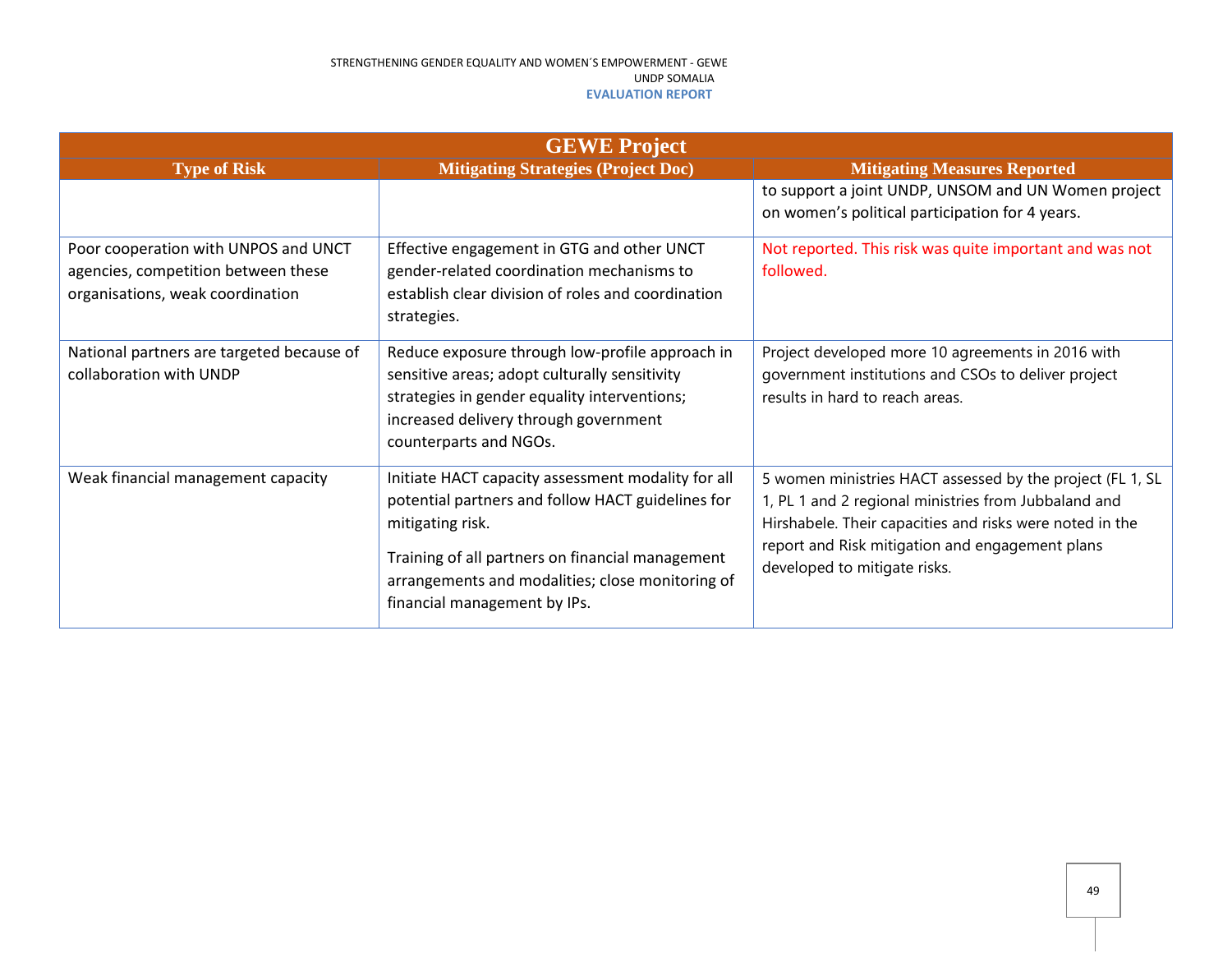## <span id="page-49-0"></span>8. ADR REVIEW: CONSLUSIONS AND RECOMMENDATIONS

## **CONCLUSIONS**

**Conclusion 1.** In Somalia, both the United Nations as a whole and UNDP come under a lot of criticism based largely on the failures of the peacekeeping missions of the 1990s but also on more recent performance, including the work of UNDP in the governance sector (deemed by many internal and external observers to be political, externally driven and too ambitious).1 This backdrop, combined with Somalia's peculiarly challenging programming environment, makes it even more important to qualify the performance of UNDP in the given context. The ADR finds that UNDP made important contributions to Somalia's development efforts.

**Conclusion 2.** While the programme and its components generally have been relevant to Somalia's development needs, there has been much greater emphasis on contributing to development, peace and security through addressing governance issues, as opposed to making a contribution through strengthening livelihoods. If UNDP Somalia is to make a meaningful contribution to the organization's corporate vision2 of eradicating extreme poverty and significantly reducing inequality and exclusion in Somalia, then greater investment is required to strengthen livelihoods.

**Conclusion 3.** UNDP faces the challenge of remaining relevant across different operating environments (Federal Government, existing and emerging member states and Somaliland) while working through a single country programme. There is a trade-off between the practical reality of adapting to different environments and the need for programme coherence, yet while it is unnecessary to implement every programme component across all regions, there are areas where by doing so, UNDP has helped to bring about coherence across the country.

**Conclusion 4.** Both the ADR and previous evaluations have found that the UNDP contribution to strengthening national capacities has been less than expected. While sufficient analysis is required to account for the low base from which interventions started, new joint initiatives aimed at broad capacity development in the public sector should also recognize past failures and undertake analysis of context-specific constraints and opportunities.

**Conclusion 5.** UNDP management and staff are committed and receptive to the UNDP gender equality and women's empowerment strategy and the country office has a gender mainstreaming architecture in place. While this is important, UNDP will deliver few gender results if it does not move away from 'soft' support (gender policy, advocacy, lobbying) and coverage of the number of trainees to women's economic empowerment in terms of technical and business skills.

**Conclusion 6.** Monitoring and reporting of results by UNDP tend to emphasize inputs and immediate outputs with less emphasis on intermediate outcome results. This can be linked to several factors: the broad framework of UNDP support which has to be responsive to Governments; the intangible and difficult-to-measure nature of UNDP support, e.g., strengthening governance systems, capacity development and policy advice; and insufficient institutional capacity (human resources, tools and skills). The corollary for UNDP is the inability to demonstrate its contribution to development results which in turn has consequences for forging effective partnerships and mobilizing resources.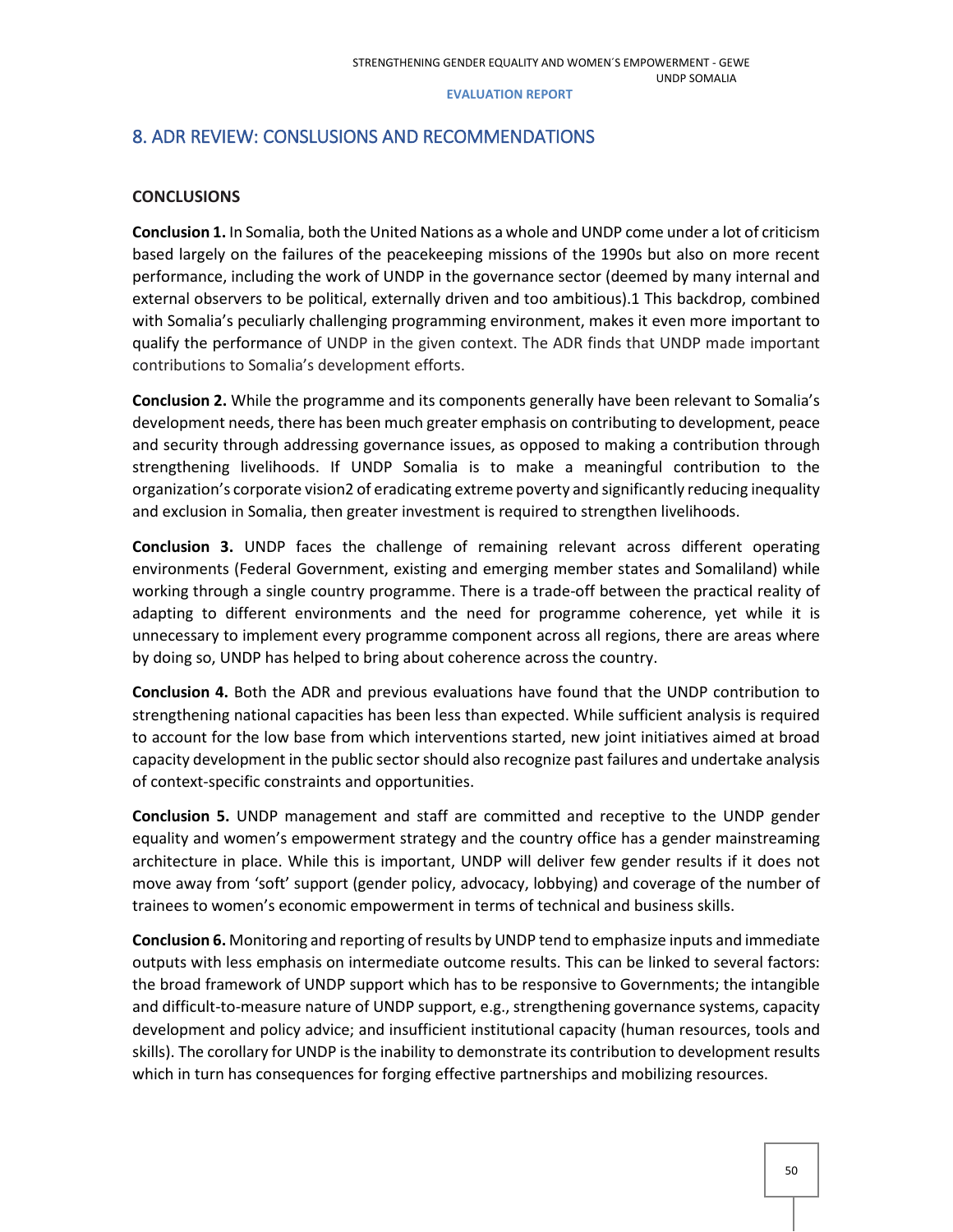## **RECOMMENDATIONS**

**Recommendation 1:** Recognizing the complexity and fluidity of the Somali context, the ADR recommends that UNDP Somalia, in developing its new country programme, should continue to pursue an adaptive planning and management approach.

**Recommendation 2:** UNDP Somalia should recalibrate the profile of the poverty reduction and environment programme if it is to meet the immediate and long-term needs of the vulnerable population.

**Recommendation 3:** There is a need to review the country programme's current approach to capacity development and to develop a conceptual framework for more effective and sustainable capacity development across the board.

**Recommendation 4:** UNDP should prioritize substantive gender mainstreaming in the next country programme.

**Recommendation 5:** UNDP should increase investments to enhance internal monitoring and reporting capacities. It is encouraging that UNDP has already initiated alternative institutional arrangements to strengthen results-based monitoring and reporting, such as third-party monitoring in 2015. Capacities of implementing partners to monitor their work during implementation and expost should also be assessed and strengthened as part of broader capacity development efforts.

## <span id="page-50-0"></span>9. CHALLENGES OF INTERNAL ARTICULATION OF THE GENDER APPROACH WITHIN THE COUNTRY PROGRAM UNDP 2018-2020

The mainstreaming of the gender approach is always a challenge in the programming. Having an exclusive programmatic line allows a closer monitoring of the programming and a greater focus on the results. Another option is to mainstream a multidimensional problem among the different components of the Country Program. In this case, the problem is the dissolution of efforts if there is no permanent monitoring of the articulation of the different sectors.

The following is an analysis of both systems and some recommendations from this evaluation for the improvement of gender mainstreaming in UNDP.

## **CPD UNDP Somalia 2011-2015**

The UNDP CPD Country Program in Somalia 2011-2015 contained an Outcome exclusively aimed at tackling gender issues. This in coherence with the importance that was given at that time to the need for greater participation of women in public and private life in terms of equality.

Under this scheme, the GEWE Project was designed as the main action goal of this Outcome, which was joined by the HIV approach as a complementary action.

Being a multidimensional problem, the mainstreaming actions of the other UNDP areas were carried out in accordance with this programming and under the articulation of the Country Program management and the Program and Project specialists.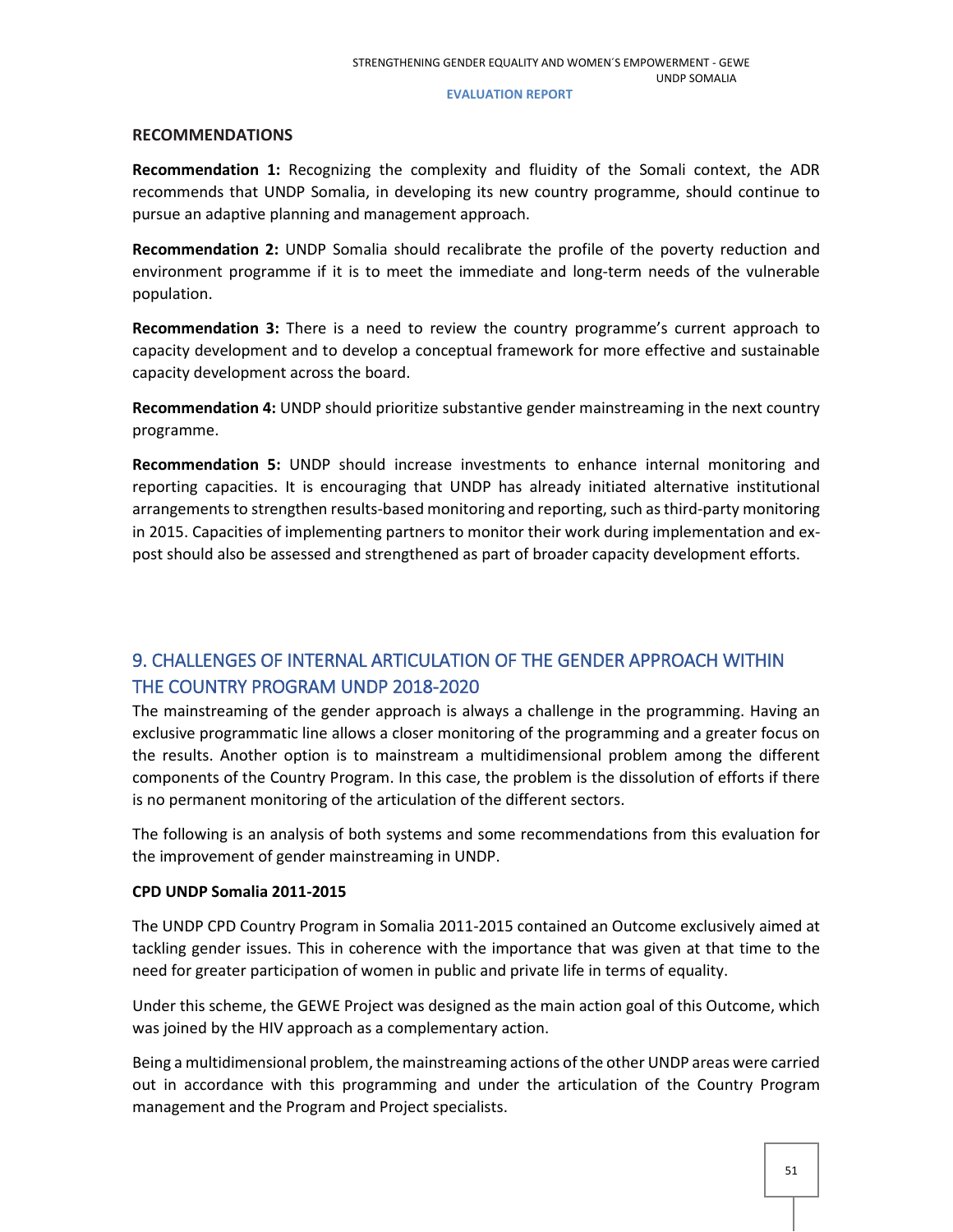This model presents the difficulty of an action without sufficient comprehensiveness, since it requires the cooperation of all the programmatic areas for a truly integrated action.

The Program's specialist staff and Project staff must play a very active role in generating articulations with the other components of UNDP and keeping abreast of all the programming to identify and establish the links, not only programmatic, but geographic.

The analysis from the evaluation concludes that it is a model that was difficult to articulate. There are many elements against it, some come from the very context of armed conflict that makes logistics very difficult. This articulation requires a lot of dialogue and participation from different instances, which becomes complicated in the current context.

## **CPD UNDP Somalia 2018-2020**

For the current Country Program CPD 2018-2020, the priority with respect to gender has not changed, but the programmatic approach - the Portfolios system - has been looking for greater efficiency and effectiveness.

Projects are grouped into 5 portfolios aligned to 5 UNSF Strategic priorities:

- **Inclusive Politics** Constitution. Parliament. Election
- **Rule of law** Justice. Police. Security. Human rights. PVE/CVE
- **Effective Institutions** SIP. Stefs. JPLG. S2S
- **Resilience and Climate Change** Resilience and Climate Change
- **Inclusive Economic Growth** Youth employment. Reintegration. Community Stabilization. Durable solutions

Gender programming must effectively be part of and be integrated in the different Portfolios. It is the most timely and integrated approach. However, it requires a greater degree of articulation than in the previous model.

So far, the proposal has been for the program's gender specialists to review all the programmatic instruments to find coherence in intervention and ensure the inclusion of the gender approach. The training of all UNDP staff has also been sought so that they have sufficient knowledge for this integration.

From this evaluation, there are doubts about this model as it is proposed and some adjustments are proposed to solve them:

1. It requires a programmatic approach and precise goals from a gender programming, and then work to articulate all efforts towards these common goals. If the programmatic approach and the precise goals that one wishes to obtain are not clear, it will be a broader scope and efforts will be diluted. The goals should be formulated as part of a larger logic UN Somalia Gender Equality Strategy 2018-2020. Graphically it is expressed with a point of convergence of the different portfolios, but with the clarity of having a particular programming on gender inside the UNDP Program, in this way the goals are clear. It must also have specific indicators, inserted in the programming of the portfolios, and with a specific budget, inserted in the programming of the portfolios.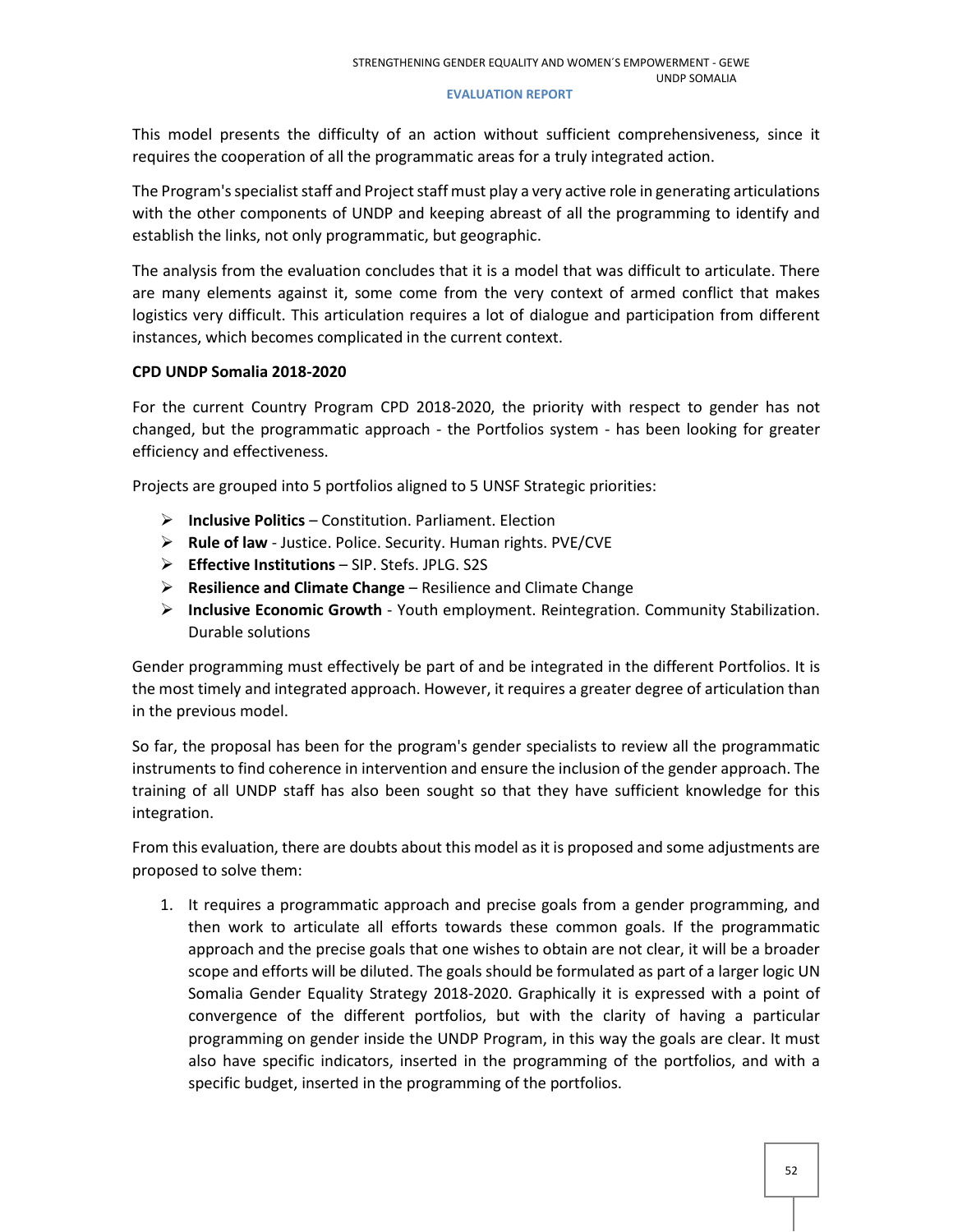

- 2. The mere revision of the programmatic documents from specialized personnel is not a guarantee of adequate mainstreaming. In addition to this, the gender experts should be part of the strategic discussion meetings on the progress of the programming in each portfolio, review the progress reports of each portfolio, and should be responsible for compiling all the information of the different portfolios to issue documents of specific progress reports, contrasting the progress with the proposed goals.
- 3. UNDP management personnel, Portfolio Managers and UNDP gender personnel should assign gender mainstreaming responsibilities in their personal performance package, so that they are evaluated periodically. Not only mainstreaming actions within the UNDP and UN, but also the partners of Government and Civil Society.
- 4. In addition to working on the training of UNDP staff on gender issues, all staff should be involved in the programmatic gender goals of the 1018-2020 Program. This generates a collective work awareness.
- 5. This awareness of collective work should be transferred to the partners of the Government and OCS, so that there is an alignment in the efforts. The staff of the UNDP Program and the GEWE Project should be responsible for transferring these work dynamics to the partners.

## <span id="page-52-0"></span>10. NATIONAL GENDER STRATEGY REVIEW

- i. It is very useful to have a precise programming in gender for 2018-2020. But not only does it have utility inside of UN. This programming must be shared with all partners in the form of precise programming with goals and indicators.
- ii. It is necessary to hurry in finalizing and issuing this planning as soon as possible, since we are already in the middle of the first year.
- iii. When the generation of data is proposed as an intervention strategy, it should not be limited to the issue of data disaggregated by sex -as it is traditionally understood-, but precise data on the situation of women with a view to constituting useful evidence to design public policies and programming within the different portfolios. For this, a previous analysis with the portfolio's managers is necessary to identify the precise information needed, oriented to the specific objectives of a short-term programming.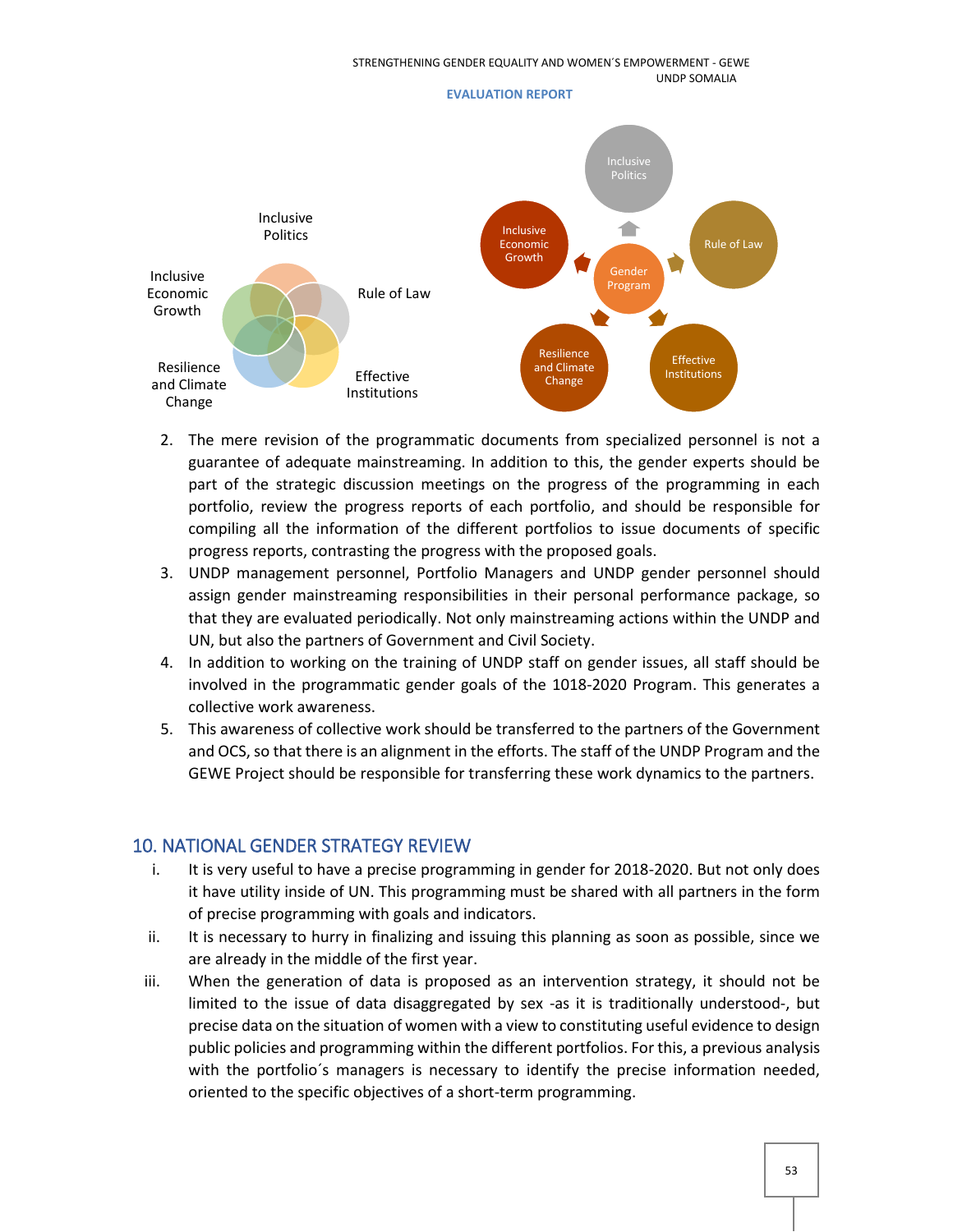- iv. The three proposed objectives are very imprecise for a three-year planning that must take small steps within a larger programmatic logic. A more focused planning will guarantee producing small changes that represent progress.
	- Strengthen gender equality and women's empowerment results through the implementation of the United Nations' work in political, development and humanitarian settings;
	- Attain a gender equal and empowering environment for all UN staff in Somalia; and
	- Demonstrate strong leadership for gender equality and women's empowerment.
- v. The Outputs proposed within each Objective are more precise and well-focused, but contain a very long list of activities. Smaller and more precise programming will facilitate more efficient and effective management. Below, specific comments are offered to the Outputs:

## *Gender equality considerations are central to the decision making of all inter-entity and coordination mechanisms of the United Nations and the NDP implementation and aid coordination mechanism.*

This output is crucial for the improvement of interagency coordination, with a focus on improving efficiency internally and externally. It is necessary to review the amount of proposed activities, if you have the capacity to do everything and if it is timely and necessary to do everything.

## *Sex-disaggregated data and gender analysis are generated and used by PMT and all clusters in UN's development and humanitarian work through programming that considers differential needs, priorities and vulnerabilities of women, men, girls and boys.*

It is not so much about generating data disaggregated by sex, but about promoting studies that offer useful information to define action plans -public policies or cooperation programs- . This is especially relevant in relation to the portfolios and thematic axes of the UN Agencies. A specific need for information that favors a planned approach must be defined.

## *Gender capacity is built and supported in federal, state and district level institutions/authorities and within UN partners, contractors, and civil society organizations.*

Mainstreaming is an attitude that must be transferred to the partners - government and civil society. The only way to transfer this attitude is by demonstrating that it is applied internally within UN and in harmonizing with donors and other cooperation actors.

*Gender is mainstreamed in all UN development assistance, partnership and monitoring frameworks, longer-term programme design, joint programmes, including future UNSF/UNDAF/P, RRF, Durable solutions, cluster-specific programmes.*

Rather, this Output should be focused on monitoring this gender programming within UN.

*UN Somalia implements policies, promotes practices and establishes mechanisms and measures that support the achievement of gender equality in all operations and programmes.*

This Output contains a large number of activities. We must be very precise about what can and should be promoted in terms of programmatic monitoring. If many follow-up instances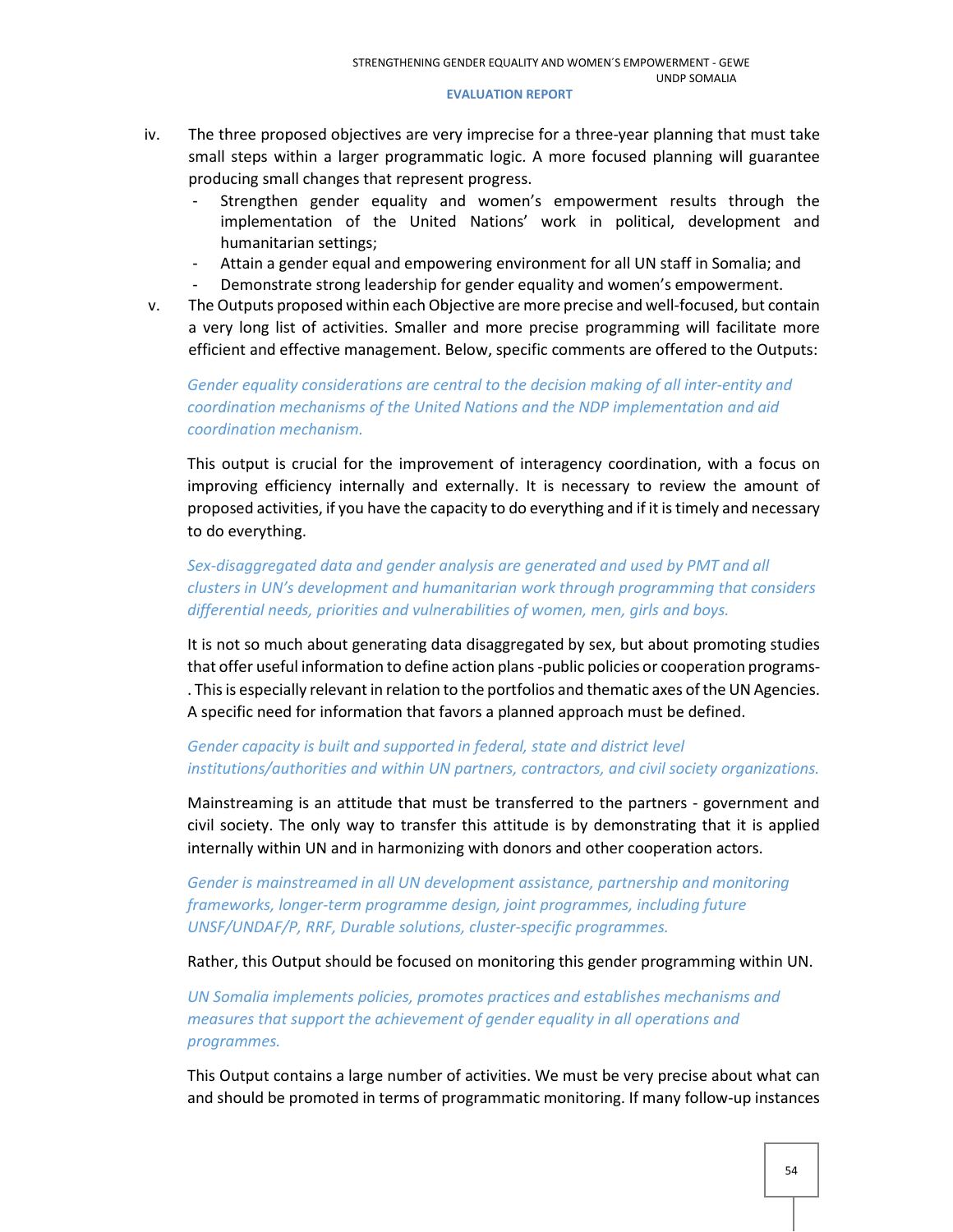are proposed, an opposite reaction of rejection and exhaustion with respect to gender mainstreaming will be generated.

## *UN Somalia institutionalize a robust monitoring and reporting framework and commit dedicated resources for the advancement of gender equality and women's empowerment.*

Again, a lot of activities, and repetitive in their orientation with other Output already proposed. Repetitive actions should be reviewed and eliminated. Even concentrate some of the Outputs that contain a similar approach. The last three Output are very similar.

- vi. Although the proposed outputs are timely and of great interest, the opportunity to mainstream the programming in the different portfolios is not being taken advantage of. The programmatic proposal refers very strongly to gender mainstreaming, but not to the integration of the different themes of the 5 portfolios in this programming: Inclusive Politics, Rule of law, Effective Institutions, Resilience and Climate Change, Inclusive Economic Growth.
- vii. It is wise to define roles for GTG, but they must also be defined for all the personnel involved, from managers, specialists and officials. These roles should be within UN and also towards partners.
- viii. It is opportune to define the goals and indicators, which must coincide with the goals and indicators of the main programming instruments in the UN System Agencies. Also define a monitoring system with instances of periodic discussion of progress.
- ix. The GEWE Project´s evaluation report has proposed a series of specific thematic recommendations, which are also valid for this gender planning exercise.

Some thematic intervention recommendations identified from this evaluation are:

- o Once the effort has been made to get a representation of women in parliament, it would be opportune to work with them so that they know the roadmap of a specific agenda around women's rights.
- o It is necessary to strengthen the link between these women -MPs- and their communities. Communities is the origin of the electoral system and were it is possible to contribute to produce more permanent social changes. Given that a space was created for the participation of women in political life, it is necessary to expand work in the communities so that women can continue demanding for political participation in their communities and local governments.
- o GBV is too broad a problem to be addressed from a small Project. Being a multidimensional issue, it requires much more comprehensive interventions and within a long-term programming. The CCE methodology of working with communities proved to be very effective in generating permanent changes in the communities. Actions aimed at changing knowledge, attitudes and practices are very useful to prepare society for major changes. It is appropriate to continue with this methodology by expanding its geographical scope in small steps. Communication for Development - C4D- approach would be a useful tool to be adopted for those approaches.
- o Specifically, in Somaliland the scenario seems more propitious for a more intense address towards the FGM eradication. At the social level and at the institutional level, there are signals that it is possible to produce a substantial change. A very strategic